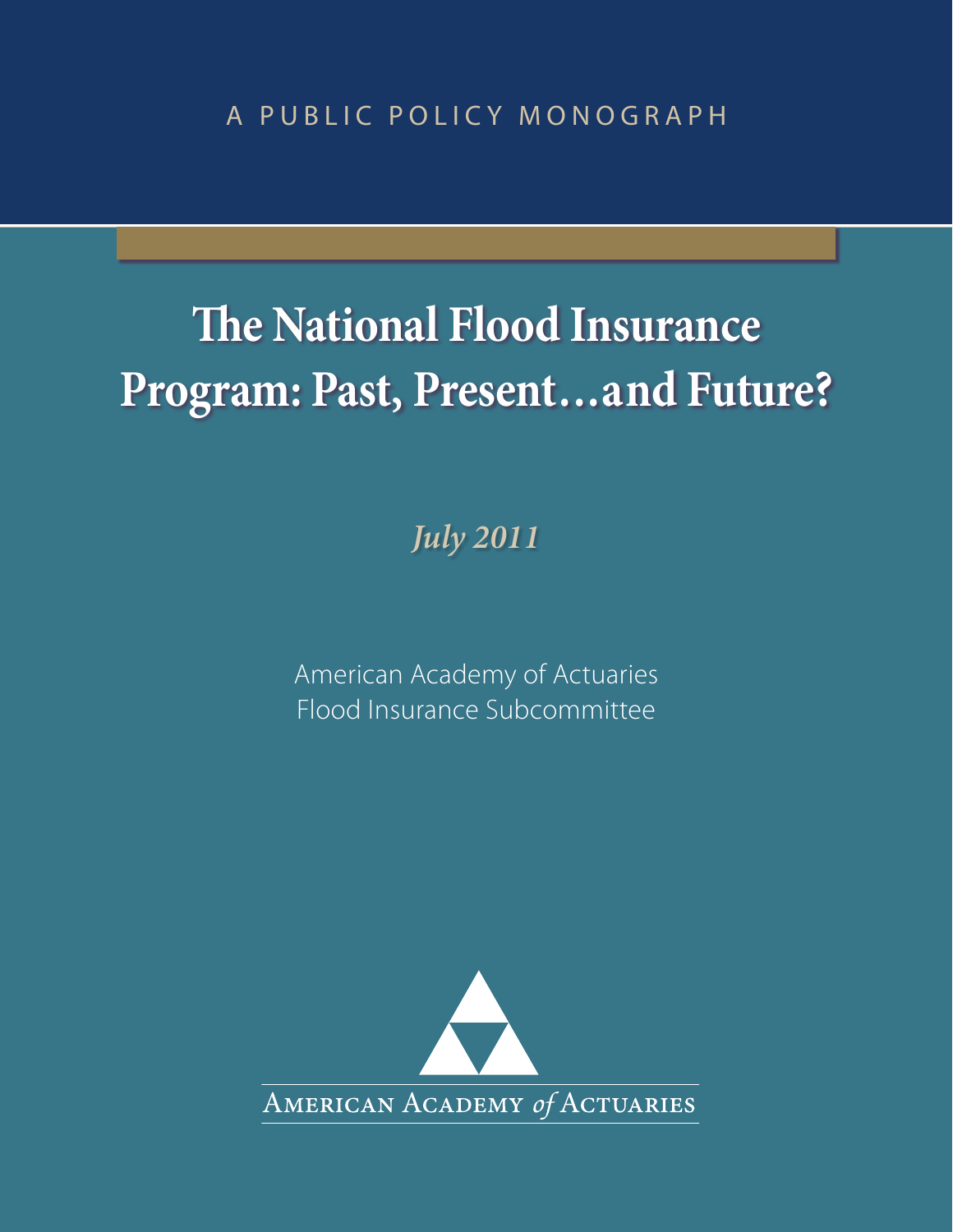# The National Flood Insurance Program: Past, Present … and Future?

# *July 2011*

# Developed by the Flood Insurance Subcommittee of the American Academy of Actuaries



The American Academy of Actuaries is a 17,000-member professional association whose mission is to serve the public and the U.S. actuarial profession. The Academy assists public policymakers on all levels by providing leadership, objective expertise, and actuarial advice on risk and financial security issues. The Academy also sets qualification, practice, and professionalism standards for actuaries in the United States.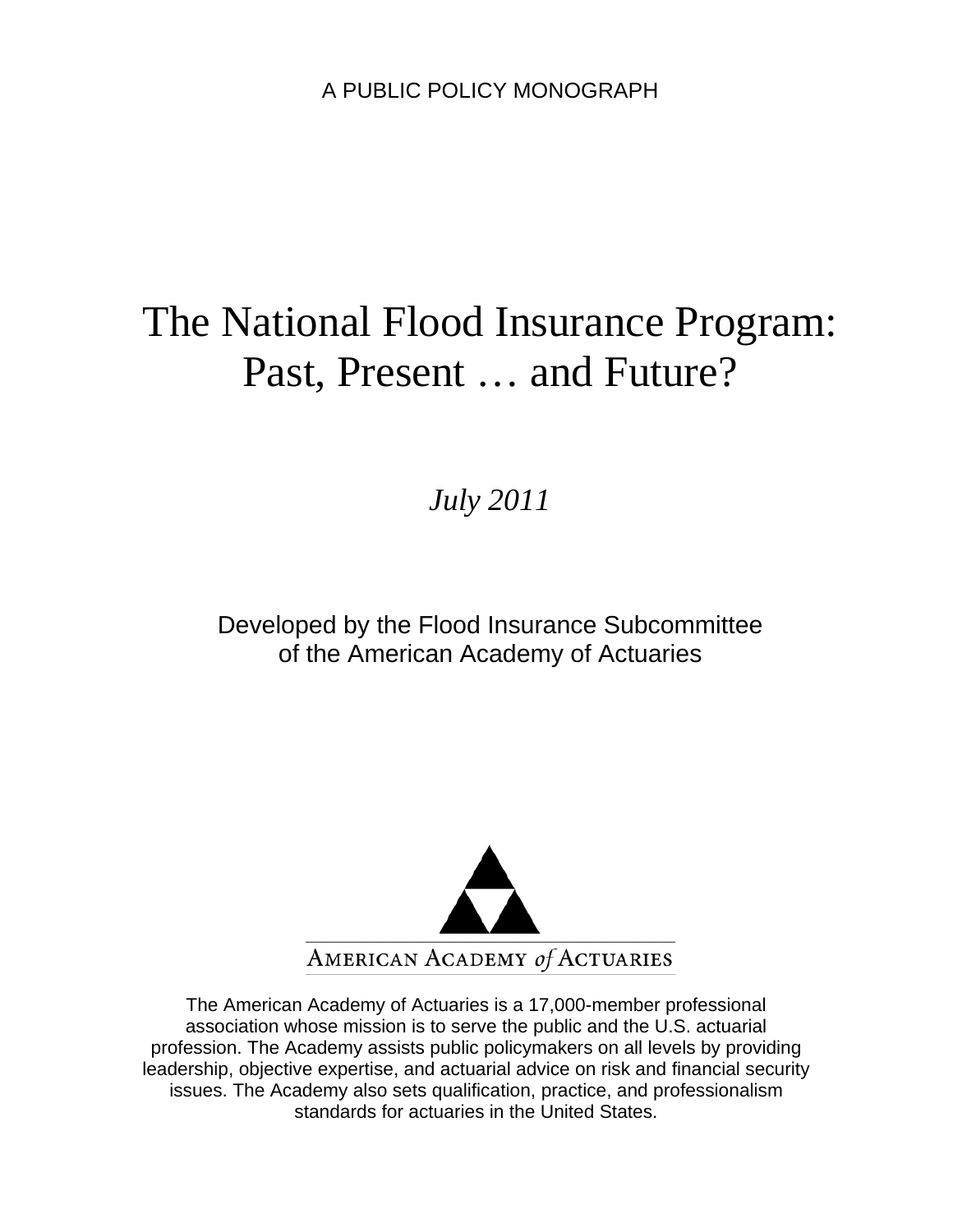# **2011 Flood Insurance Subcommittee**

Stuart Mathewson, Chairperson

Patrick Causgrove Sara Frankowiak Alex Krutov



AMERICAN ACADEMY of ACTUARIES

1850 M Street N.W., Suite 300 Washington, D.C. 20036-5805

© 2011 American Academy of Actuaries. All rights reserved.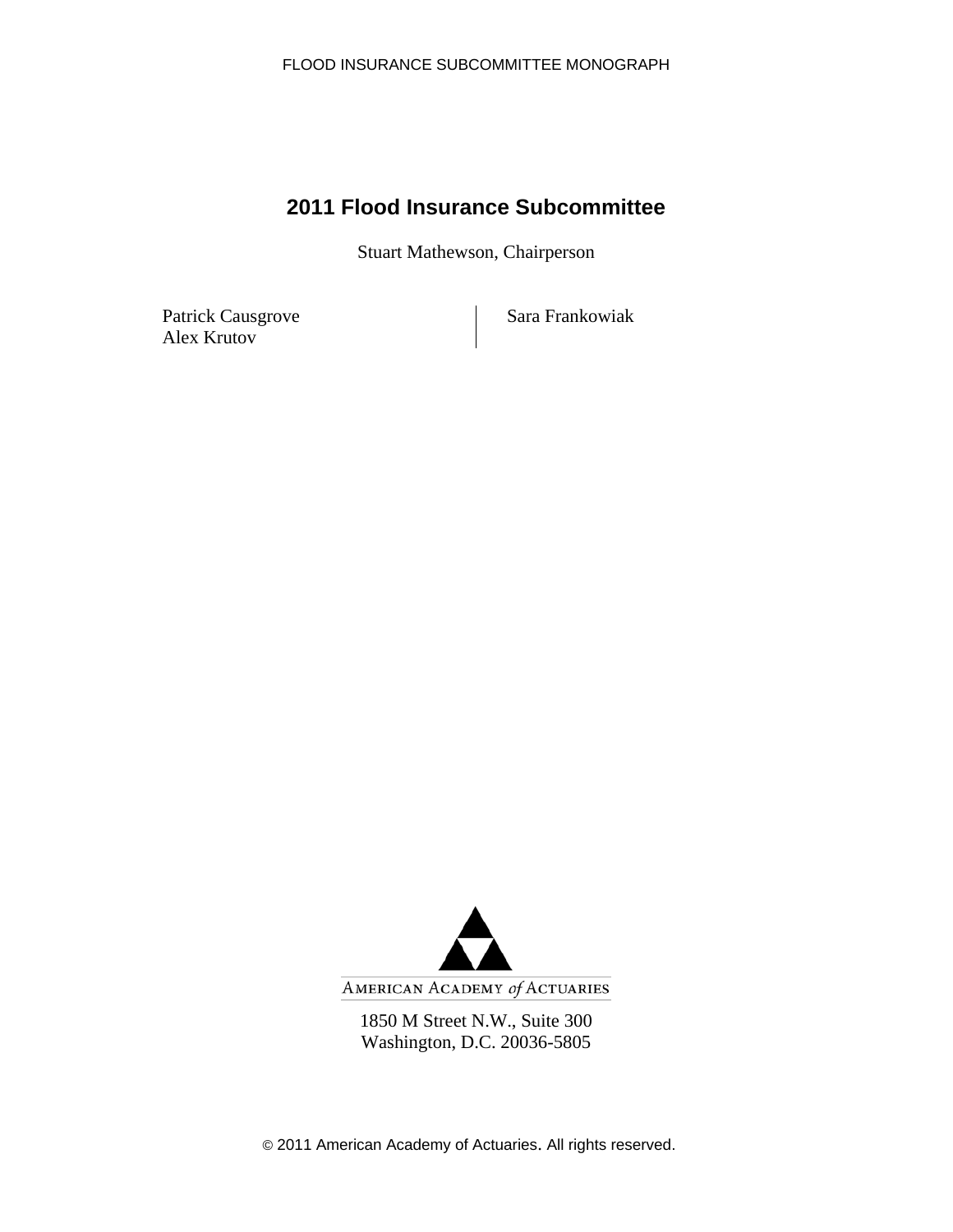# **TABLE OF CONTENTS**

| 6. Actuarial Principles, Actuarial Soundness, and the NFIP 7          |  |
|-----------------------------------------------------------------------|--|
|                                                                       |  |
| 8. Key Differences Between Private-Sector Insurance and the NFIP 14   |  |
|                                                                       |  |
|                                                                       |  |
| 11. Interactions Between Federal Disaster Aid and Flood Insurance  21 |  |
|                                                                       |  |
| 13. Riverine and Flash Flooding Issues Versus Coastal Flooding24      |  |
|                                                                       |  |
|                                                                       |  |
|                                                                       |  |
|                                                                       |  |
|                                                                       |  |
|                                                                       |  |
|                                                                       |  |
|                                                                       |  |
|                                                                       |  |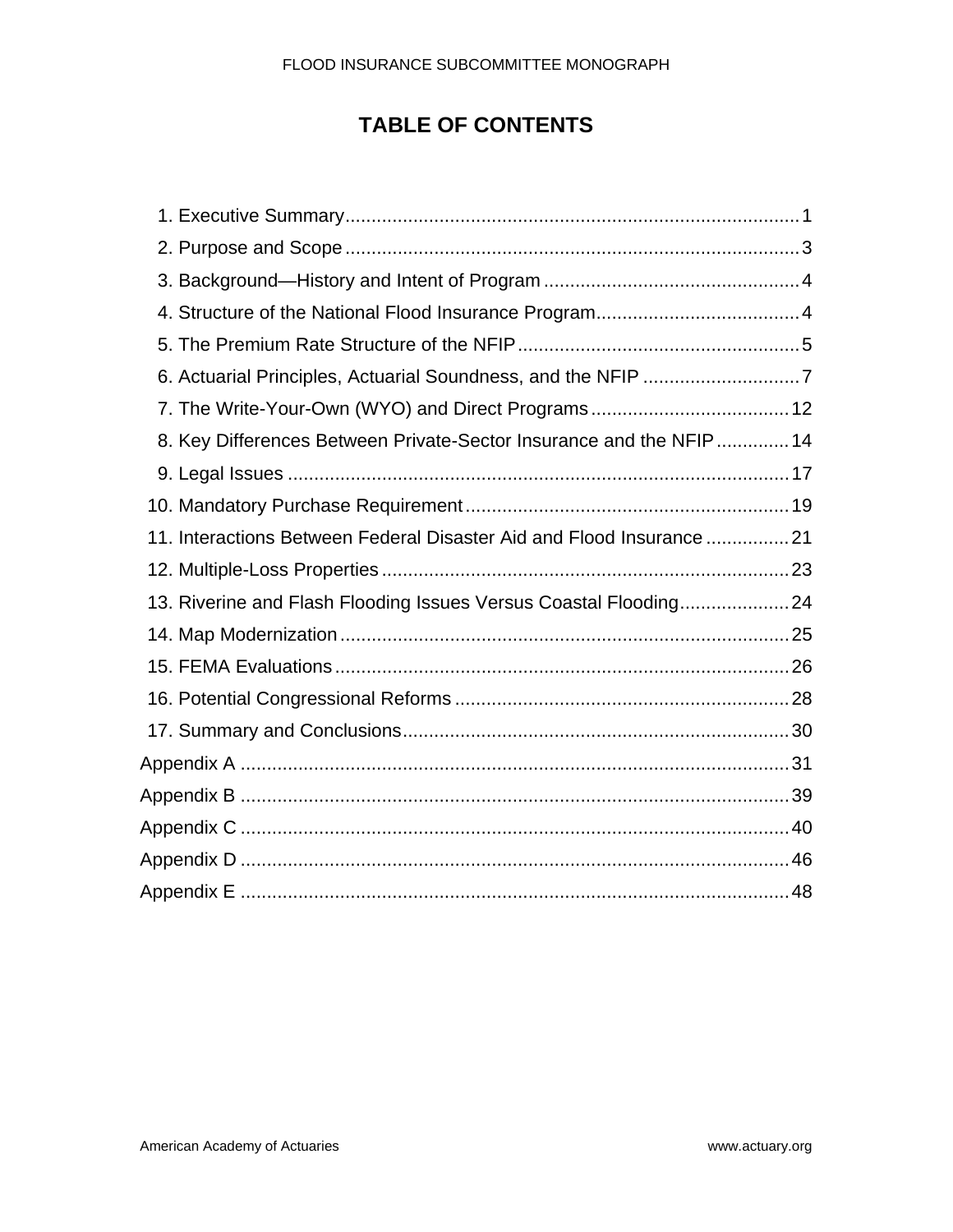# **1. Executive Summary**

Flood insurance in the United States primarily is provided by the federal government via the National Flood Insurance Program (NFIP), in partnership with private insurers and servicing contractors. In the aftermath of the 2004 and 2005 hurricanes that struck the East and Gulf coasts of the United States, and in consideration of the substantial losses suffered in those storms, there have been calls for reform of the program. But since the NFIP is substantively different from typical insurance, few insurance professionals and public policymakers are sufficiently familiar with the NFIP to recognize the broad consequences of changing it. This monograph is focused on the background and the current structure of the program and the primary issues surrounding the program today.

The U.S. Congress passed the National Flood Insurance Act of 1968 (NFIA) to provide a means by which the risk of flood could be insured in the United States. Private-sector insurance companies long had viewed the risk of flood events as uninsurable. This act created the NFIP, a mechanism by which the federal government could act as the insurer. The NFIP is a far-reaching program sponsored by the federal government and administered, in large part, by nearly 90 property and casualty insurers. The program connects and influences the behavior of many constituencies in the United States, including home and business owners; builders; local building permitting and flood plain management officials; lenders; insurers; state, local, and federal government officials; and regulators.

Because the NFIP is a public program that encompasses public policy as well as insurance goals, developing actuarially sound premium rate structures has been one of the program's many important objectives. The NFIP, as a public insurance program, poses some significant actuarial challenges, as the structural differences between it and private sector insurers result in differences in what constitutes an "actuarially sound" premium level. These and other key differences are outlined in this paper.

From its inception in 1968, the NFIP has been guided by its three foundations:

- Flood risk identification. Mapping the flood risks of each community and publishing the Flood Insurance Rate Maps (FIRMs);
- Flood plain management. Promulgating minimum building and flood plain management standards and encouraging communities to exceed the minimum standards;
- Flood insurance. Providing a mechanism for individuals to prefund the risk of flood losses.

In addition, a long-term goal of the NFIP has been to reduce the demand for and reliance on disaster assistance after floods.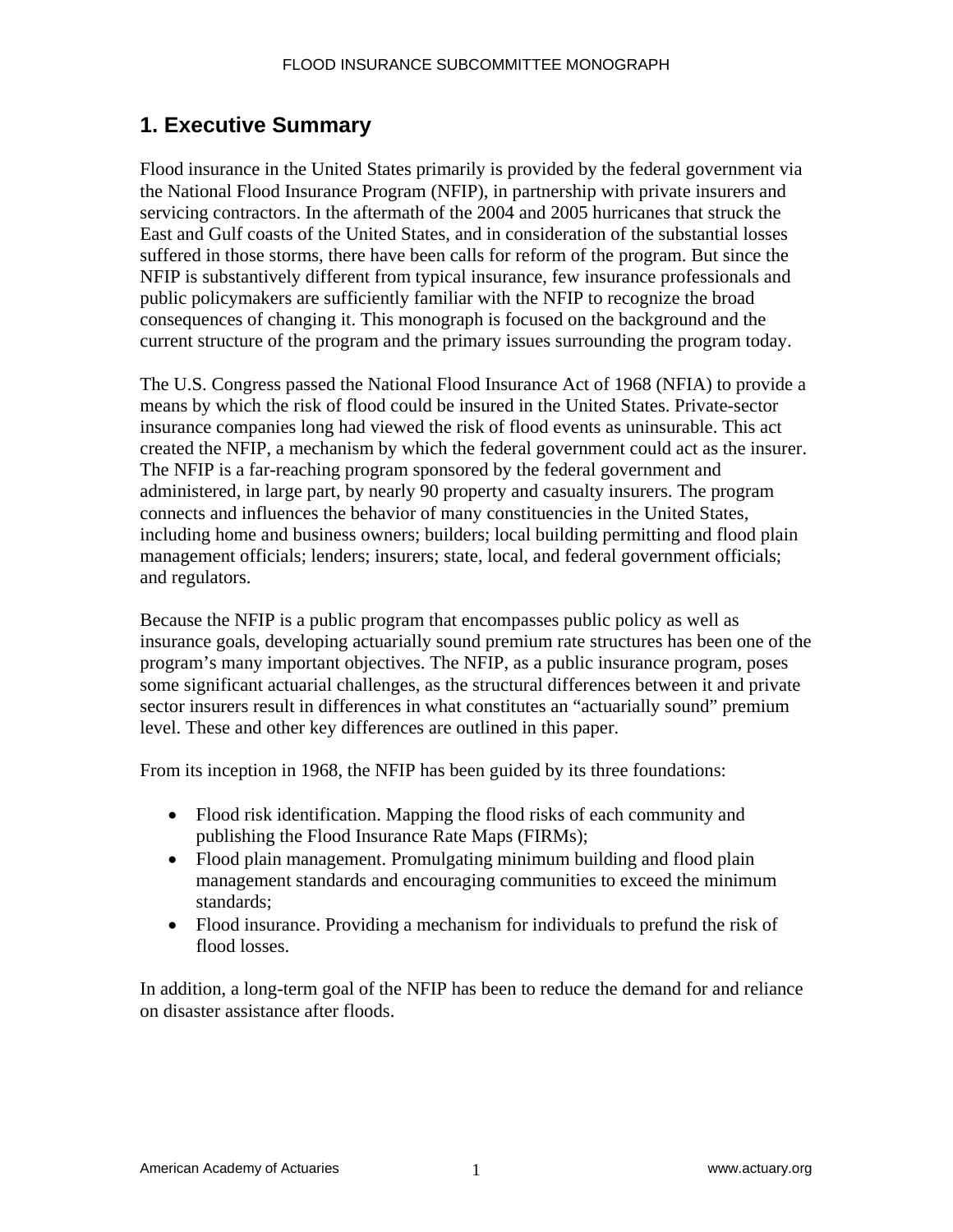Several issues are highlighted in this monograph:

- Pursuant to the NFIA, the enabling legislation of the NFIP, there are two basic types of premium rates: (1) "risk premium," "full-risk," or "actuarial" rates, and (2) "other than risk premium," "discounted," or "subsidized" rates. Each type presents a challenge to actuarial principles. Actuarial rates, for which expected future losses are used as a base, reflect the other costs of risk transfer differently than private sector insurance. Subsidized rates are lower than actuarial rates and thus will be inherently inadequate to fully fund future losses.
- Within the NFIA, flood risk premium rates are to be "based on consideration of the risk involved and accepted actuarial principles … to make such insurance available on an actuarial basis …"
- The NFIP policy form provides that all disputes arising from claims-handling are governed by federal regulations. Regarding agent activities at the point of sale, however, the NFIA states that an agent or broker is not to be held harmless for error or omission. In addition, extra-contractual causes of action have been used to file claims arising from flood policies in state court.
- A mandatory purchase requirement exists for certain property owners in special flood hazard areas (SFHAs). Since its inclusion in the Flood Disaster Protection Act of 1973, the mandatory purchase requirement has increased the market penetration rate. Despite this increase, challenges to its enforcement remain.
- The availability of assistance from disaster aid programs after a flood event does not lessen the importance of maintaining flood insurance. The viewpoint of some at-risk consumers, however, is that flood insurance is not necessary. That impression might have been exacerbated by the extent to which government aid flowed to victims in the wake of the hurricane events of 2005.
- Repetitive loss properties seem to be much more at risk than the average property insured by the NFIP. Whether the disproportionate cost to the NFIP from these properties should be addressed through pricing and/or process changes is controversial.
- Properties most at risk for flooding are those located near rivers and/or coasts. The requirements of these two groups of properties differ, and those differences can cause conflicts regarding political and funding concerns. The differences between riverine and coastal flooding also contribute to a perception that the premium rates in hurricane-prone states are subsidized by those that are not hurricane-prone.
- Flood hazard maps must be updated continually to better identify properties located within SFHAs. The Risk Mapping, Assessment and Planning (MAP) program provides digital access to and dissemination of new maps, which is expected to reduce the costs associated with such tasks. For the first time, the new flood hazard maps accurately reflect environmental changes and technological advancements.<sup>1</sup> The Federal Emergency Management Agency's (FEMA) view is that the current Risk MAP program, like the Flood Map Modernization Program before it, will enhance the quality, reliability, and availability of the maps.

 $1 \text{ http://www.dhs.gov/ynews/testimony/testimony/testimony}$  1299855117667.shtm (last visited on June 29, 2011).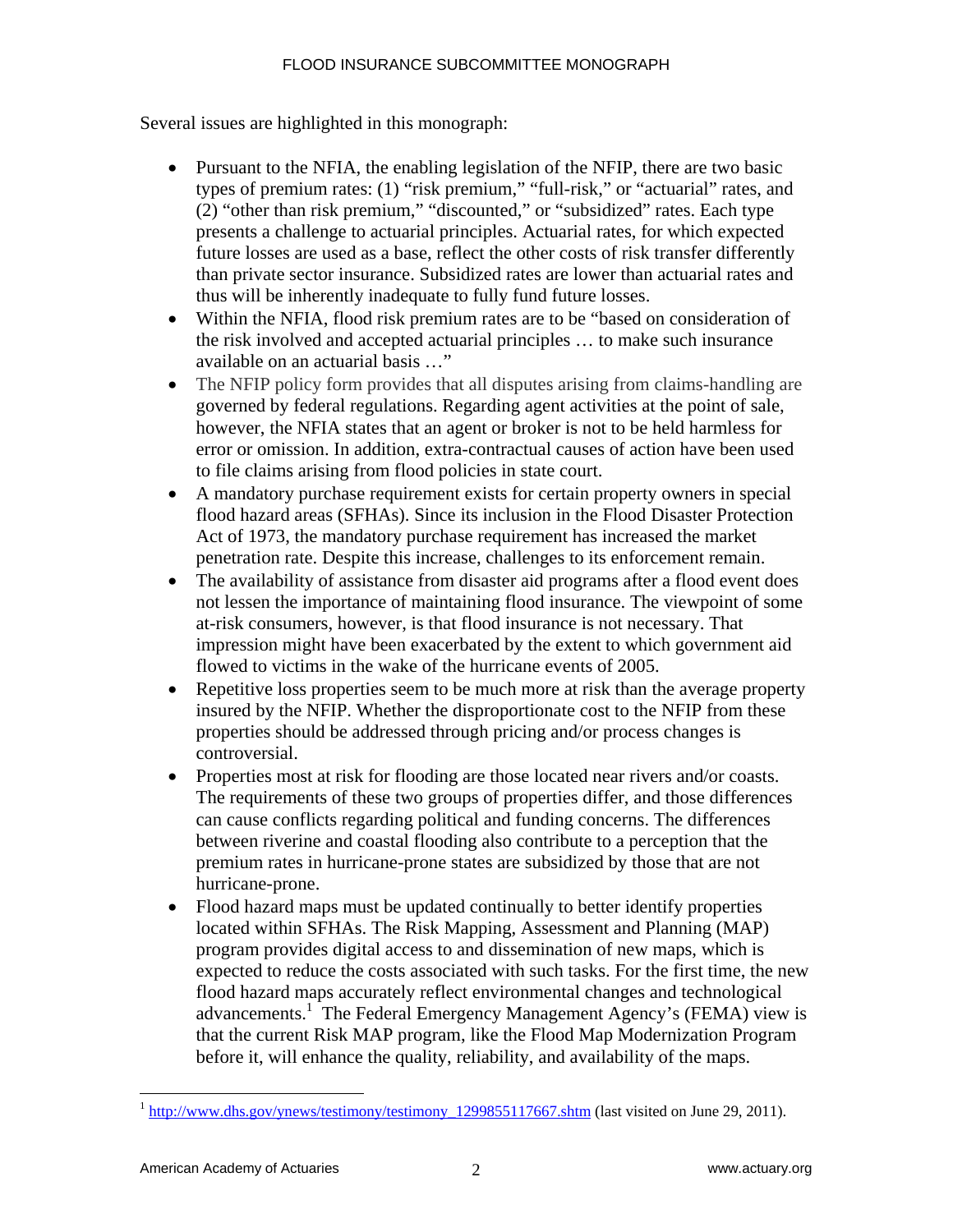The NFIP is dependent upon congressional action to remain operational past its statutory sunset date. The current sunset date is Sept. 30, 2011, the result of the most recent of several temporary extension bills, some of which were retroactively passed by Congress and signed by President Obama following the program's scheduled expiration. In early 2010, the NFIP was permitted to lapse three separate times before extensions were passed. In each instance, enacting legislation extending the NFIP was made retroactive to the lapse dates.

To ensure the ongoing viability of the NFIP following unprecedented loss activity in 2004 and 2005, members of Congress advanced several proposals during subsequent legislative sessions. None of the proposed reforms passed in that session of Congress or since. At the time of this publication, in the  $112<sup>th</sup>$  Congress, neither the House nor the Senate had brought legislation to their respective floors, although such action has been anticipated. This monograph provides actuarial insights on key issues addressed by proposed reforms, as well as examination of the perspectives of several major stakeholder groups.

# **2. Purpose and Scope**

This monograph is presented to inform the taxpaying public, federal and state policymakers and regulators, actuaries, agents, and other insurance professionals about the NFIP so that they may participate in and contribute to the public debate with a comprehensive, financial frame of reference. It contains discussion of the background and intent of the program, an outline of federal legislative and regulatory actions that have affected flood insurance in the United States, and an examination of how the program has evolved over time. And, perhaps most significantly, this monograph also identifies key differences between the NFIP and conventional, privately-offered insurance found in the marketplace.

In addition, there is an examination of some of the important issues that underlie recent discussions, with explanation of the background and specific considerations of each issue and a description of how it would affect the financial condition of the NFIP.

This monograph is not intended to be an in-depth examination of the actuarial soundness<sup>2</sup> of the ratemaking and financial structure of the NFIP. Rather, this paper is intended primarily to provide an educational foundation upon which to discuss the key issues affecting the NFIP. While an in-depth analysis of the ratemaking and financial structure of the NFIP from an actuarial standpoint would be a valuable study, it is beyond the scope of this monograph.

1

<sup>&</sup>lt;sup>2</sup> As used herein, *actuarial soundness* is explained in the Casualty Actuarial Society (CAS) Statement of Principles Regarding Property and Casualty Insurance Ratemaking, located at http://www.casact.org/standards/princip/sppcrate.pdf (last visited on June 29, 2011).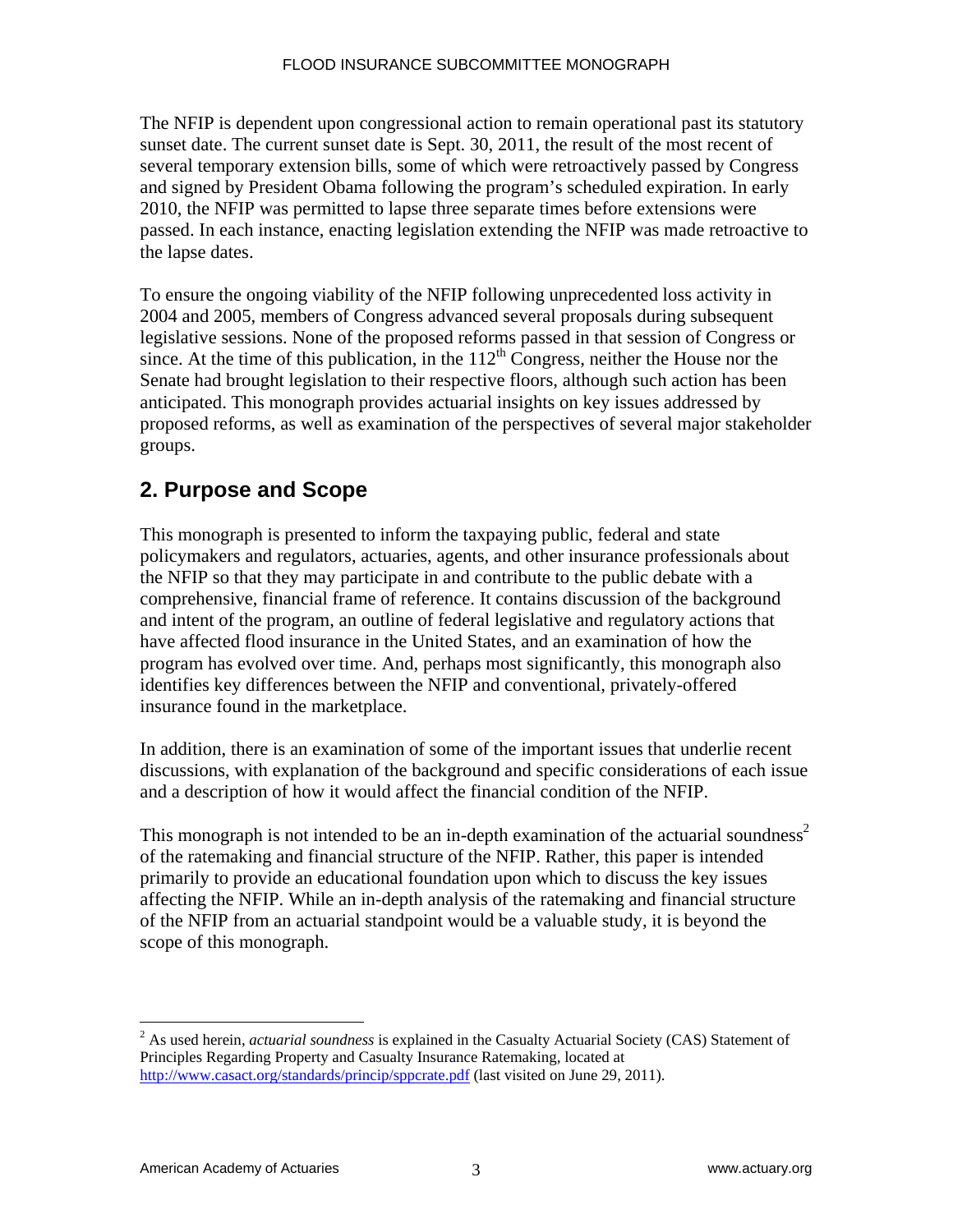# **3. Background—History and Intent of Program<sup>3</sup>**

There have been numerous changes to the program since its inception in 1968. Many of the changes were prompted by large flood-loss events, many of which triggered significant claims payments under NFIP policies. A large proportion of the payments have been made for losses caused by hurricanes, tropical storms, and major riverbank flooding. The most costly event to date was Hurricane Katrina, which made landfall on Aug. 29, 2005, and caused losses greater than the prior total amount paid out by the program.<sup>4</sup> A comprehensive summary of the background, history, and intent of the program can be found in Appendix A of this monograph.

# **4. Structure of the National Flood Insurance Program**

The NFIP is administered, in large part, by nearly 90 property and casualty insurers.<sup>5</sup> A separate direct flood vendor administers policies written directly with the government. The program affects many constituencies nationwide, including home and business owners; builders; realtors; local building permitting and flood plain management officials; lenders; insurers; insurance agents; state, local, and federal government officials; and regulators.

In its role as the manager of the NFIP, FEMA identifies and maps areas of flood risk, promotes the appropriate management of the flood plain, and provides insurance for properties insured by the NFIP. These services are intended to reduce disaster aid payouts by requiring flood-exposed property owners to contribute to the cost of their potential losses through the purchase of insurance.

The structure and administration of the NFIP is complicated. The NFIP is directed by the Federal Insurance and Mitigation Administration of FEMA, which is part of the U.S. Department of Homeland Security. The insurance operations of the NFIP are carried out mostly by the participating property and casualty insurers (the write-your-own [WYO] companies), which operate under a business arrangement with FEMA governed by statute and regulation.<sup>6</sup>

http://www.fema.gov/nfipInsurance/search.do;jsessionid=B77A973206922C733DE236E1EA5B5C6F.Wor kerPublic2 (last visited on June 29, 2011); "The Choice is Yours – WYO Companies Actively Writing Flood Insurance 2010-2011," FEMA F-073 (3/11). 6

<sup>&</sup>lt;sup>3</sup> "A Chronology of Major Events Affecting The National Flood Insurance Program," December 2005. Completed for the Federal Emergency Management Agency Under Contract Number 282-98-0029. The American Institutes for Research, the Pacific Institute for Research and Evaluation, Deloitte & Touche LLP.

 $4 \frac{\text{http://www.gao.gov/news.items/d07169.pdf}}{\text{http://www.gao.gov/news.items/d07169.pdf}}$  (last visited on June 29, 2011).

http://www.fema.gov/library/file;jsessionid=24FA340AF1B550553838D4AD8C1F8841.Worker2Library?t ype=originalAccessibleFormatFile&file=guidewyo.txt&fileid=6ebeff10-0941-11e0-a865-001cc4568fb6 (last visited on June 29, 2011).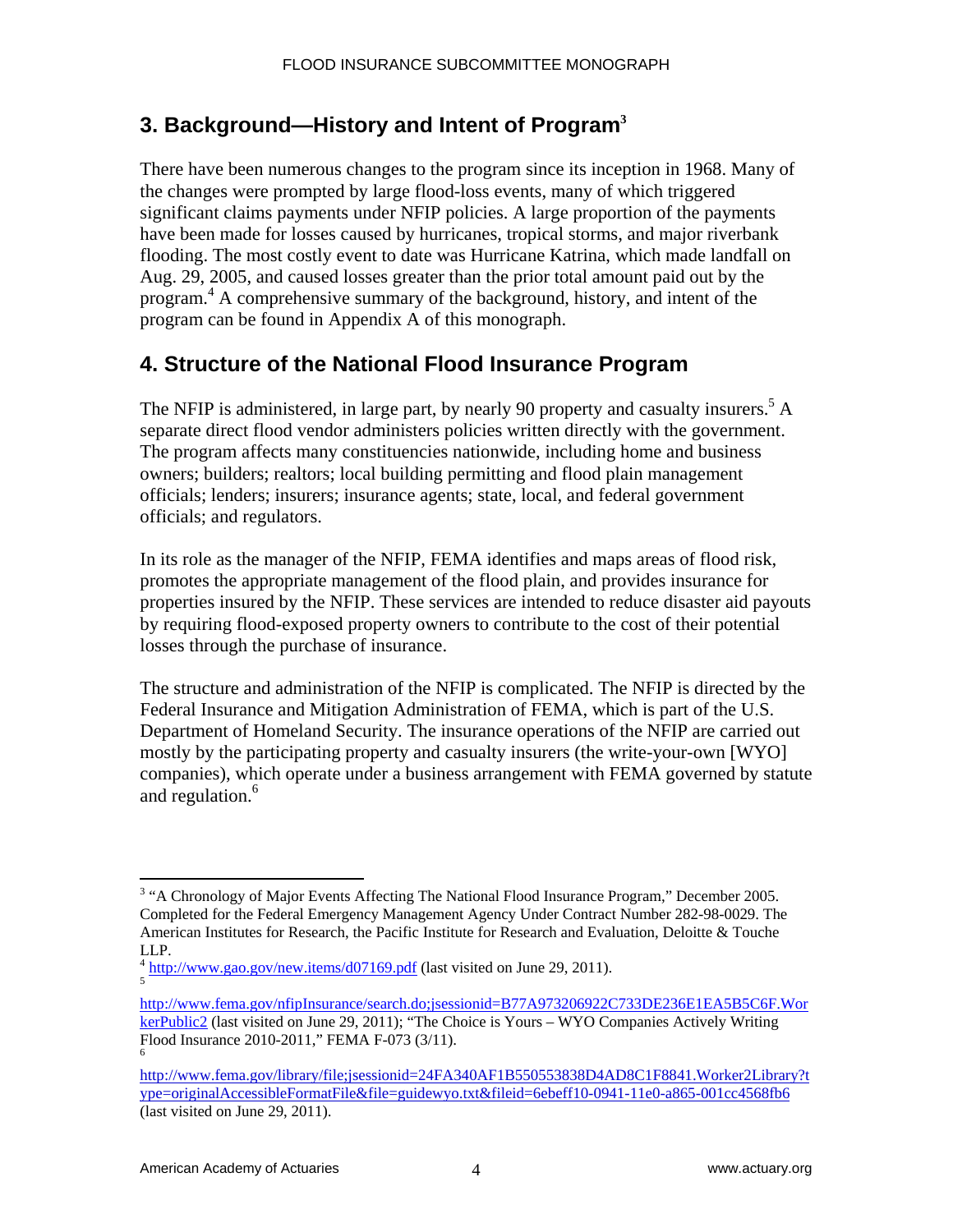Two important programmatic features of the NFIP, both of which have operational impacts, are the existence of its sunset provision and its periodic need to borrow money from the U.S. Treasury to pay claims.

*Sunset Provision:* The NFIA contains a sunset provision.<sup>7</sup> The NFIP's expiration date has been extended from time to time by Congress, generally for five-year periods, but sometimes on a more temporary, stopgap basis. The stopgap extensions generally have been adopted when Congress was in the midst of a more comprehensive NFIP review of reauthorization, with the intention of drafting reform legislation that would extend the program for longer periods of time. The sunset provision has the potential to cause concern to NFIP stakeholders if Congress delays in setting a new expiration date as the sunset date approaches, primarily because the sunset provision leaves open the possibility of a lapse in the NFIP.

*NFIP Borrowing Authority:* The National Flood Insurance Act of 1968 contains a specific cap on the NFIP's borrowing authority. The cap originally was \$1 billion. In 1996, Congress raised it to \$1.5 billion.<sup>8</sup> After the catastrophic claims from the 2005 hurricanes, especially Dennis, Katrina, Rita, and Wilma, Congress raised the NFIP's borrowing authority several times. The current NFIP borrowing cap is \$20.725 billion, established in June 2010 by the National Flood Insurance Extension Act of  $2010$ .<sup>9</sup>

The amount that NFIP borrows from the U.S. Treasury cannot exceed the existing cap. When NFIP borrowing approaches the existing cap, the NFIP warns the WYO companies and the NFIP servicing agent to be prepared to stop making claims and other payments related to their flood programs.

The sunset provision and the borrowing authority cap can be perceived at times as critical weaknesses of the NFIP. Congress can and does delay extending the NFIP or delay increasing the borrowing authority cap. If Congress were to postpone such decisions during critical times, such as after major flooding events, unfortunate dislocations could occur, such as delays in payments to claimants and discontinuation of claims-handling activities.

Additional details of the NFIP's oversight structure are provided in Appendix B.

# **5. The Premium Rate Structure of the NFIP**

The NFIP is a public program that encompasses social goals through insurance goals. Developing actuarially sound premium rate structures has been an important consideration of the program.

<sup>7</sup> National Flood Insurance Act of 1968, Section 1319.

 $8 \text{ US Code}$ , Title 42, Chapter 50, Subchapter I, Section 4016, Amendments, 1996 – Subsection (a)(2).

<sup>9</sup> http://www.gpo.gov/fdsys/pkg/PLAW-111publ196/pdf/PLAW-111publ196.pdf (last visited on June 29, 2011).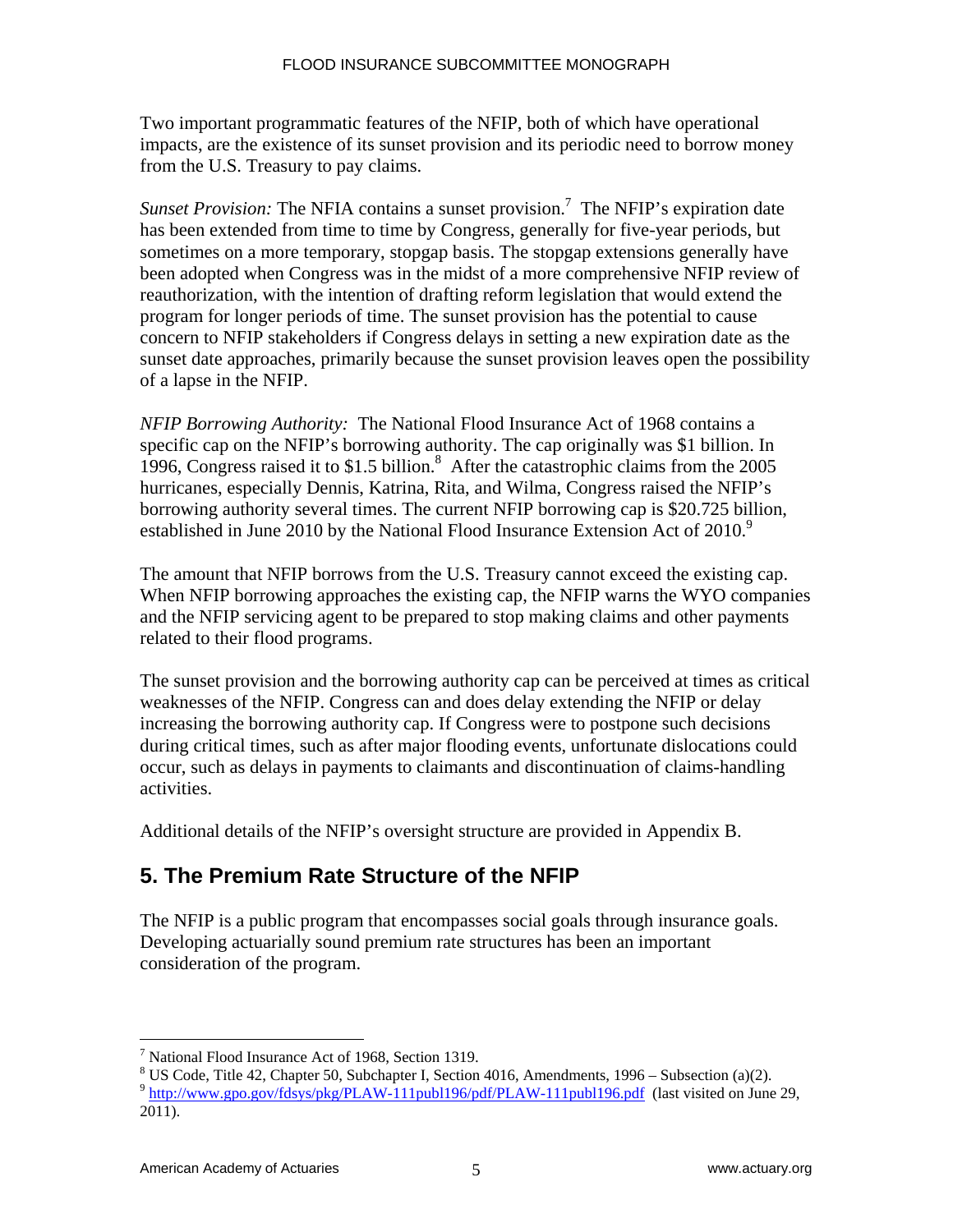The original NFIA established the NFIP providing for classes of business to be priced using risk premium rates (usually referred to as full-risk or actuarial rates) as well as classes that have "other than risk premium rates" (usually referred to as subsidized or discounted rates). Sections 4014 and 4015, respectively, of Title 42 of the U.S. Code provide the legislative basis for those two general premium classifications.<sup>10</sup> At times, Congress and FEMA have prioritized societal and marketing goals, such as increasing the policies in force and gaining acceptance of new FIRMs by affected communities, over developing and maintaining full-risk rates.

FEMA's actuarial staff annually publishes an *NFIP Actuarial Rate Review* memorandum.<sup>11</sup> This memorandum describes the NFIP's premium-rate determination methodology and provides explanations for rate changes, along with updated statistics. For example, the memo published in support of the Oct. 1, 2010, rate changes included Exhibits A and D, which are reproduced in Appendix C here. Those exhibits provide NFIP policy distribution data and other information about premiums.

Approximately 80 percent of NFIP policyholders receive full-risk rates. NFIP premium rates are reset annually by class of business, with about half of the full-risk rates determined using a hydrologic/financial model originally developed by the U.S. Army Corps of Engineers. The other half of the full-risk rate properties primarily are located outside the SFHAs, where not enough detailed information exists to use the hydrologic/financial model for rate-setting. Actuarial and engineering judgments and underwriting experience are used to set rates for those areas. The NFIP actuarial staff periodically conducts analyses of claims, trends of in force growth, and expenses by class of business to update the model. To determine rate classifications, structures are categorized by flood zone according to their location on a FIRM, their elevation relative to the base flood elevation (BFE), and by occupancy type (e.g., by residential versus nonresidential), along with other specific determinants of risk.

Subsidized premium rates are determined differently than full-risk rates. Details about the NFIP's rate-making process can be found in Appendix C.

The rationale for allowing subsidized classes of business was to permit the large inventory of structures (known as pre-FIRM structures) that were built in SFHAs prior to the general implementation (in approximately 1974) of FIRMs and flood-related building codes to be covered by flood insurance at reasonable rates. Also, a goal of the NFIP always has been one of encouraging participation, even if that meant that some property owners would pay actuarially inadequate premiums. Those subsidized property owners have been and are prefunding at least part of the cost of their flood losses. This provides additional NFIP premium reserves to fund losses as well as, ideally, lessening the public burden of providing future disaster assistance. In addition, widespread participation in the

 $\overline{a}$  $\frac{10}{11}$  http://codes.lp.findlaw.com/uscode/42/50/I/4014 (last visited on June 29, 2011).

http://www.fema.gov/library/file;jsessionid=A6C64BEBC128FC0F1F83DE142E0D724A.Worker2Library ?type=publishedFile&file=actuarial\_rate\_rev2009.pdf&fileid=55182cb0-94ea-11df-a6e7-001cc4568fb6 (last visited on June 29, 2011).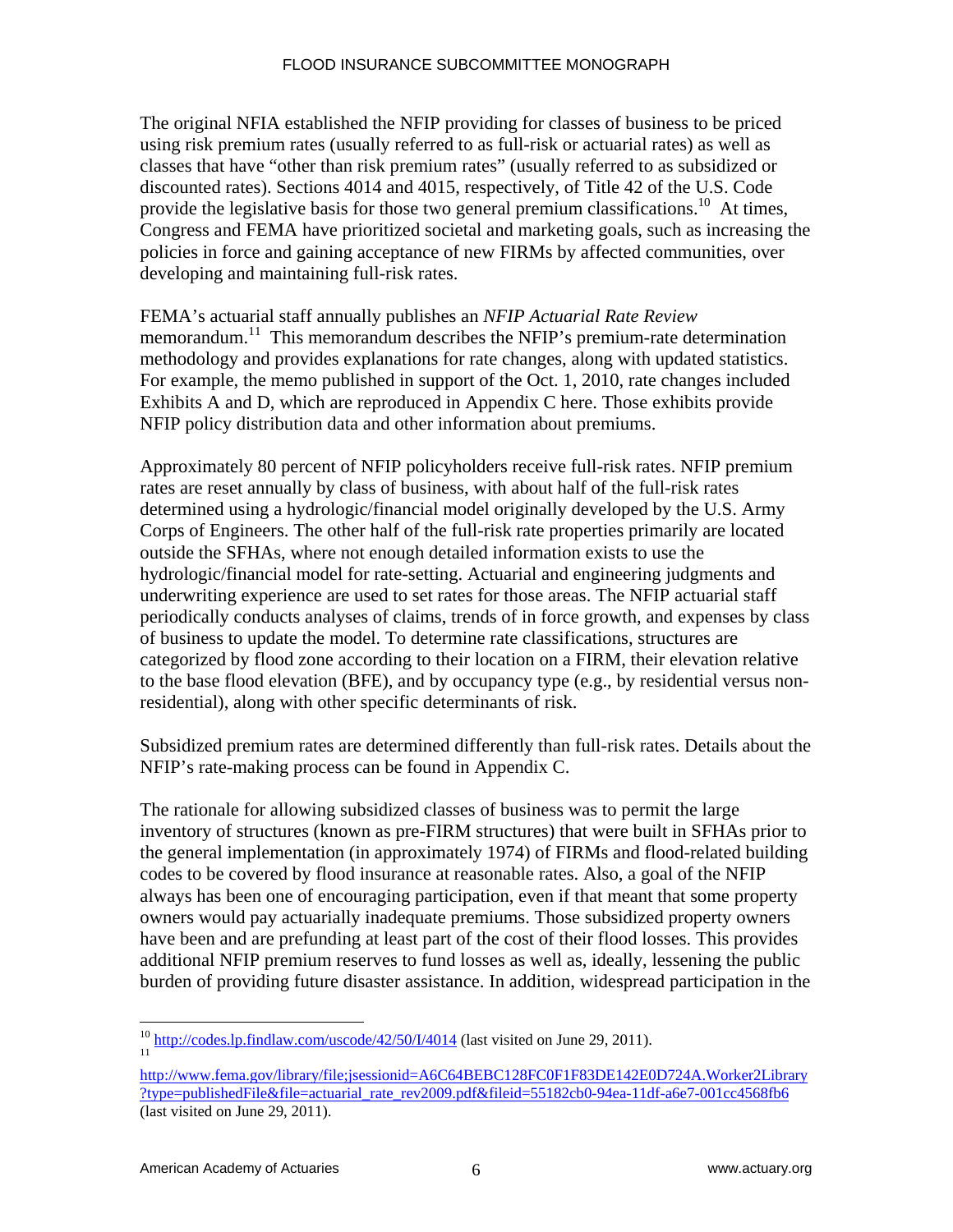NFIP engenders public awareness of flood dangers and encourages local officials to take the flood plain-management actions necessary to make their communities safer. The NFIP estimates that approximately one-fifth of current policyholders are paying subsidized rates. $^{12}$ 

# **6. Actuarial Principles, Actuarial Soundness, and the NFIP**

The enabling legislation that established the NFIP specifically provided for two distinct classes of business, which were differentiated by two types of premium rates:

- *Risk premium rates*, more commonly known as full-risk or actuarial rates, which would be "based on consideration of the risk involved and accepted actuarial principles,"13 and
- *Other than risk premium rates*, more commonly known as subsidized rates, "which would be reasonable, would encourage prospective insureds to purchase flood insurance and would be consistent with the purposes of  $\degree$  the legislation.<sup>14</sup>

The enabling statute and the actions of the NFIP determined that the program would not be actuarially sound in the aggregate, because the premiums for the policies that receive subsidized rates are not expected to match their full long-term costs. In fact, even some classes of policies subject to full-risk rates may not be considered actuarially sound because of statutory requirements to provide premium rates that ignore specific known risks (sometimes temporarily), for specific groups of policyholders.<sup>15</sup> Those known inadequacies, however, can be compensated for in the aggregate by increasing the overall level of rates.

Although full-risk rates generally are intended to be calculated according to accepted actuarial principles, agreement among the various stakeholders about what accepted actuarial principles should be for a program like the NFIP remains elusive. There are many differences between the NFIP and private-sector insurance programs that affect appropriate application of actuarial principles and determination of actuarial soundness.

One key difference involves the cost of capital. Because private-sector insurance companies must prefund their losses, they place large amounts of capital at risk, and they generally must earn a profit. This creates a need for those insurers to include a risk load component that includes the cost of capital in their rates. The NFIP does not require a risk load because the federal government could, theoretically at least, provide unlimited liquidity and credit.

<sup>&</sup>lt;sup>12</sup> http://www.gao.gov/new.items/d11429t.pdf (last visited on June 29, 2011).<br><sup>13</sup> Title 42 of the U.S. Code, Section 4014, paragraph (a)(1)(A).

<sup>&</sup>lt;sup>14</sup> Title 42 of the U.S. Code, Section 4014, paragraph (a)(2).

<sup>&</sup>lt;sup>15</sup> Title 42 of the U.S. Code, Section 4014, paragraphs (e) and (f), provide that, under certain specific conditions, if a community is making "adequate progress on the construction of a flood protection system," or if the community is actively in the process of adequately restoring such a flood protection system (primarily referring to dams or levees), the buildings so protected are eligible for flood insurance rates as if the protection system was already accredited to meet FEMA's standards of protection.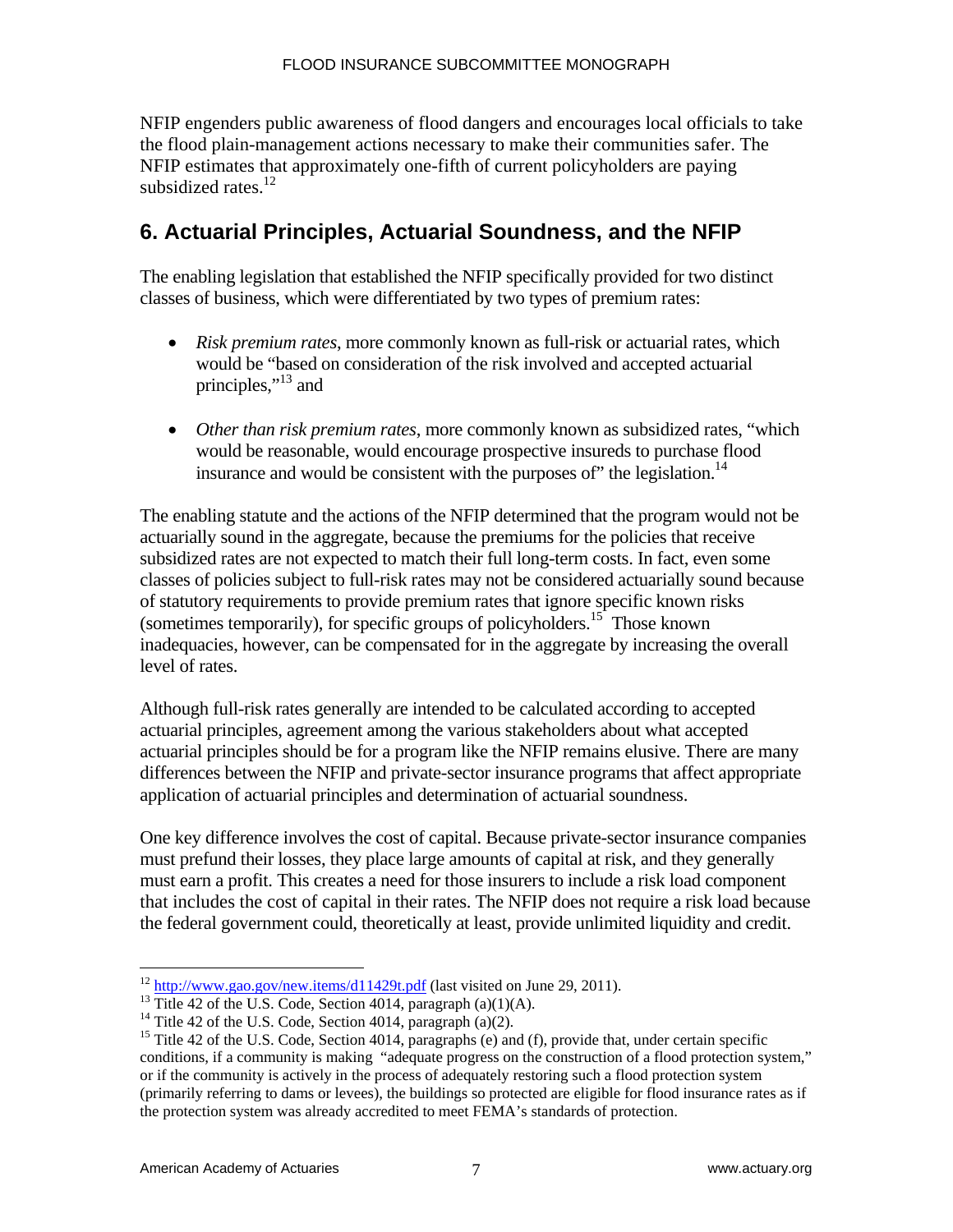Instead of prefunding their losses, the NFIP can handle deficits *after* major events by borrowing funds from the U.S. Treasury.

For the NFIP, the differences that affect ratemaking include mandatory purchase requirements, specific statutory items like the 10 percent cap on premium increases, the legislative mandate of FEMA, and the fact that the NFIP is not expected to hold required capital or earn a profit.

#### *Actuarial Standards of Practice and Statements of Principles*

There are a large number of Actuarial Standards of Practice (ASOPs), promulgated by the Actuarial Standards Board housed within the American Academy of Actuaries; and Statements of Principles (SOPs), promulgated by the Casualty Actuarial Society (CAS);<sup>16</sup> which constitute the body of currently accepted actuarial principles for property insurance ratemaking and risk classification. Much of that guidance is applied similarly by NFIP actuaries as by those in the private sector. The public nature of the program and FEMA's public policy goals, however, sometimes conflict with the goal of achieving actuarial soundness. The following are the key standards and other resources that are particularly relevant to those sometimes conflicting goals:

- ASOP No. 30, *Treatment of Profit and Contingency Provisions and the Cost of Capital in Property/Casualty Insurance Ratemaking*
- ASOP No. 12, *Risk Classification (for all practice areas)*
- CAS, *Statement of Principles Regarding Property and Casualty Insurance Ratemaking*
- CAS, *Statement of Principles—Risk Classification*
- ASOP No. 41, *Actuarial Communications*
- ASOP No. 38, *Using Models Outside the Actuary's Area of Expertise (Property and Casualty)*

As discussed below, the NFIP's actuarial methodology differs from private-sector actuarial practice primarily in two areas: cost of capital; and the classification of risks.

## *Actuarial Principles Regarding NFIP Rates*

Because the NFIP's overall premiums are inadequate by design, the program should be expected in some years to produce deficits that will not be made up over time. In the early

<sup>&</sup>lt;sup>16</sup> The CAS's purposes "are to advance the body of knowledge of actuarial science applied to property, casualty and similar risk exposures, to establish and maintain standards of qualification for membership, to promote and maintain high standards of conduct and competence for the members, and to increase the awareness of actuarial science." See www.casact.org (last visited on June 29, 2011).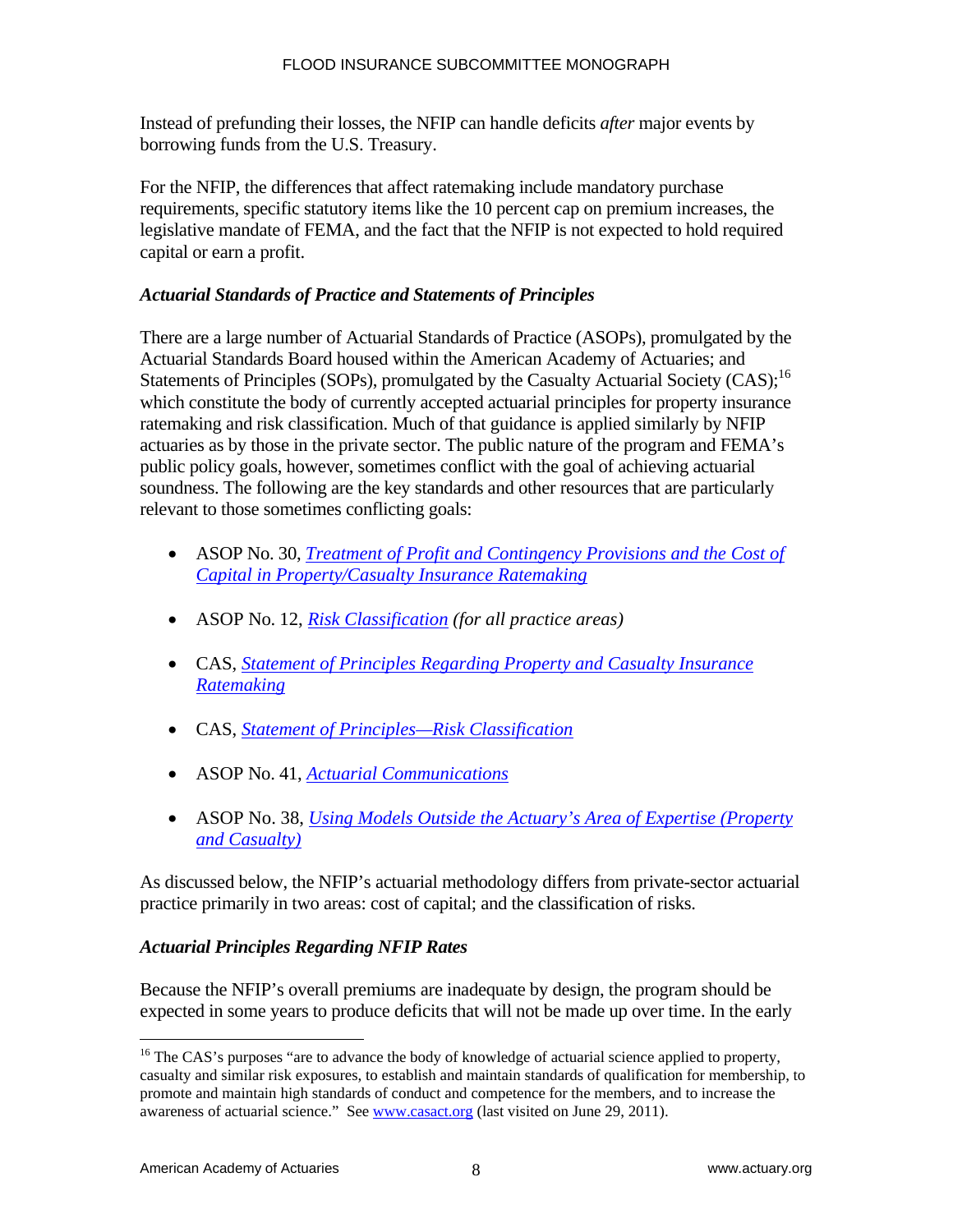years of the NFIP, the Federal Insurance Administration reduced rates several times to encourage participation.<sup>17</sup> Then, in 1981, the NFIP initiated a multiyear series of rate increases for all subsidized policies, which made the program more fiscally sound.<sup>18</sup> From the mid-1980s until August 2005, the NFIP essentially was self-supporting; it was able to pay back to the U.S. Treasury all loans incurred over that period.<sup>19</sup> Hurricane Katrina changed that. (During 2008 and 2009, Congress debated whether to forgive the NFIP's \$17.75 billion debt to the U.S. Treasury in the post-Katrina environment. At least in the initial period of the  $112<sup>th</sup>$  Congress, legislative proposals did not include the disposition of the outstanding Treasury debt.)

In accordance with relevant actuarial principles, the basis for the NFIP's full-risk rates is the expected values of annual losses, including those due to catastrophic events, differentiated by rating class. Also, net premiums incorporate the expected values of all expenses of the NFIP, including the annual expenses of maintaining the FIRMs (though not the prior Map Modernization program<sup>20</sup>, which was funded by a congressional appropriation). Investment income is not considered in the rates; it is assumed to be immaterial.

In a departure from actuarial principles as recommended by ASOP No. 30, there has not historically been calculated an explicit cost of capital in the NFIP ratemaking process. It is argued that the federal government provides the capital backing of the NFIP in the form of its guarantee that all legitimate claims will be paid. But the NFIP is not expected to earn any return on capital. The NFIP does have contingency loadings in its gross premium rates.<sup>21</sup>

#### *Actuarial Principles Regarding NFIP Risk Classes*

Another deviation from private-sector actuarial practices is in the classification of risks. The largest variation in practice is evidenced in the subsidized rates discussed above. The NFIP has a number of subsidized risk classes, comprising more than 20 percent of the in force policy base.<sup>22</sup>

Subsidized risk classes aside, additional deviations from typical private-sector programs regarding risk classification include:

<sup>&</sup>lt;sup>17</sup> http://www.dhs.gov/xlibrary/assets/privacy/privacy\_pia\_mip\_apnd\_h.pdf (last visited on June 29, 2011). <sup>17</sup> http://www.dhs.gov/xlibrary/assets/privacy/privacy\_pia\_mip\_apnd\_h.pdf (last visited on June 29, 2011). <sup>18</sup> http://www.dhs.gov/xlibrary/assets/privacy/privacy\_pia\_mip\_apnd\_h.pdf (last visited on June 29, 2011).

<sup>&</sup>lt;sup>19</sup> http://www.fas.org/sgp/crs/misc/R40650.pdf (last visited on June 29, 2011); see also

 $\frac{http://www.dhs.gov/xlibrary/assets/privacy/privacy_pia_mip_apnd_h.pdf}{20}$  (last visited on June 29, 2011).  $\frac{20}{20}$  Created and funded by Congress, the Map Modernization program was intended to create flood maps for

use by the NFIP that more accurately reflect recent developmental and natural changes in the environment. The program utilized revised data and improved technologies to identify flood hazards and better reflect

actual risk. See  $\frac{http://www.fema.gov/plan/prevent/fhm/mm why.shtm}{21}$  (last visited on June 29, 2011). <sup>21</sup> The current loadings are 20 percent of net premiums for the most risky buildings, considered to be those located in the V-zones (buildings exposed to the water velocities due to wave motion), and 10 percent for all other risks. Those loadings are primarily designed as a cushion to mitigate the extreme volatility in losses from flood events, but they also serve to compensate for possible underestimations of catastrophic losses and other assumptions that may turn out to be non-conservative in the long run.

 $^{22}$  http://www.gao.gov/new.items/d11429t.pdf (last visited on June 29, 2011).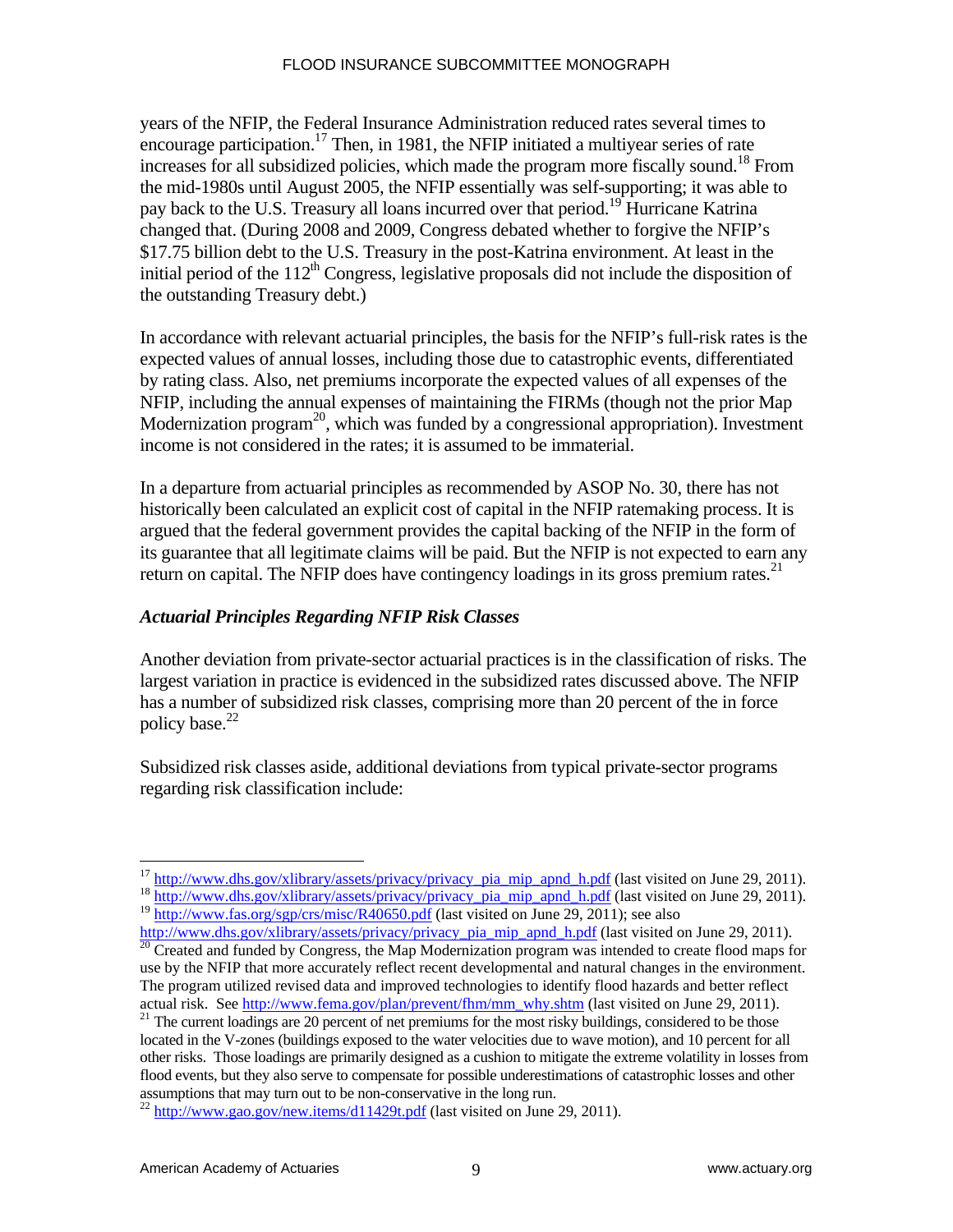- Encouragement of sound flood plain management practices and the rapid adoption of FIRMs by local communities have led to the practice of permanently grandfathering, on a less than full-rate basis, buildings that were built in compliance with an existing FIRM at the time but are now no longer compliant, based on a subsequent FIRM. FEMA, however, compensates for the grandfathered buildings by raising rates in the B, C, and X zones, such that overall rates for those zones are actuarially adequate.
- The NFIP is subject to a statutory cap on annual premium increases of 10 percent by risk class.23 That restriction may have, at times, led to inadequate premiums for certain risk classes.
- Due to market forces and the need to mitigate against adverse selection, privatesector insurance programs tend to have a large number of relatively homogeneous risk classes. As a public program, the NFIP generally is not subject to the same market forces as the private sector. To facilitate the operations of the program, and because of its unique public policy goals, NFIP risk classes therefore are very broad.<sup>24</sup> As a result, there are only five major risk classes nationally with separately differentiated rates:
	- o AE zone, which describes "areas subject to inundation by the 1-percentannual-chance flood event determined by detailed methods."25 Rates are differentiated by elevation relative to base flood elevation (BFE)
	- o VE zone, which describes "areas subject to inundation by the 1-percentannual-chance flood event with additional hazards due to storm-induced velocity wave action."26 Rates are differentiated by elevation relative to BFE.
	- o X zone, which describes "moderate flood hazard areas … and are the areas between the limits of the base flood and the 0.2-percent-annual-chance (or 500-year) flood.<sup>27</sup> Describes standard risks outside of special flood hazard areas (SFHA), that is, in B, C, and X-zones
	- o Preferred risk policies (PRPs)—for preferred risks, located in B, C, and X zones
	- o Subsidized—for pre-FIRM buildings located in SFHAs

 $^{23}$  http://www.cbo.gov/ftpdocs/86xx/doc8648/hr3121.pdf (last visited on June 29, 2011).

 $^{24}$  When the NFIP was first created, rating distinctions were much finer. For example, the AE and VE zones each were divided into separate subzones based on topographies and were refined further based on

community-specific rating factors. In the late 1970s, the rating scheme was simplified to its current state.<br>
<sup>25</sup> http://www.fema.gov/plan/prevent/floodplain/nfipkeywords/zone\_ae.shtm (last visited on July 7, 2011).<br>
<sup>26</sup>

<sup>2011).</sup>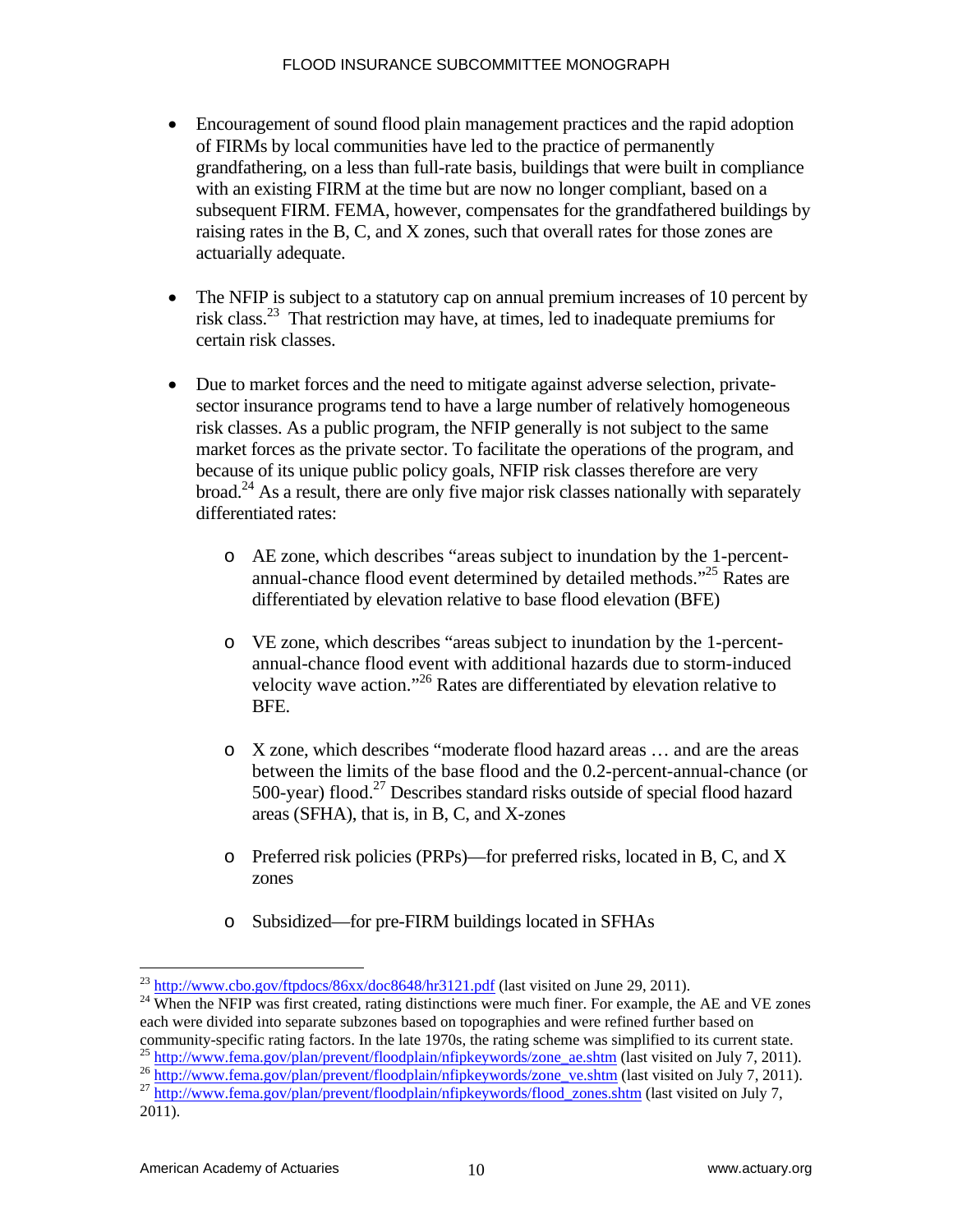For example, an AE-zone building located in a West Virginia river valley at a specific elevation would be charged the same premium as a similar AE-zone building with the same coverage details and elevation rating that was located in a flat South Carolina flood plain regardless of whether the two buildings had significantly different flood-loss histories and assuming both had the same community rating system status.

#### *Actuarial Principles Regarding Actuarial Soundness*

The Casualty Actuarial Society's *Statement of Principles Regarding Property and Casualty Insurance Ratemaking* sets forth the following four principles for a set of premium rates to be considered actuarially sound:

- Principle 1: A rate is an estimate of the expected value of future costs.
- Principle 2: A rate provides for all costs associated with the transfer of risk.
- Principle 3: A rate provides for the costs associated with an individual risk transfer.
- Principle 4: A rate is reasonable and not excessive, inadequate, or unfairly discriminatory if it is an actuarially sound estimate of the expected value of all future costs associated with an individual risk transfer.

It is also stated in actuarial guidance that, if a law or regulation conflicts with the provisions of an actuarial standard, the actuary should develop rates in accordance with the law or regulation.<sup>28</sup>

For policies that are subject to full-risk rates, the NFIP's rate making process can be said to follow Principle 1 above. The lack of a cost of capital provision in the NFIP rates could be viewed as falling short of Principle 2. On the other hand, the NFIP's unique position as an insurance program backed by the federal government could preclude the need for a cost of capital element in the premium rates.

The ubiquity of grandfathering and the NFIP's wide rate classes could be interpreted as counter to Principle 3 because there are cross-subsidies within rating classes. On the other hand, in administering any insurance system, managers should balance the cost of estimating an individual risk transfer and the expense of maintaining a system of extensive rate classifications. Private sector insurance systems tend to have substantially more detailed data and therefore can develop more refined rate structures. Even then, most probably could be found to contain some cross-subsidies within their rate classifications. To make the NFIP rating scheme more specific, it would have to collect more refined data.

The extent to which Principle 4 may be violated depends on conclusions reached about whether the NFIP's structure violates Principles 1-3.

<sup>28</sup> *Introduction to the Actuarial Standards of Practice*, Section 4.6.2, http://www.actuarialstandardsboard.org/pdf/asops/Introduction 113.pdf (last visited on June 29, 2011).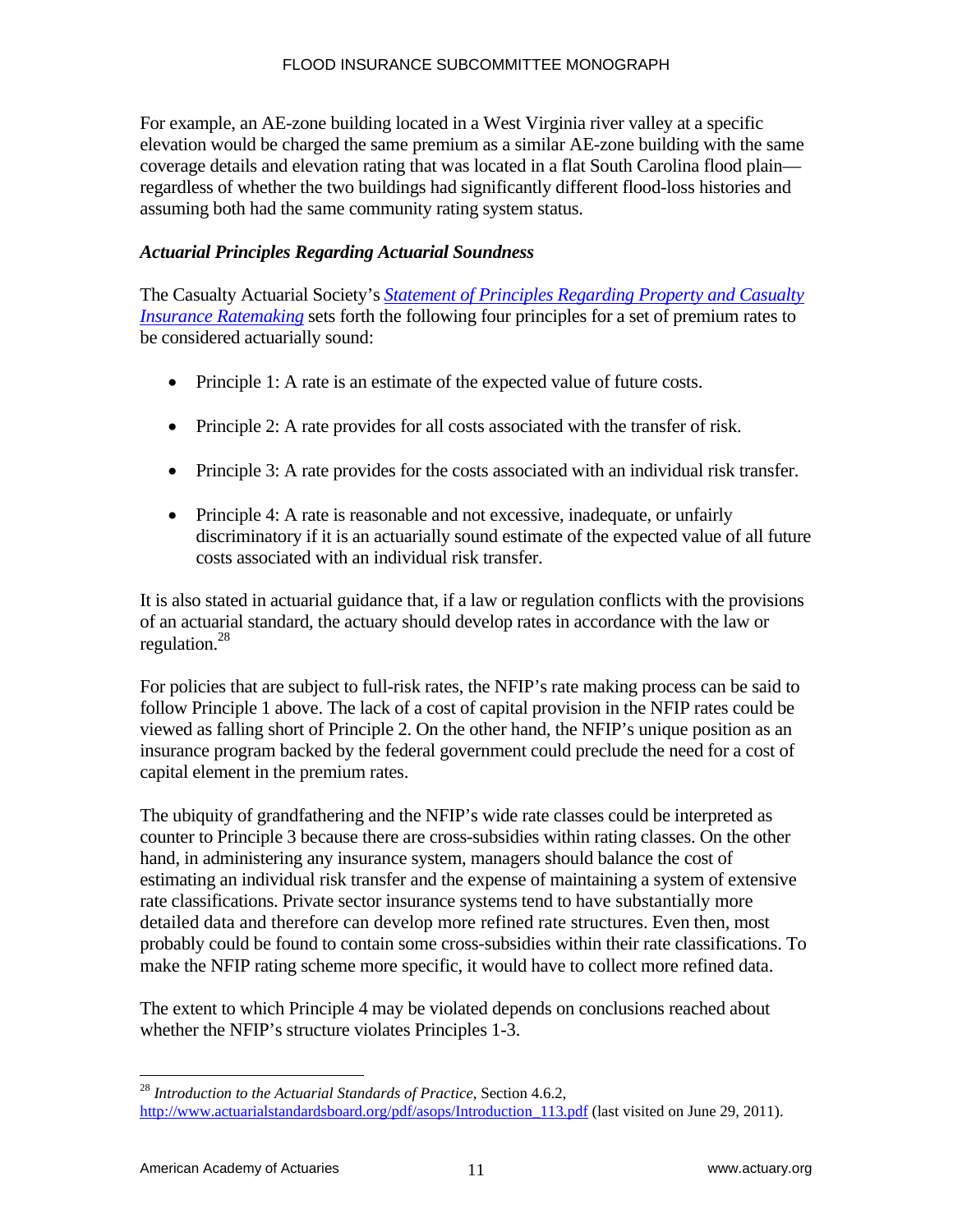The administration of the NFIP involves many unique considerations that differentiate it from any private sector insurance program.

# **7. The Write-Your-Own (WYO) and Direct Programs**

The NFIP's interface with insurance producers and the general public is through the WYO program and the direct program. The WYO program, a cooperative undertaking of FEMA and the private sector insurance industry, began in  $1983.<sup>29</sup>$  Since that time, the WYO program gradually has become the dominant distributive and administrative arm of the NFIP. As a result, the WYO program accounts for a large majority of the approximately 5 million NFIP policies currently in force.<sup>30</sup> The federal government backs the insurance contracts of the NFIP entirely. Although the participating insurers have farreaching operational involvement in the WYO program, they bear none of the underwriting risk.

In June 2010, one of the WYO companies, which handled approximately 15 percent of NFIP policies, announced its withdrawal from the WYO program, effective as of Sept. 2010. The company's stated reason for withdrawing was based in part on the numerous program interruptions caused by delays in reauthorization and reform of the NFIP. Since 2002, there have been 11 last-minute reauthorizations of the NFIP, and, on several occasions, the program was allowed to lapse. These lapses and resumptions of coverage require a large company to dedicate significant resources to coordinating communications with its customers, employees, and agents. The withdrawal could strain the resources of the NFIP Direct program, which must service the affected policyholders. This withdrawal is an example of the potential market disruptions that can result from failure to reauthorize the program for an extended period of time in a timely fashion.

The stated goals of the WYO program<sup>31</sup> are to:

- Increase the NFIP policy base and the geographic distribution of policies;
- Improve service to NFIP policyholders through the infusion of insurance industry knowledge; and
- Provide the insurance industry direct operating experience with flood insurance.

The WYO program operates within the NFIP and is subject to its rules and regulations. The WYO program allows participating property and casualty insurance companies to write and service federal flood insurance in their own names. The companies receive an expense allowance for marketing, policies written, policy administration, and claims processed, while the federal government retains responsibility for underwriting and claims policy, product design, and pricing and underwriting losses. Individual WYO companies may, to the extent possible, and consistent with WYO program rules and regulations, conform their flood business to their normal business practices for other lines of insurance. But given the differences between the rules and regulations to which the

 $\frac{\frac{29 \text{ http://www.fema.gov/business/nfip/wyowhat.shtm}}{\frac{30 \text{ http://www.gao.gov/news/new.items/d11297.pdf}}{\frac{30 \text{ http://www.gao.gov/news/new.items/d11297.pdf}}{\frac{30 \text{ http://www.gao.gov/news/new.items/d11297.pdf}}{\frac{31 \text{ http://www.fema.gov/business/nfip/wyowhat.shtm}}{\frac{31 \text{ http://www.fema.gov/business/nfip/wyowhat.shtm}}{\frac{31 \text{ http://www.fema.gov/business/nfip/wyowhat.shtm}}{\frac{31 \text{ http://www.fema.gov/business/nfip/wyowhat.s$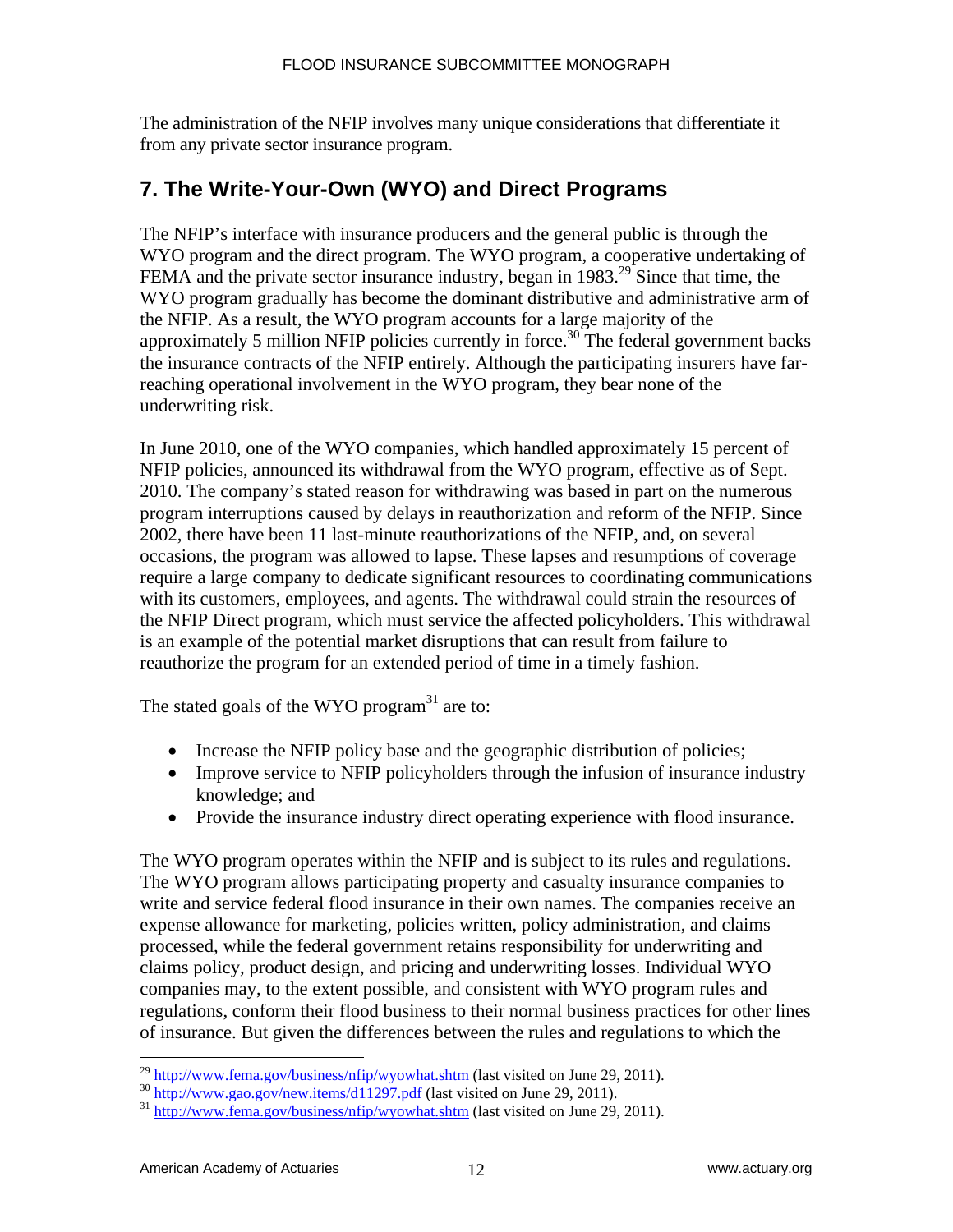WYO companies are subject and those of the rest of the NFIP, and the substantive congressional changes to the NFIP, conformity is not always possible.<sup>32</sup>

FEMA sets the rates, coverage limitations, and eligibility requirements, while the WYO companies perform all of the policy administration for their customers. Flood insurance coverage is issued by the WYO companies as a separate policy from all other coverages provided by the WYO companies. The WYO companies, essentially, are fiscal agents of the federal government, while the federal government, essentially, is the guarantor of all flood insurance coverage. The companies are directly responsible for their obligations to insureds. The federal government is precluded from being made a party to any lawsuit arising out of distributional and/or coverage disputes within the WYO program. The WYO company is responsible for administering and defending claims. But with respect to the direct program, in which flood insurance policies are placed directly with the NFIP, those flood policies are contracts directly between FEMA and the insured. FEMA would be the defendant in the case of any such direct program-related lawsuit. For further detail on how disputes are handled, please refer to Legal Issues, addressed in Section 9 below.

Each of the WYO companies is responsible for following the laws and rules set forth for the distribution and underwriting of the flood policies that it issues and for settling the claims of those policies. For these services, they are reimbursed under the terms of the Financial Assistance/Subsidy Arrangement (the standard insurance contract used by WYO companies, which is described in greater detail in Appendix A), for various expense allowances, fees, and production bonuses. The WYO companies collect premiums from policyholders. Under the Financial Control Plan, described in Appendix D, the WYO companies must keep NFIP funds separate from the rest of their accounts. In accordance with the Financial Assistance/Subsidy Arrangement, WYO companies deduct their expense allowances from the premiums, and the servicing agent deducts its agent commissions from the premiums. Other NFIP-related payables also are deducted from the premiums. When congressional authorization or appropriation of funds for the NFIP is withdrawn, a WYO company could be required to discontinue issuing new policies immediately.

There are those that have argued that the levels of expense reimbursements to WYO companies are too generous, while others have argued that the reimbursement levels are insufficient to cover all expenses associated with servicing flood policies under the rules and regulations required by Congress and FEMA. Within the past few years, proposed congressional reforms have included a requirement that the expenses of WYO companies be studied in detail.<sup>33</sup> From the perspective of stakeholders' competing interests, there is simultaneous need for WYO companies to be provided with incentives to participate in the NFIP and for the premiums to have a reasonable expense provision.

The direct program allows individual insurance producers to submit flood insurance business directly to the NFIP rather than through a WYO company. This program is

<sup>&</sup>lt;sup>32</sup> NFIP Flood Insurance Manual, http://www.fema.gov/pdf/nfip/manual200705/02ref.pdf (last visited on June 29, 2011).

<sup>&</sup>lt;sup>33</sup> http://www.policyarchive.org/handle/10207/bitstreams/19249.pdf (last visited on June 29, 2011).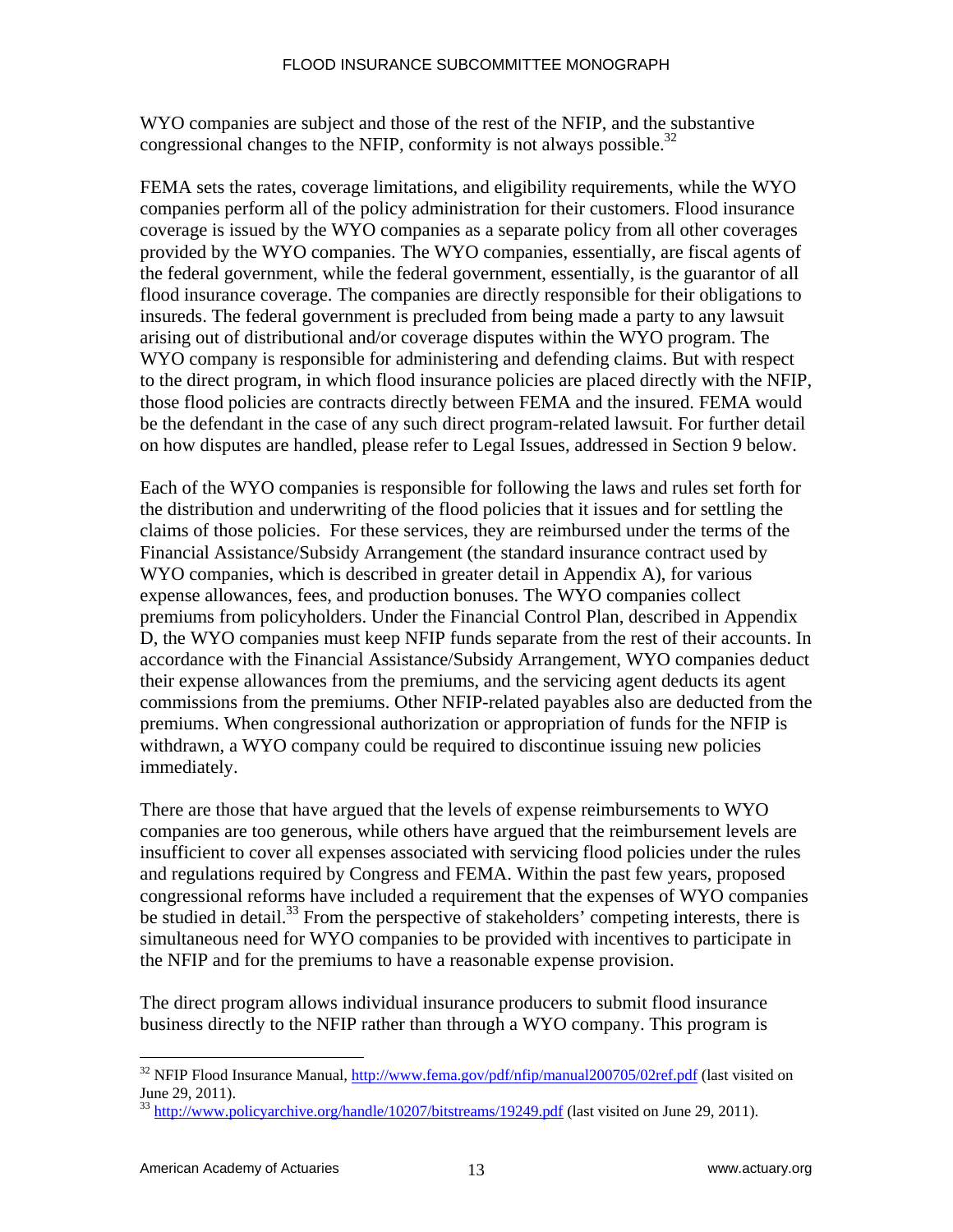administered by a federal contractor known as the NFIP Servicing Agent. Like the WYO companies, the NFIP Servicing Agent collects premiums from policyholders. The NFIP servicing agent is a contractor chosen through a periodic bidding process.

Further detail on the operations of the WYO companies is provided in Appendix D.

# **8. Key Differences Between Private-Sector Insurance and the NFIP**

The NFIP is a public insurance program. There are significant differences between the NFIP and private sector property and casualty insurance. Key differences are outlined below.

 The goals of the NFIP are very different from the goals of private sector insurance companies. As stated previously, the purposes of the NFIP are: 1) identifying flood risk, 2) regulating flood plain management, and 3) providing flood insurance. A fourth longer-term goal of the NFIP has been to reduce federal expenditures on disaster assistance after floods.<sup>34</sup> The NFIP also has the power to require coverage in some cases and to require certain flood plain management practices for communities to participate in the NFIP.<sup>35</sup>

By contrast, a primary motivation for private sector insurance companies is to earn a profit by providing for the needs of their customers through appropriate insurance coverages. Unlike the NFIP, private sector insurance companies have no power to require that their customers buy coverage from a particular company or to take specific actions to manage their risks.

 NFIP flood policy contract language is provided by federal statute and/or regulation.36 The insured may not be able to assert that he/she did not know or understand the policy in coverage disputes. The NFIP requires that coverage disputes arising under the program be litigated in federal courts.<sup>37</sup>

In the private sector insurance industry, litigation often arises over ambiguities in policy language, and, because of the general principle in contract law that a contract must be construed against the drafter, the courts interpret disputed policy

 $\overline{a}$ <sup>34</sup> Aug. 1, 2002 NFIP Program Description, FEMA, page 2,

http://www.fema.gov/library/file;jsessionid=CCE6DB0C006D7874AE4633336B5A985A.Worker2Library ?type=publishedFile&file=nfipdescrip\_1\_.pdf&fileid=e6fdab40-80bd-11db-9aa6-000bdba87d5b (last visited on June 29, 2011).

<sup>35</sup> Aug. 1, 2002 NFIP Program Description, FEMA, page 29, http://www.fema.gov/library/file;jsessionid=CCE6DB0C006D7874AE4633336B5A985A.Worker2Library ?type=publishedFile&file=nfipdescrip\_1\_.pdf&fileid=e6fdab40-80bd-11db-9aa6-000bdba87d5b (last visited on June 29, 2011).

 $\frac{36}{37}$  http://www.fema.gov/good\_guidance/download/10040 (last visited on June 29, 2011).

https://www.floridabar.org/divcom/jn/jnjournal01.nsf/c0d731e03de9828d852574580042ae7a/c5c4744b3ca 071088525741a004ac73d!OpenDocument&Highlight=0,\* (last visited on June 29, 2011).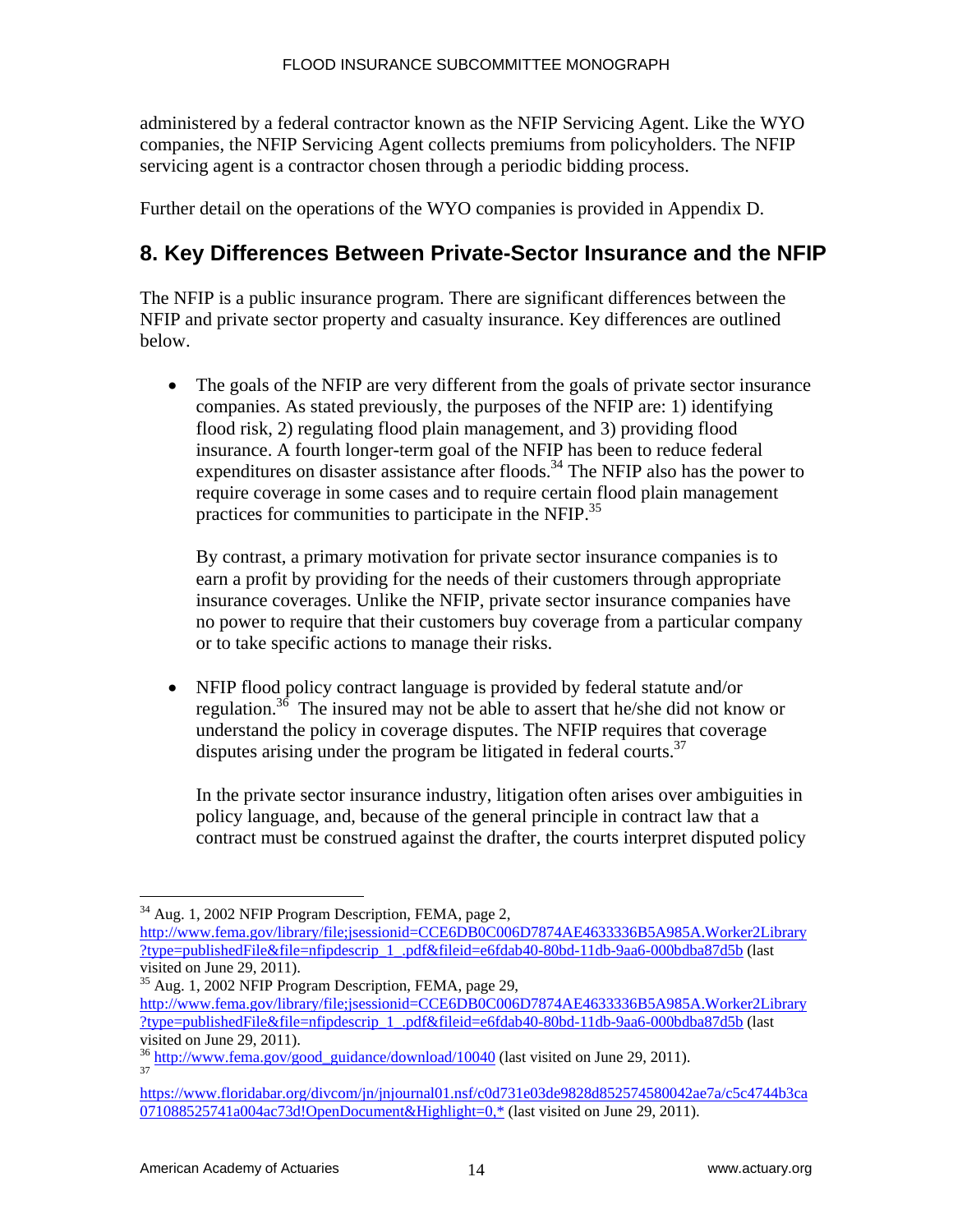language in favor of the insured.<sup>38</sup> Most litigated coverage disputes arising out of private sector insurance policies, unlike those pertaining to the NFIP, are heard in state courts.

- The types of coverages and insurance limits provided by the NFIP are set by statute and regulation, and they differ from coverage provided under a typical personal lines property policy in the private sector.
	- o As of the time of publication, the NFIP had a maximum coverage limit (\$250,000 building/\$100,000 personal property on dwelling policies, \$500,000 building/\$500,000 personal property on non-residential buildings).39 On the other hand, the limits available in the private sector insurance market are as high as any company is willing to sell.
	- o The personal property coverage in the NFIP is actual cash-value coverage.40 In the private market, on the other hand, replacement-costvalue coverage typically is available, at least as an option.
	- o Additional living expenses are not covered by the NFIP, and business interruption coverage is not presently covered by NFIP commercial policies.41 On the other hand, most private policies offer some coverage for such expenses at an additional cost.
- NFIP policy rates are developed differently than those in the private sector.
	- o The NFIP's flood policy rates do not include a profit provision that includes the cost of capital.42 Private-sector insurance policies include a profit provision sufficient to cover all costs of risk transfer. A privatesector insurance company must maintain and build capital to preserve its solvency. The NFIP can use a lower standard partly because it has the ability to avoid running a deficit by borrowing from the U.S. Treasury, when necessary.
	- o NFIP's flood program rate changes do not need approval by state regulatory authorities. Conversely, in the private sector, rates are closely monitored by state regulators and are subject to filing and approval requirements that can vary by state.
	- o Flood insurance rates for pre-FIRM properties are promulgated by regulation to be subsidized at a level that is below that of actuarially sound

http://courts.phila.gov/pdf/cpcvcomprg/sylva-dh.pdf (last visited on June 29, 2011). 39

http://www.fema.gov/library/file;jsessionid=CF770CB79157EBBD1E5C20AE72DD4F71.WorkerLibrary? type=publishedFile&file=f679\_sumcov0709.pdf&fileid=e0da41c0-10fb-11df-921d-001cc456982e (last visited on June 29, 2011).

<sup>40</sup> Standard Flood Insurance Policy as of May 1, 2005.

<sup>41</sup> Standard Flood Insurance Policy as of May 1, 2005.

<sup>&</sup>lt;sup>42</sup> Aug. 1, 2002 NFIP Program Description, FEMA, page 28,

http://www.fema.gov/library/file;jsessionid=CCE6DB0C006D7874AE4633336B5A985A.Worker2Library ?type=publishedFile&file=nfipdescrip\_1\_.pdf&fileid=e6fdab40-80bd-11db-9aa6-000bdba87d5b (last visited on June 29, 2011).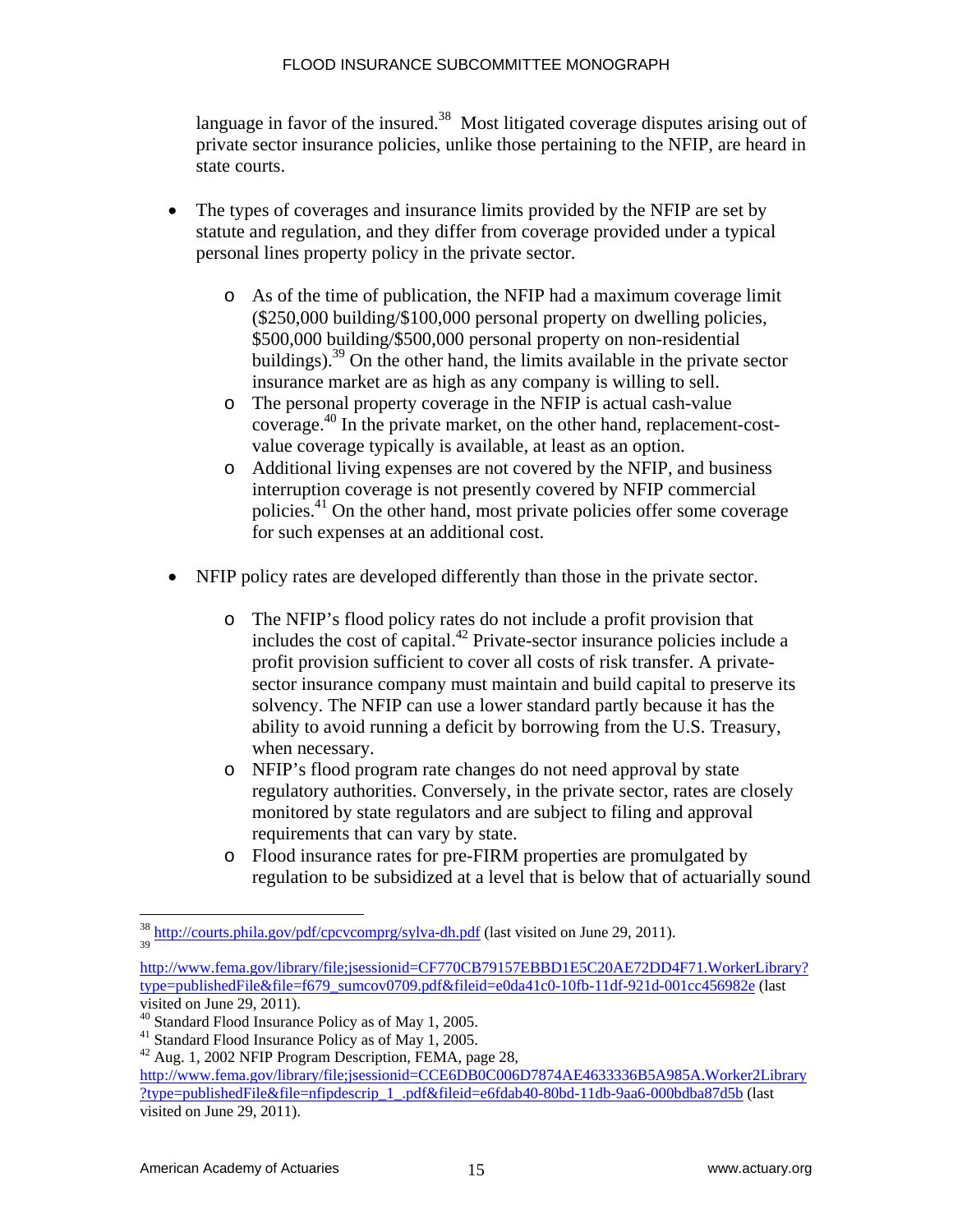rates.43 In the private sector, insurers typically charge actuarially sound rates.

- o There are no regulatory capital requirements in the NFIP. Flood insurance is backed by the full faith and credit of the United States.<sup>44</sup> Private-sector insurance companies, on the other hand, are monitored by state regulators for solvency and meet various capital requirements designed to maintain their standing with rating agencies.
- As noted above, significant changes to NFIP's coverage, policy administration, and operations are accomplished largely by federal statute and/or regulation. As has been demonstrated in the past several years, the implementation of changes to the NFIP often takes a significant amount of time. In private-sector insurance, however, individual companies regularly adjust in response to the market.
- Congress provides oversight of the NFIP. The congressional committees with NFIP oversight authority are the House Committee on Financial Services and the Senate Committee on Banking, Housing and Urban Affairs. The NFIP is also overseen by the executive branch via FEMA and the Department of Homeland Security. Unlike the NFIP, private-sector companies are overseen by their boards of directors and owners as well as to state regulators.
- The NFIP is not allowed to refuse to cover an "eligible" property, regardless of the property's loss history. Ineligible structures are few and are proscribed by the federal program. The private-sector insurance industry, on the other hand, is able to accept or reject applications for policies based on the underwriting guidelines of each individual company (subject to the constraints of applicable state statutes or regulations).
- The NFIP is not authorized to operate indefinitely. The continuation of the NFIP depends upon congressional action prior to each established sunset date. Should Congress fail to reauthorize the NFIP, it is possible that all existing flood insurance policies would cease to be enforceable, expiring policies would not be renewed, and new policies would not go into effect until the NFIP was reauthorized. Unlike the NFIP, private companies may operate indefinitely, so long as they are financially solvent.

<sup>&</sup>lt;sup>43</sup> Aug. 1, 2002 NFIP Program Description, FEMA, page 26,

http://www.fema.gov/library/file;jsessionid=CCE6DB0C006D7874AE4633336B5A985A.Worker2Library ?type=publishedFile&file=nfipdescrip\_1\_.pdf&fileid=e6fdab40-80bd-11db-9aa6-000bdba87d5b (last visited on June 29, 2011).

 $^{44}$  Aug. 1, 2002 NFIP Program Description, FEMA, page 28, http://www.fema.gov/library/file;jsessionid=CCE6DB0C006D7874AE4633336B5A985A.Worker2Library ?type=publishedFile&file=nfipdescrip\_1\_.pdf&fileid=e6fdab40-80bd-11db-9aa6-000bdba87d5b (last visited on June 29, 2011).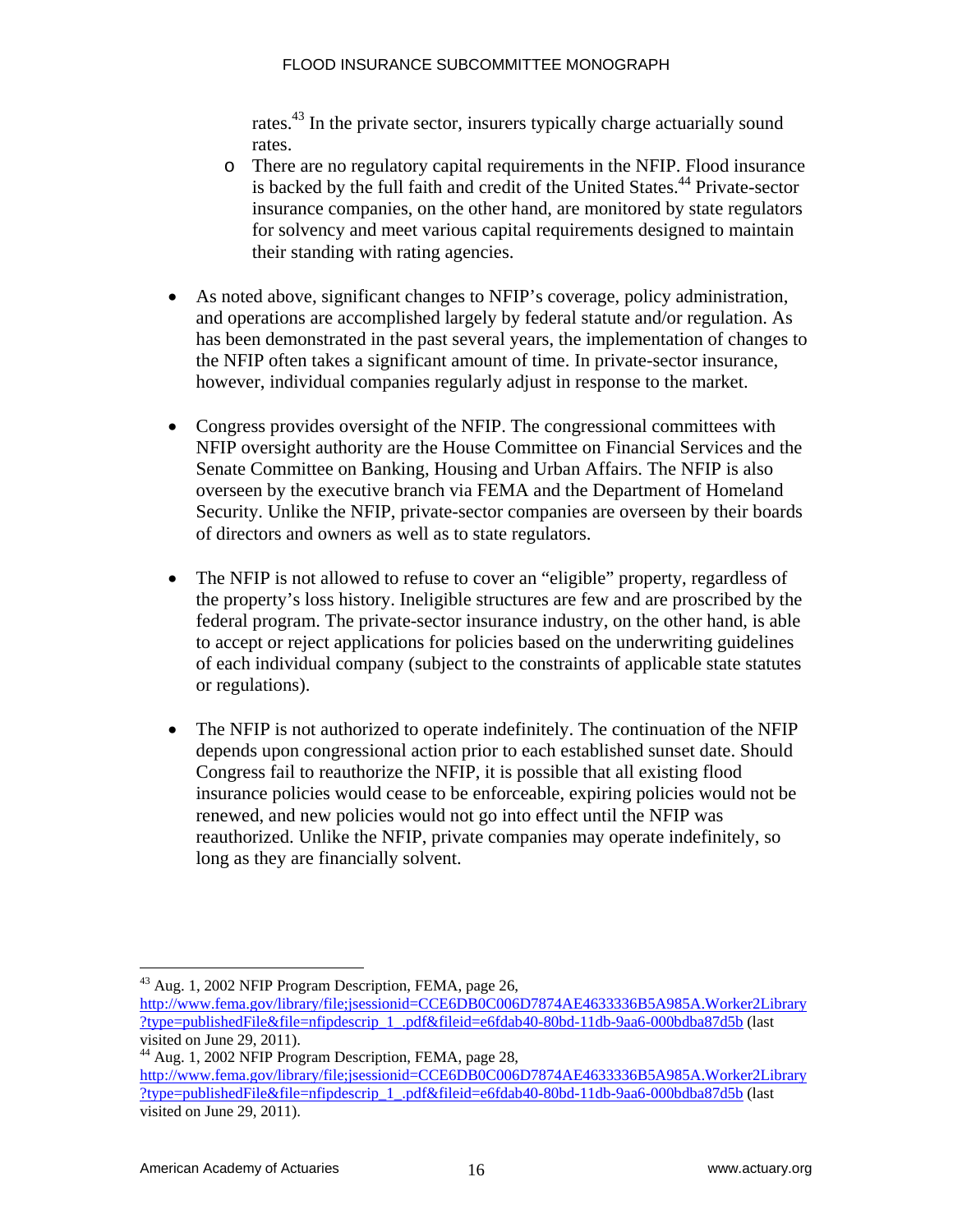# **9. Legal Issues**

As previously discussed, the NFIP is unique in that it functions as a federal program, not as a private-sector insurance program. Congress established the NFIP to share the risk of flood losses by underwriting flood insurance coverage in communities that adopt and enforce local flood plain regulations that meet or exceed NFIP criteria.

The administrator of the NFIP is FEMA, which has established a comprehensive regulatory structure setting forth the rights and responsibilities of insureds and insurers under the NFIP. The subsequent creation of the WYO program allowed private-sector insurance companies to issue standard government policies and collect policy premiums. Under the WYO program, private-sector insurance companies essentially become fiscal agents of the United States.

The federal government is not a party to any lawsuit arising out of WYO program-related distributional and/or coverage disputes. FEMA regulations require a WYO company to defend claims against it, but FEMA reimburses the WYO company for its defense costs. In the direct program, by contrast, the policy is a contract directly between FEMA and the insured, and FEMA defends in any subsequent lawsuit.

Most courts that have considered the issue have concluded that the NFIA's language confers federal district court jurisdiction on suits that are based on the handling and disposition of NFIP claims. These decisions recognize the intent of Congress to create a national program for flood insurance, noting the federal government's extensive participation in the NFIP, its administrative and financial responsibilities pursuant to the NFIA, and the absence of statutory language allowing claims under the NFIA to be brought in state court. $45$ 

The NFIP policy form provides that all disputes arising from claims handling are governed by federal regulations and the National Flood Insurance Act of 1968, as amended. Disputes alleging improper administration or adjustment of NFIP claims are governed exclusively by federal jurisdiction. Such claims are essentially breach-ofcontract claims, and claimant remedies are limited therefore to those provided pursuant to the policy itself. The flood insurance policy form specifically states the following conditions for filing a lawsuit (note that the terms "us" and "we" refer to the WYO company):

You may not sue us to recover money under this policy unless you have complied with all the requirements of the policy. If you do sue, you must start the suit within 1 year after the date of the written denial of all or part of the claim, and you must file the suit in the United States District Court of the district in which the insured property was located at the time of loss. This requirement applies to

 $\overline{a}$ 45 Craig, Lee, and Wegryzn, Lisa E., "Federal Preemption of Extracontractual Claims Under Flood Insurance Policies," Mealey's Litigation Report: Bad Faith, Vol. 12, #16, Dec. 15, 1998; http://www.butlerpappas.com/showarticle.aspx?Show=534#N\_33\_ (last visited on July 7, 2011).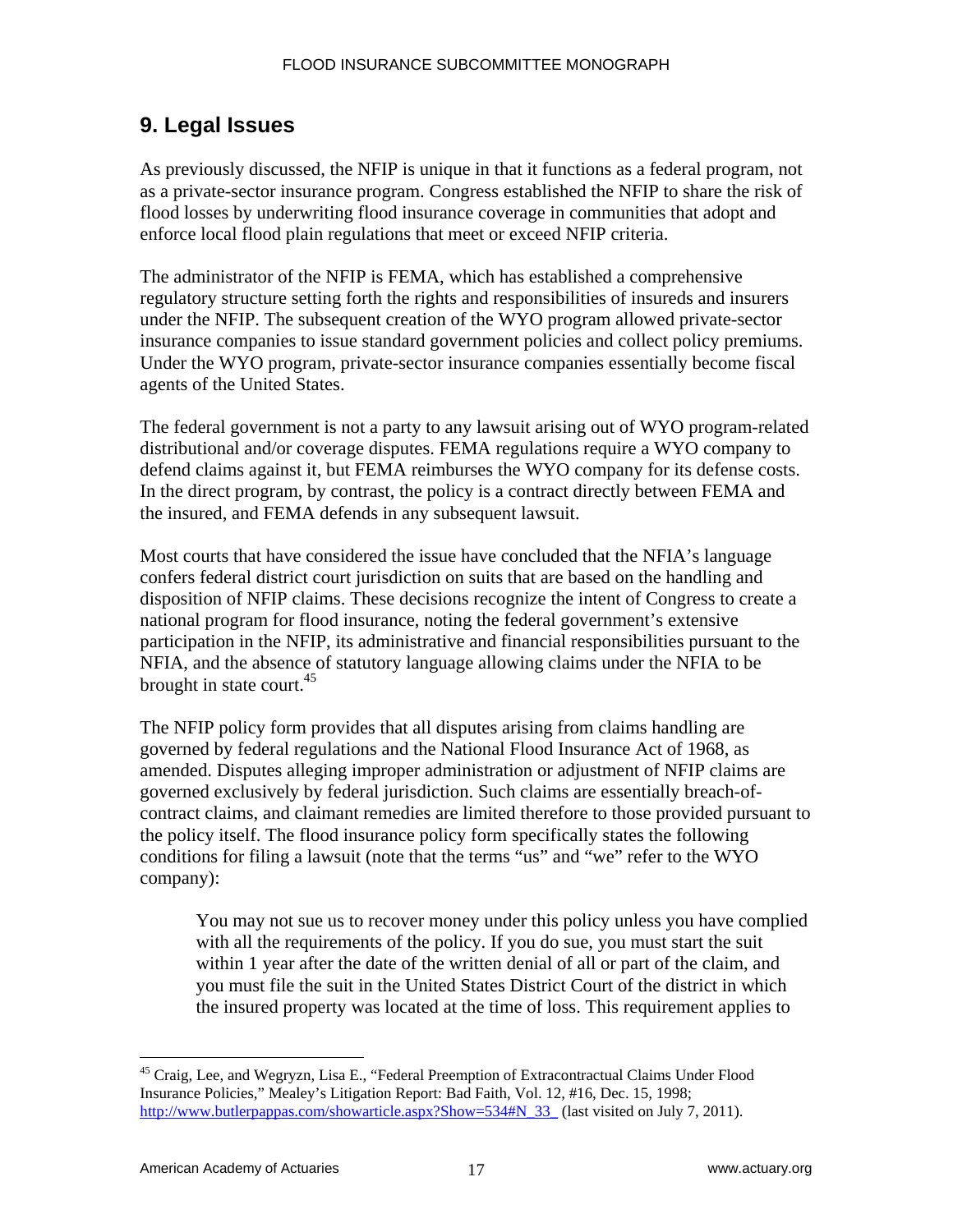any claim that you may have under this policy and to any dispute that you may have arising out of the handling of any claim under the policy.<sup>46</sup>

Although FEMA covers the expenses of WYO insurers in paying out claims and in litigating challenges in federal court, the NFIP's enabling legislation states a clear exception to this rule: "[t]he Director of the Federal Emergency Management Agency may not hold harmless or indemnify an agent or broker for his or her error or omission."47 Federal funds are not at stake in cases against WYO insurers in which the cause of action relates to the procurement of flood insurance. Thus, such claims have been considered state-law tort claims rather than federal-law contract claims.

Insured claimants have used various extra-contractual causes of action to file claims arising from a flood policy in state court.<sup>48</sup> Such causes of action have included bad faith, fraudulent misrepresentation, unfair trade practices, and, in some of those contexts, requests for noneconomic damages.<sup>49</sup>

Pursuant to the WYO program, FEMA has elected to have state-licensed insurance companies, agents, and brokers sell flood insurance to consumers. Private-sector insurance companies participating in the WYO program must be licensed and regulated to engage in the business of property insurance in states in which they wish to sell flood insurance.<sup>50</sup> State regulations require that insurance company agents and brokers provide NFIP customers with the same service that the states require of them in selling other lines of insurance.<sup>51</sup>

In its role as coordinator of the NFIP, FEMA must ensure, through monitoring and oversight, that its programs are implemented across the nation in accordance with statutory and regulatory requirements.

The Flood Insurance Reform Act of 2004 mandated the implementation of several NFIP management reforms intended to improve transparency for policyholders. Reforms included:

<sup>48</sup> Craig, Lee, and Wegryzn, Lisa E., "Federal Preemption of Extracontractual Claims Under Flood Insurance Policies," Mealey's Litigation Report: Bad Faith, Vol. 12, #16, Dec. 15, 1998;

http://www.butlerpappas.com/showarticle.aspx?Show=534#N\_33\_ (last visited on July 7, 2011). <sup>49</sup> Craig, Lee, and Wegryzn, Lisa E., "Federal Preemption of Extracontractual Claims Under Flood

Insurance Policies," Mealey's Litigation Report: Bad Faith, Vol. 12, #16, Dec. 15, 1998;

 $\overline{a}$ 46 NFIP Standard Flood Insurance Policy, as of May 1, 2011;

http://www.fema.gov/library/file;jsessionid=AD2236DC678374257A2A6A26200BF7A5.WorkerLibrary?t ype=publishedFile&file=f122dwellingform0809.pdf&fileid=7c7d32a0-11a5-11df-921d-001cc456982e (last visited on June 29, 2011).<br> $^{47}$  42 U.S.C. 4081(c), http://codes.lp.findlaw.com/uscode/42/50/II/C/4081 (last visited on June 29, 2011).

http://www.butlerpappas.com/showarticle.aspx?Show=534#N\_33\_ (last visited on July 7, 2011).<br><sup>50</sup> Frequently-Asked Questions About the NFIP: <u>http://www.floodsmart.gov/floodsmart/pages/faqs.jsp</u> (last visited on June 29, 2011).

<sup>50 108</sup> U.S.C.S. 2238-16.

 $^{51}$  *Id.*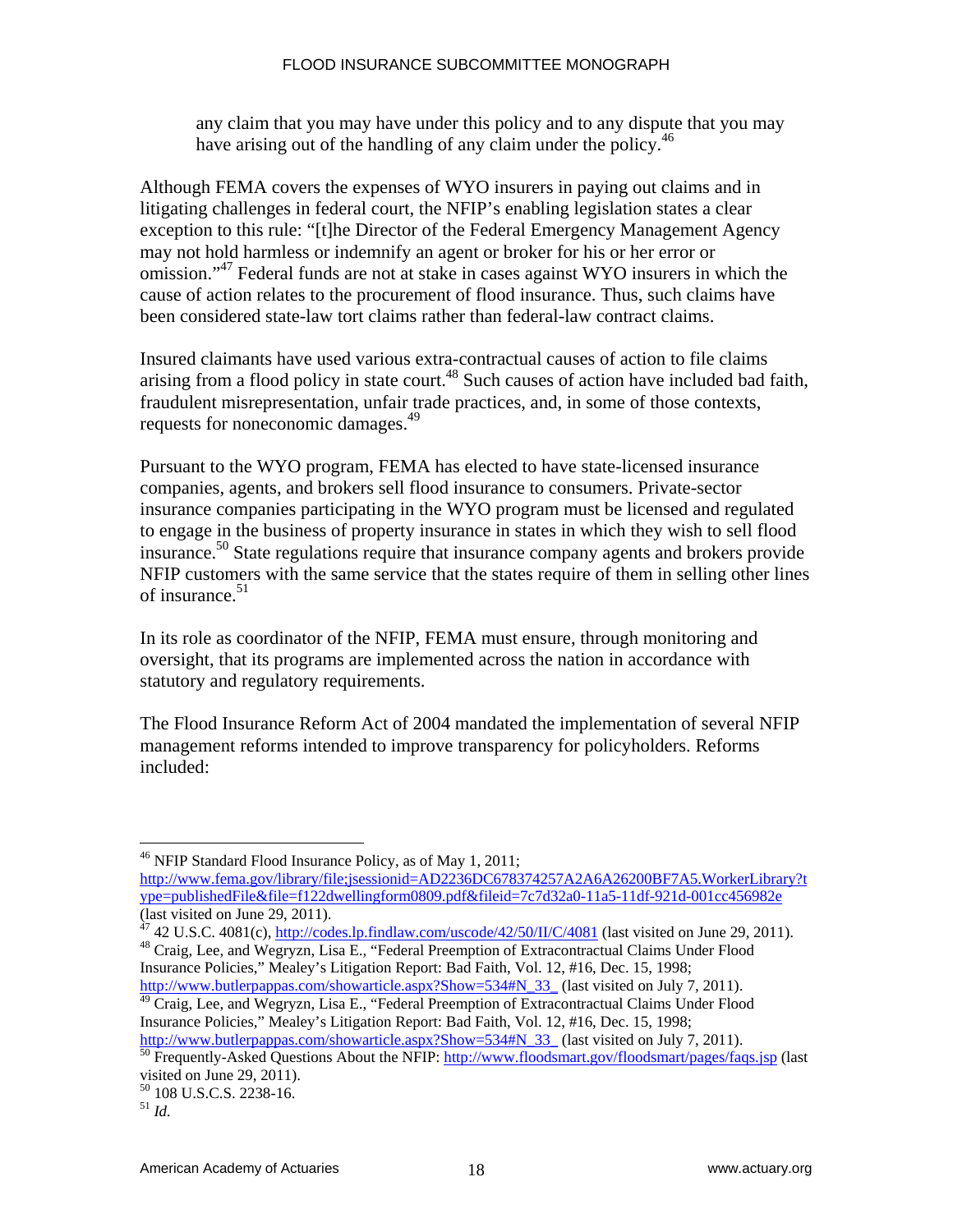- Addition of supplemental forms explaining the specific coverage being purchased;
- Addition of a flood insurance claims handbook describing the process for filing and appealing claims;
- Establishment of a regulatory appeals process;
- Requiring NFIP education and training for insurance agents;
- Implementation of a claims-sampling strategy that provides FEMA management with information used to assess the overall performance of the WYO companies, including the overall accuracy of the underwriting of NFIP policies and the adjustment of claims. $52$

# **10. Mandatory Purchase Requirement<sup>53</sup>**

The Flood Disaster Protection Act of 1973 (P.L. 93-234) made the purchase of flood insurance mandatory for certain property owners and the National Flood Insurance Reform Act of 1994 (P.L. 103-325) made adjustments to that requirement.<sup>54</sup> Property owners in SFHAs who obtain loans from federally-regulated lending institutions are required to purchase and retain flood insurance for the life of their mortgage loans.<sup>55</sup> Mortgages from nonregulated lenders, typically private mortgage companies, are not subject to the requirement, unless such mortgages are issued by subsidiaries of regulated lenders or subsequently are sold to the Federal National Mortgage Association (Fannie Mae) or the Federal Home Loan Mortgage Corporation (Freddie Mac).

The NFIP is a voluntary program based on an agreement between the federal government and agents of the participating community; the community's governing body must pass a protective land-use ordinance establishing protective floodplain development standards.<sup>56</sup> Before doing so, communities assess their flood hazard and determine whether flood insurance and flood plain management would benefit their residents and economy. If a community does not participate in the NFIP, a lender can offer only a conventional loan and is required to inspect any flood maps, determine flood hazard risk, and provide notice of such risk.

However, as noted above, the purchase of flood insurance is a mandatory prerequisite to obtaining mortgage loans from federally-regulated lending institutions on buildings located in a SFHA. GAO studies of the mandatory purchase requirement found mixed levels of compliance, although compliance appears to have increased considerably since

1

<sup>52 42</sup> U.S.C. 4011.

<sup>&</sup>lt;sup>53</sup> "The National Flood Insurance Program's Mandatory Purchase Requirement: Policies, Processes, and Stakeholders," Mar. 2005. The American Institutes for Research.

http://www.fema.gov/library/file;jsessionid=EAB659D3BED51A78ADCF525E30295264.Worker2Library ?type=publishedFile&file=frm\_rf94.pdf&fileid=ceaa94b0-9821-11db-b057-000bdba87d5b (last visited on June 29, 2011). 55

http://www.wvdhsem.gov/WV\_Disaster\_Library/Library/FLOODS/NFIP%20Info%20for%20Prospective %20Buyers.htm (last visited on June 29, 2011).<br><sup>56</sup> http://www.commerce.state.ak.us/dca/logon/plan/planning-flood.htm (last visited on July 7, 2011).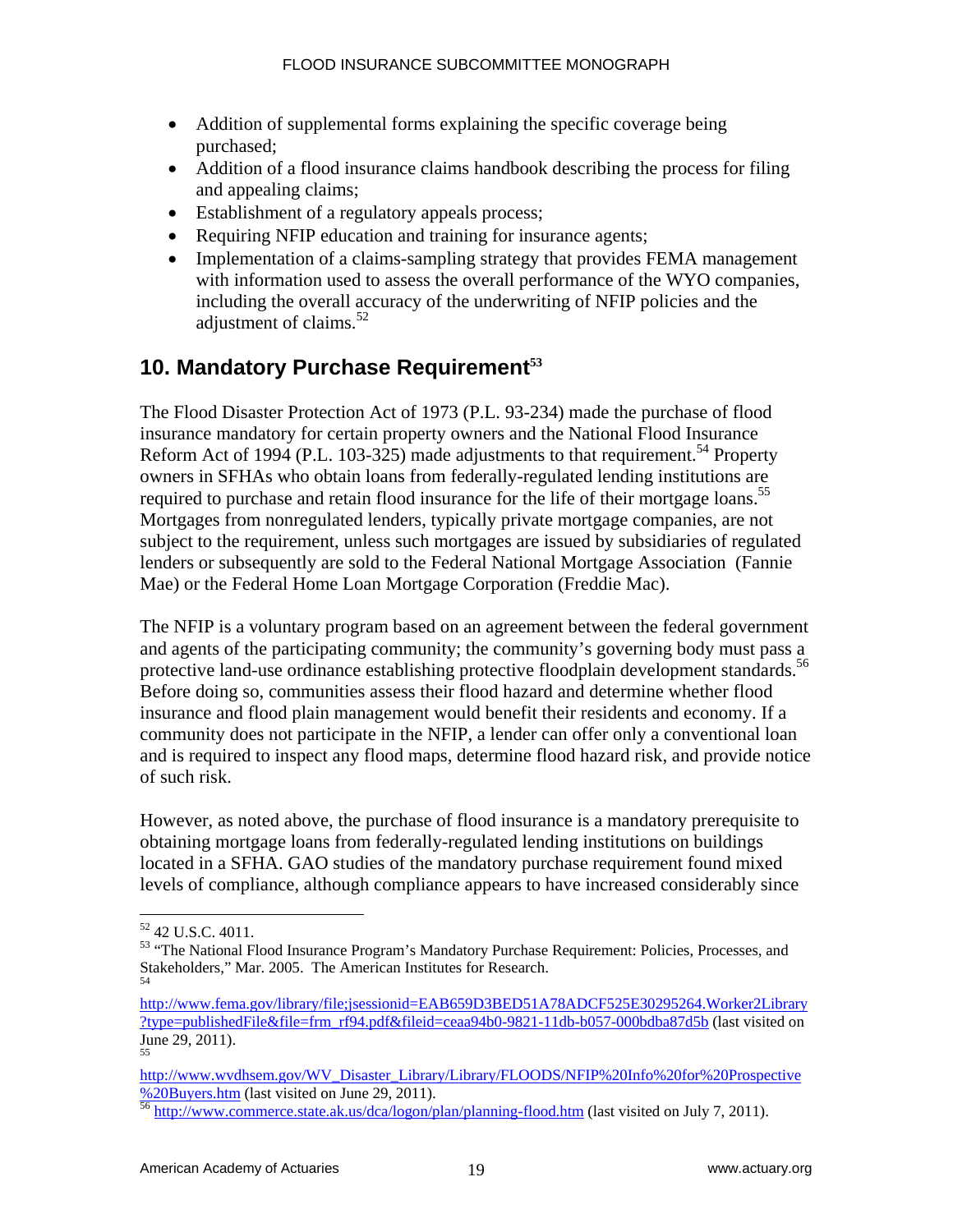the passage of the 1994 act.<sup>57</sup> To address situations in which coverage is required and not purchased, lenders and servicers have several options. First, regulated lenders are obligated to refuse to extend a loan until the building that secures the loan is covered by flood insurance. Second, if a loan complies with the purchase requirement at origination but later is found to be noncompliant, lenders can purchase a standard flood insurance policy (SFIP) for the property if the property owner has not done so. Third, lenders and servicers who discover that an SFHA property lacks flood insurance can obtain coverage after loan origination through the Mortgage Portfolio Protection Program (MPPP).<sup>58</sup> FEMA created the MPPP in 1991 to facilitate lenders' and servicers' efforts to ensure that affected property owners have coverage when underwriting information is limited or unavailable. Policies purchased through the MPPP almost always are more expensive than standard flood insurance policies. The rates for MPPP policies are high due to a lack of information and the resulting unknown risk level; high rates also discourage forced placement.<sup>59</sup> Because "force-placing" a policy pursuant to the MPPP requires lenders and servicers to wait for the expiration of a mandated gap in coverage, many banks prefer lender-placed, private market flood insurance over MPPP coverage.<sup>60</sup>

Private-sector insurance can be used in lieu of NFIP coverage at loan origination to provide additional coverage when the value of a property exceeds the amount of coverage available through the NFIP or when a lender or servicer concludes that coverage through the NFIP is not commensurate with the value of the property or the law's requirements for coverage. Private-sector insurance also can be used in situations in which NFIP coverage is not available, in communities that are suspended from participation in the NFIP due to their failure to adopt or enforce flood plain management regulations, and in all units of the Coastal Barrier Resource System.<sup>61</sup>

The mandatory purchase requirement is restricted to properties in SFHAs, thus emphasizing the importance of accurate FIRMs. If SFHAs accurately identify areas of high risk, then a majority of claims should originate from within these areas. The claims history in several Eastern states displays this pattern. Across the United States and within many states, however, a different pattern emerges. Nearly 69 percent of all NFIP-insured properties are in SFHAs, but only 64 percent of claims are from these areas. A more dramatic pattern emerges in 13 states, where more than half of all claims have been from policyholders outside of SFHAs.<sup>62</sup>

These data call into question the exemption of property owners outside SFHAs from the mandatory purchase requirement, even though many of them appear to face at least as much risk as owners within SFHAs. The data also underscore the importance of FEMA's

 $^{57}$  http://www.fema.gov/doc/nfip/mandpurch\_0305.doc (last visited on July 6, 2011).<br><sup>58</sup> http://tinyurl.com/4yfb9jm (last visited on July 6, 2011).

 $^{59}$  Call for Issues Status Report. Washington, DC: FEMA. Available at http://tinyurl.com/3z2ehut (last visited on July 6, 2011).

 $\frac{60 \text{ http://tinyurl.com/3aopare}}{60 \text{http://tinyurl.com/3aopare}}$  (last visited on July 6, 2011).<br><sup>61</sup> More information on the Coastal Barrier Resource System is available in Appendix E. See<br>http://www.fema.gov/plan/prevent/floodplain/nfipkeywords/

http://www.fema.gov/plan.gov/plan.gov/plan.gov/plan/filosoft/floodplanain/filosoft/floodplanain. 62<br><sup>62</sup> The National Flood Insurance Program's Mandatory Purchase Requirement: Policies, Processes, and *Stakeholders*, Mar. 2005. The American Institutes for Research, p. 58.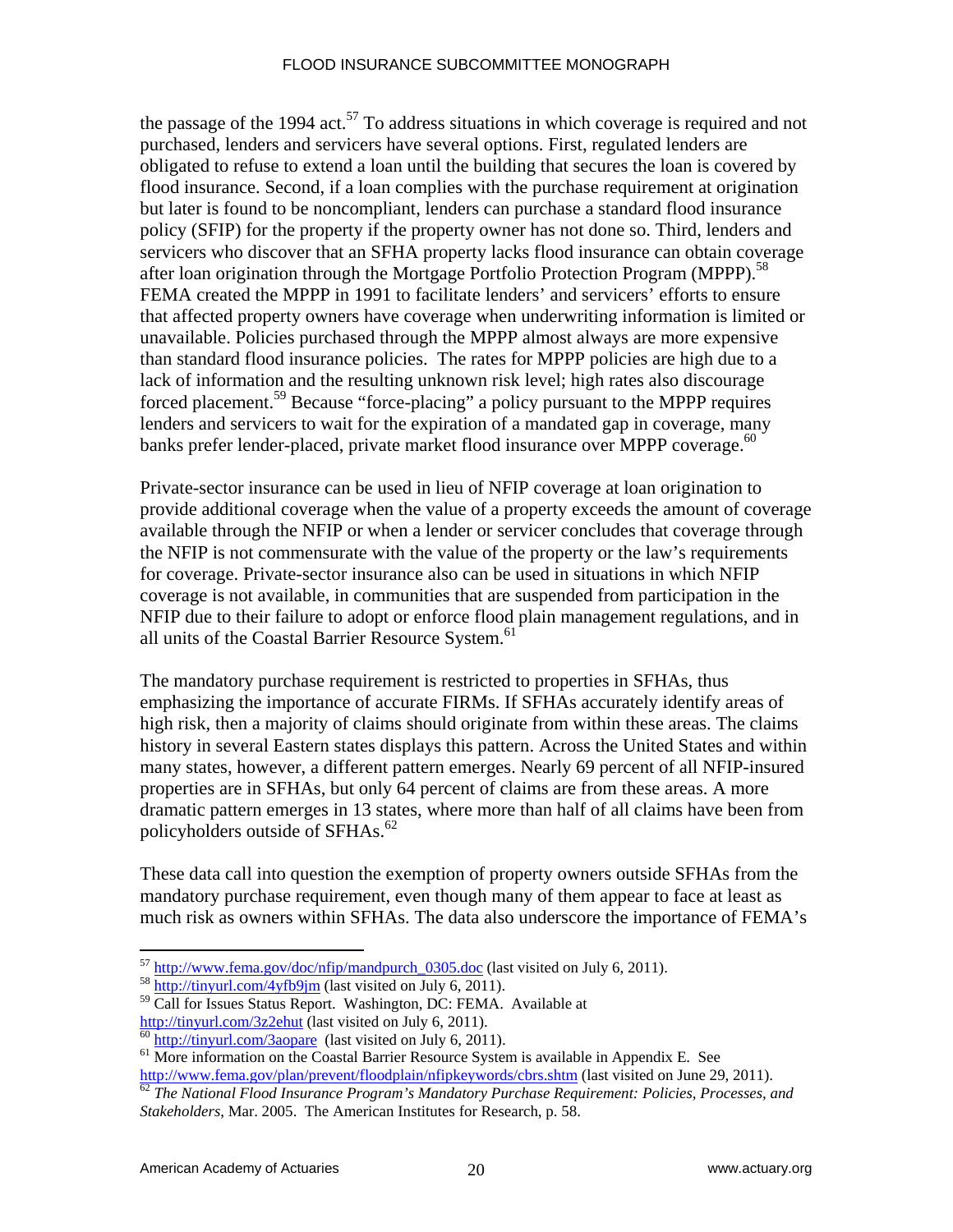Risk MAP program, which could improve the delineation and understanding of areas at high risk of flooding.

# **11. Interactions Between Federal Disaster Aid and Flood Insurance**

At times, government emergency aid is available to disaster victims after a flood event. As a result, a misconception arises in the public's perception that the purchase of flood insurance is not necessary because money from disaster aid programs will be available to bail them out. That viewpoint may have been burnished further, in part, by the widely publicized large amounts of government aid made available to victims in the wake of hurricane events that have occurred since Hurricane Katrina made landfall in 2005.



Source: Hartwig, Robert P. Written testimony delivered to the United States Senate Committee on Banking, Housing and Urban Affairs, Oct. 18, 2005.

But the availability of assistance from disaster aid programs does not lessen the importance of maintaining flood insurance. Pursuant to the Robert T. Stafford Disaster Relief and Emergency Assistance Act (42 U.S.C. 5121-5207), before federal disaster assistance can be offered, the president must declare the area a major disaster.<sup>63</sup> The Stafford Act authorized FEMA to create a Federal Response Plan (FRP) to address the provision of federal aid after disasters. The FRP subsequently was superseded, first by the National Response Plan and, later, by the National Response Framework.

<u>.</u>

<sup>&</sup>lt;sup>63</sup> http://training.fema.gov/EMIWeb/downloads/is7unit\_3.pdf (last visited on June 29, 2011).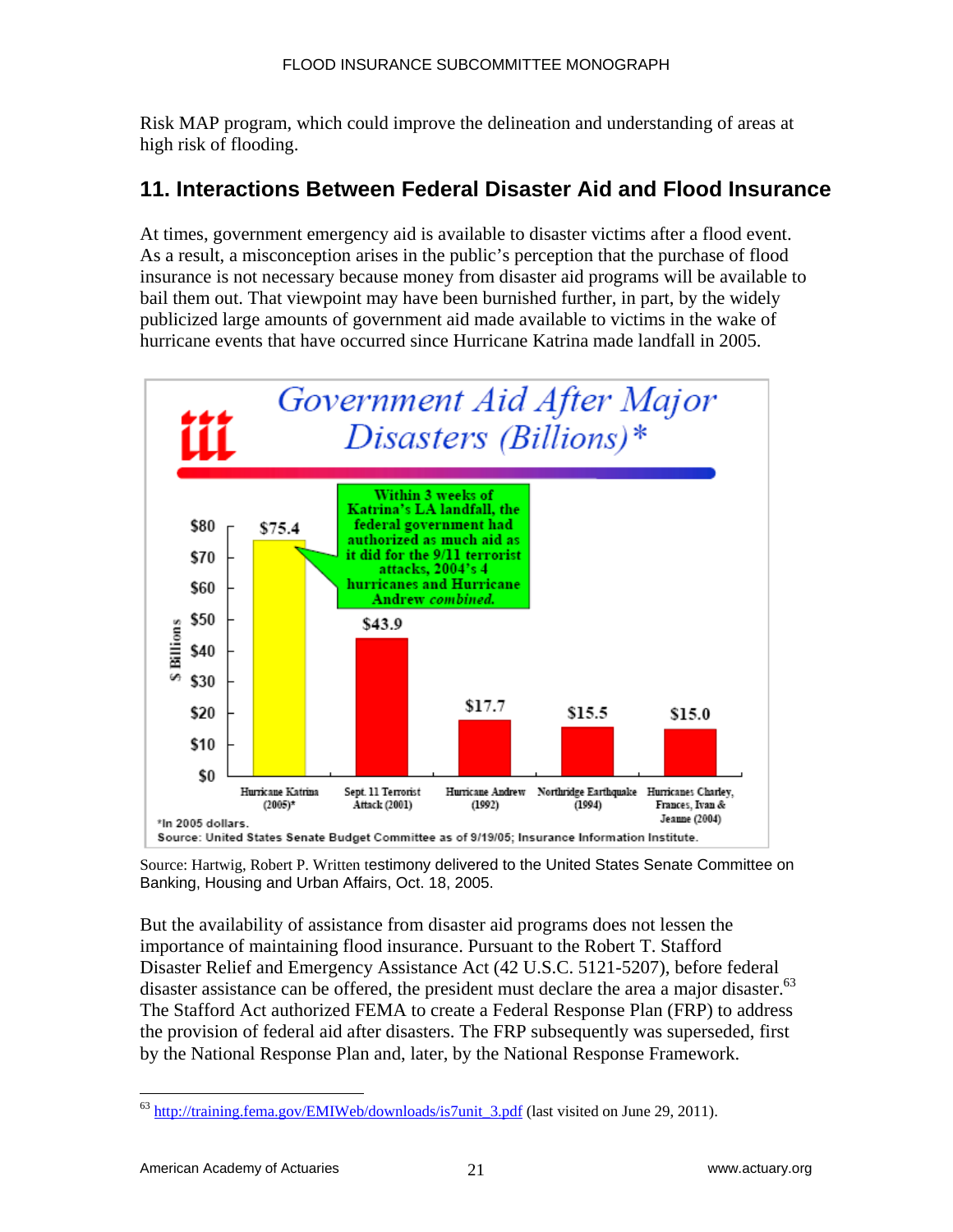A disaster declaration only can come in response to a request by the governor of the state affected by the disaster. A gubernatorial request typically is based on a damage assessment to determine loss and recovery needs. The gubernatorial request is evaluated by a group of regional FEMA representatives, which makes a recommendation to the President. Localized flooding usually does not qualify as a major disaster. Flood insurance policyholders are eligible to receive government aid, but that aid typically is reduced by the amount of any insurance proceeds a claimant receives. Assistance from FEMA may be provided to cover losses that are uninsured and are otherwise eligible for aid. But insurance deductibles, paid for by insureds, are not covered under FEMA's programs. If a claimant does not have NFIP flood insurance, and he/she receives government aid for flood damage, he/she is required to obtain flood insurance coverage for the future.

Excluding the aid available through the NFIP's enabling statute and the statutes that have modified it since, other government assistance, when and if available, comes primarily in the form of low-interest loans that must be repaid.<sup>64</sup> The U.S. Small Business Administration may make federally subsidized loans to repair or replace homes, personal property, or businesses that sustained damages not covered by insurance. Disaster grants and housing from FEMA might be available to meet serious disaster-related needs that are not met in other ways, including but not limited to:

- Temporary housing,
- Repairs to or replacement of damaged property,
- Medical costs,
- Clothes and household items.
- Limited disaster grants.

Only a relatively small fraction of overall disaster assistance overlaps with the insurance coverage available from the NFIP. Outright grants, provided by FEMA's Individuals and Households Program, usually are small and intended to meet only essential needs that are not otherwise covered.<sup>65</sup> Financial assistance to repair property damage is limited to an amount that will make a home inhabitable as quickly as possible. Replacement of damaged personal property is limited to "items or services that help prevent or overcome a disaster-related hardship."<sup>66</sup>

There is no focused, institutionalized oversight or accountability for the money made available by the federal government for post-disaster assistance. The Government Accountability Office (GAO) recommends that Congress identify and track the types and amount of federal assistance provided for addressing catastrophic events and develop metrics to inform its oversight. $67$ 

<sup>&</sup>lt;sup>64</sup> http://www.iii.org/media/updates/archive/press.739566 (last visited on June 29, 2011).

<sup>&</sup>lt;sup>65</sup> http://www.fema.gov/pdf/assistance/process/help\_after\_disaster\_english.pdf (last visited on June 29, 2011).

 $^{66}$  http://www.fema.gov/assistance/dafaq.shtm#qd\_15 (last visited on June 29, 2011).<br> $^{67}$  http://www.gao.gov/new.items/d07235r.pdf (last visited on June 29, 2011).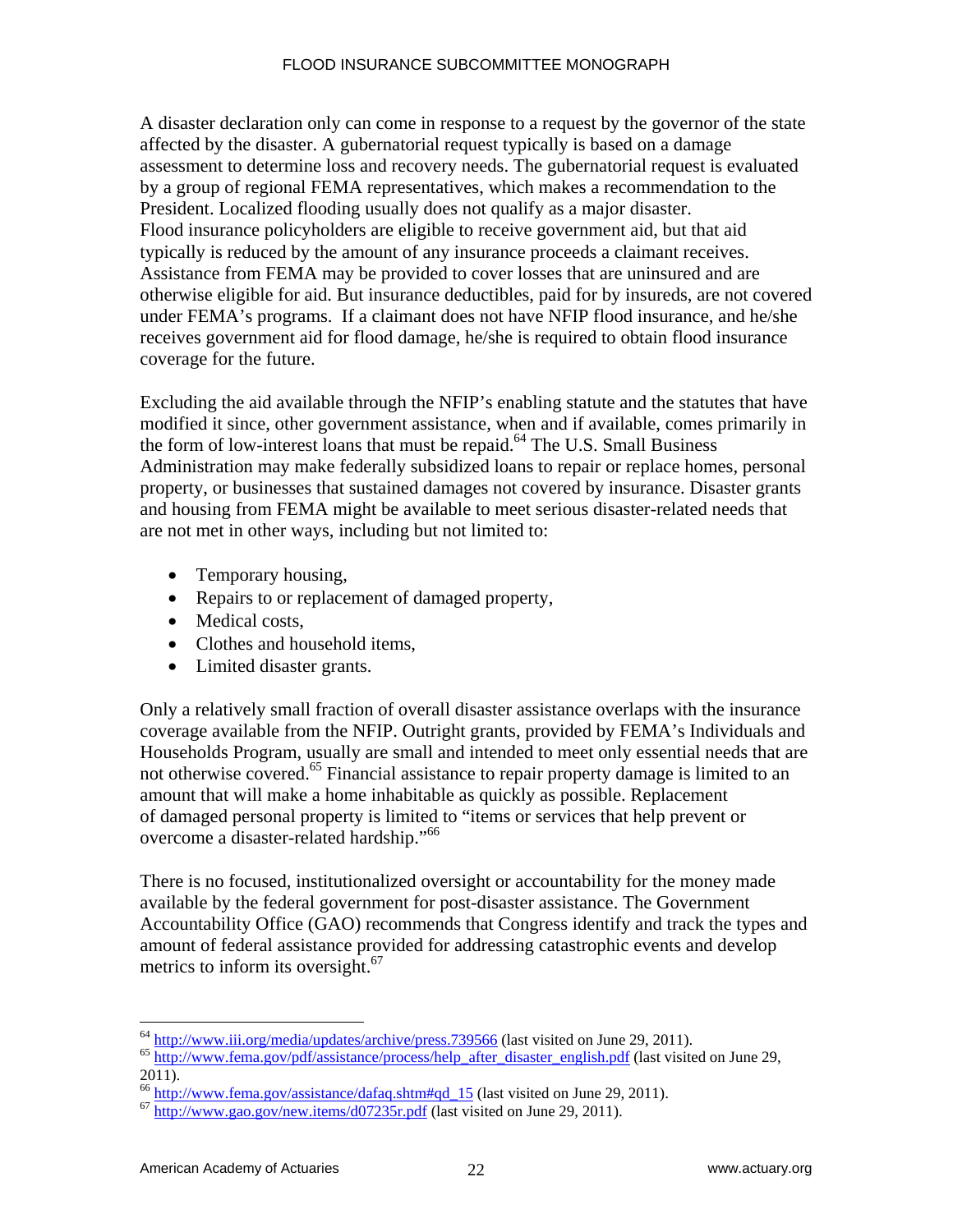# **12. Multiple-Loss Properties**

One area of controversy involves NFIP coverage of properties that have suffered multiple flood losses. These properties have shown that they are at greater risk than the average risk insured by the NFIP. These properties, known as severe repetitive-loss (SRL) properties, have been defined in various ways.

SRL properties currently are defined as properties that have experienced:

- Four or more paid NFIP losses, with the amount of each exceeding \$5,000 and the total exceeding \$20,000 or
- At least two such claims, with the cumulative amount exceeding the value of the property68

In its 2004 report on the subject, the GAO looked at all locations that had two or more claims over the past 10 years.<sup>69</sup> These properties had accounted for some 38 percent of all claim dollars since 1978. But about half of them were still insured, amounting to only about 1 percent of the then-insured properties. From 1978 to 2003, the total cost of multiple-loss properties' claims was approximately \$4.6 billion.

There are two major concerns with this situation. One, obviously, is the cost to the program. The otheris the question of whether the NFIP should continue to insure properties that are likely to have further losses and whether these properties are being subsidized by the rest of the NFIP insureds. The NFIP currently cannot refuse to cover an eligible property, and ineligible properties are few.

The 1994 NFIP Reform Act authorized mitigation grants and post-flood insurance as part of the standard flood insurance policy. This means that if a home or business is damaged by a flood, the property owner may be required to meet certain building requirements in the community to reduce future flood damage before repairing or rebuilding. To help cover the costs of meeting those requirements, the NFIP includes Increased Cost of Compliance (ICC) coverage for all new and renewed Standard Flood Insurance Policies. It was expected that this increased cost of compliance built into the standard flood insurance policy would encourage post-flood mitigation. Some argue, however, that ICC methods have not been utilized as effectively as anticipated to increase post-flood mitigation. ICC claimants must have received substantial damage declarations from their communities, and the ICC benefit only can be used to bring structures into compliance with existing building code flood requirements.

While there have been proposals in the past to impose a surcharge on multiple-loss properties, Congress has not chosen to approve any surcharges except those in the 2004

<sup>1</sup>  $68$  As set forth in the Flood Insurance Reform Act of 2004; applies to one in four family residential properties.

<sup>&</sup>lt;sup>69</sup> "National Flood Insurance Program, Actions to Address Repetitive Loss Properties," testimony before the Subcommittee on Economic Policy, Committee on Banking, Housing and Urban Affairs, U. S. Senate, Mar. 25, 2004, Statement of William O. Jenkins Jr., director homeland security & justice issues, U. S. GAO.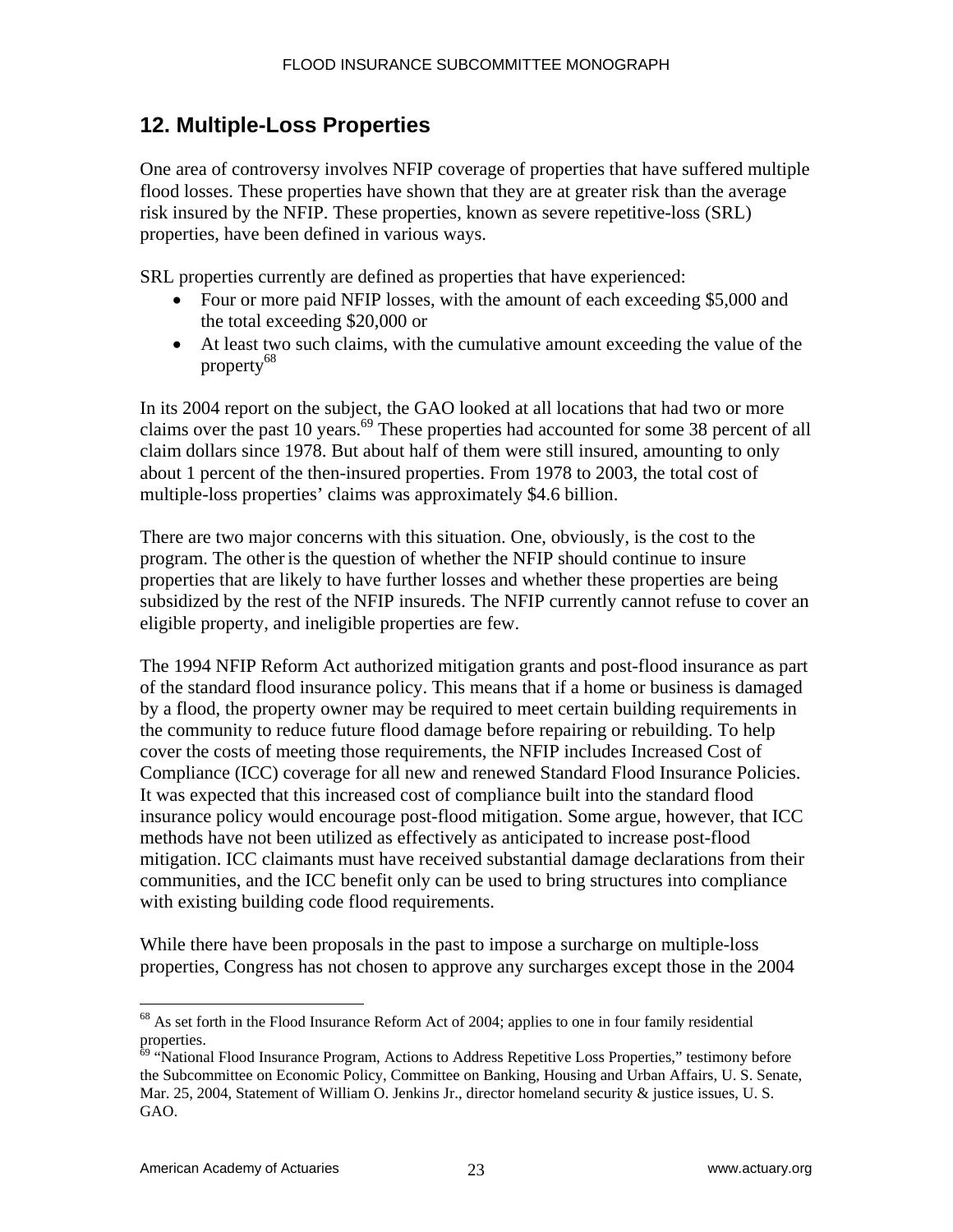NFIP Reform Act, which dealt with the disproportionate cost of insuring SRL properties in a limited way. FEMA accordingly asserts that it is somewhat limited in its ability to help mitigation of SRL properties without congressionally mandated changes like the 2004 Act.<sup>70</sup> FEMA does have several mitigation grant programs that provide funding to reduce the flood-risk profiles of eligible buildings. One such program, the Severe Repetitive Loss (SRL) Pilot Program, specifically targets SRL structures.<sup>71</sup>

The SRL pilot program assists communities in acquisition, elevation, relocation, demolition, and flood-proofing of these properties. Owners who refuse mitigation assistance could have their flood premiums increased 150 percent. In addition, each future claim in excess of \$1,500 may trigger an additional rate increase of 150 percent, though this option is limited to properties that are subject to nonsubsidized full-risk rates. The results of this pilot program may help determine future actions on other repetitiveloss properties.

Properties identified as severe repetitive loss properties are handled by the NFIP Special Direct Facility, not a WYO company. This allows NFIP to supervise these properties more closely and make appropriate mitigation decisions.

# **13. Riverine and Flash Flooding Issues Versus Coastal Flooding**

Properties at greatest risk of flooding are those located near rivers or coasts. Many other types of properties are at risk of flash flooding. Several issues arise because of the differences between properties near coasts and other properties.

- Riverine flooding occurs when rivers and streams overflow their banks, breach levees, or breach dams and flood adjacent land. Flash floods occur when very heavy rainfall overwhelms storm drainage systems, causing localized but very heavy storm flooding. Flash floods inundate buildings with water, typically causing damage to first floors and below-ground floors. Floods in narrow valleys occasionally can carry enough force to destroy entire buildings, but such areas are typically small, with relatively few buildings at risk.
- Coastal storm surge accompanies intense ocean storms and damages buildings within the run-up of the surge. Storm surge destroys buildings on coasts by the combined force of the inundation topped with damaging waves while undermining the ground beneath buildings. With the dense concentration of highvalued structures along most of our hurricane-exposed coasts, high claims payouts are a virtual certainty.

<sup>&</sup>lt;sup>70</sup> "The NFIP and Repetitive Loss Properties: Issues, Strategies and Proposed Actions," testimony before the Subcommittee on Economic Policy, Committee on Banking, Housing and Urban Affairs, U.S. Senate, Mar. 25, 2004, presented by Chad Berginnis, chair, Association of State Floodplain Managers, Inc.

<sup>71</sup> The SRL Pilot Program provides funds to NFIP-participating communities to reduce or eliminate longterm flood risks to SRL properties, in turn reducing expenditures by the NFIF. Additional information about these and other programs is available at

http://www.fema.gov/government/grant/mit\_grant\_fact\_sheet.shtm (last visited on June 29, 2011).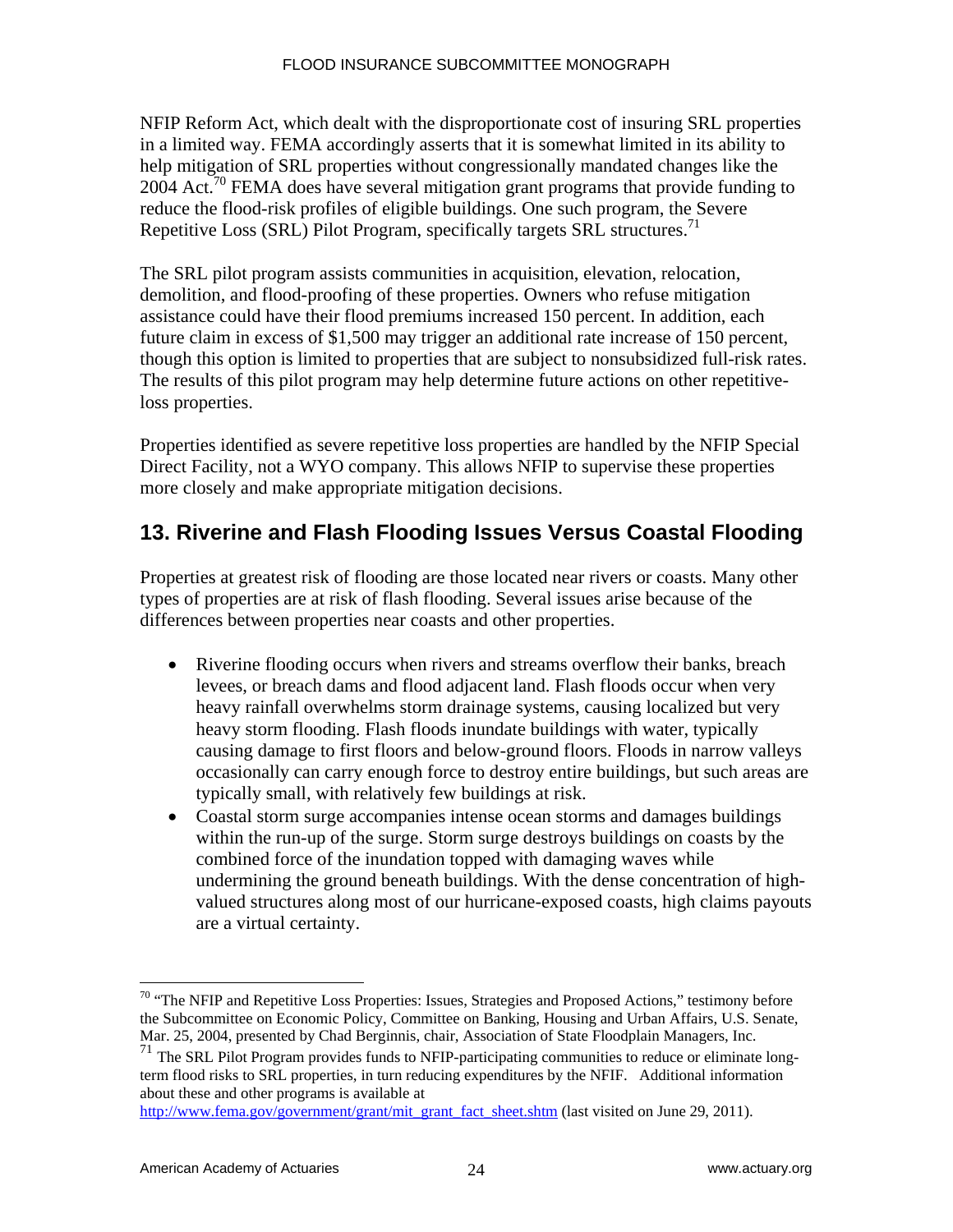There is a large difference in market penetration between areas with riverine flooding exposure and those on the coast. Recent NFIP statistics show that 69 percent of policies are in the 10 hurricane-exposed states between Virginia and Texas. (Florida alone has 38 percent of the policies.) Those policies account for 60 percent of the in force premium for the NFIP; those same states have accounted for 80 percent of the losses paid from Jan. 1, 1978 through April 30, 2011. Another 11 percent of the policies come from the nine Northeast coastal states between Maryland and Maine. The rest of the country, therefore, accounts for only 20 percent of the policies.<sup>72</sup>

# **14. Map Modernization73**

Flood Map Modernization (Map Mod) was a multiyear initiative that concluded in 2010. Map Mod was designed to improve and update flood hazard identification maps. The successor program to Map Mod is Risk Mapping, Assessing and Planning (MAP). FEMA's flood maps have been produced and used for 35 years in identifying flood hazard areas and setting flood insurance rates. The maps also have been more widely used for other purposes, including community planning and emergency preparedness.

The flood hazard identification maps originally were created using traditional paper mapmaking methods. The modernization of the maps was first addressed in the National Flood Insurance Reform Act of 1994. Over the years, changes in mapmaking technology and in flood hazard conditions, along with increased knowledge of those conditions, resulted in the near-obsolescence of many of the NFIP maps. These maps are relied upon for proper risk classification and assessment of community risk levels. Inaccuracies in the maps could lead to premium inequities and flawed community decisions.

Updated maps will account for revised data and use improved technologies to identify flood hazards. The quality, reliability, and availability of the maps are to be increased through improved methodologies and technology.

FEMA also developed a five-year plan called the Multi-Year Flood Hazard Identification Plan (MHIP) for providing periodically updated digital flood hazard maps. The plan's funding expired in 2010, though the opportunity to comment on its efficacy remains available on the FEMA website. $^{74}$ 

<sup>&</sup>lt;sup>72</sup> See http://www.fema.gov/business/nfip/statistics/pcstat.shtm (last visited on June 28, 2011; data as of Apr. 30, 2011).  $^{73}$  Information in this section was provided by <u>www.fema.gov</u>.

 $^{74}$  http://www.floodmaps.fema.gov/fhm/scripts/mh\_surv.asp (last visited on June 29, 2011).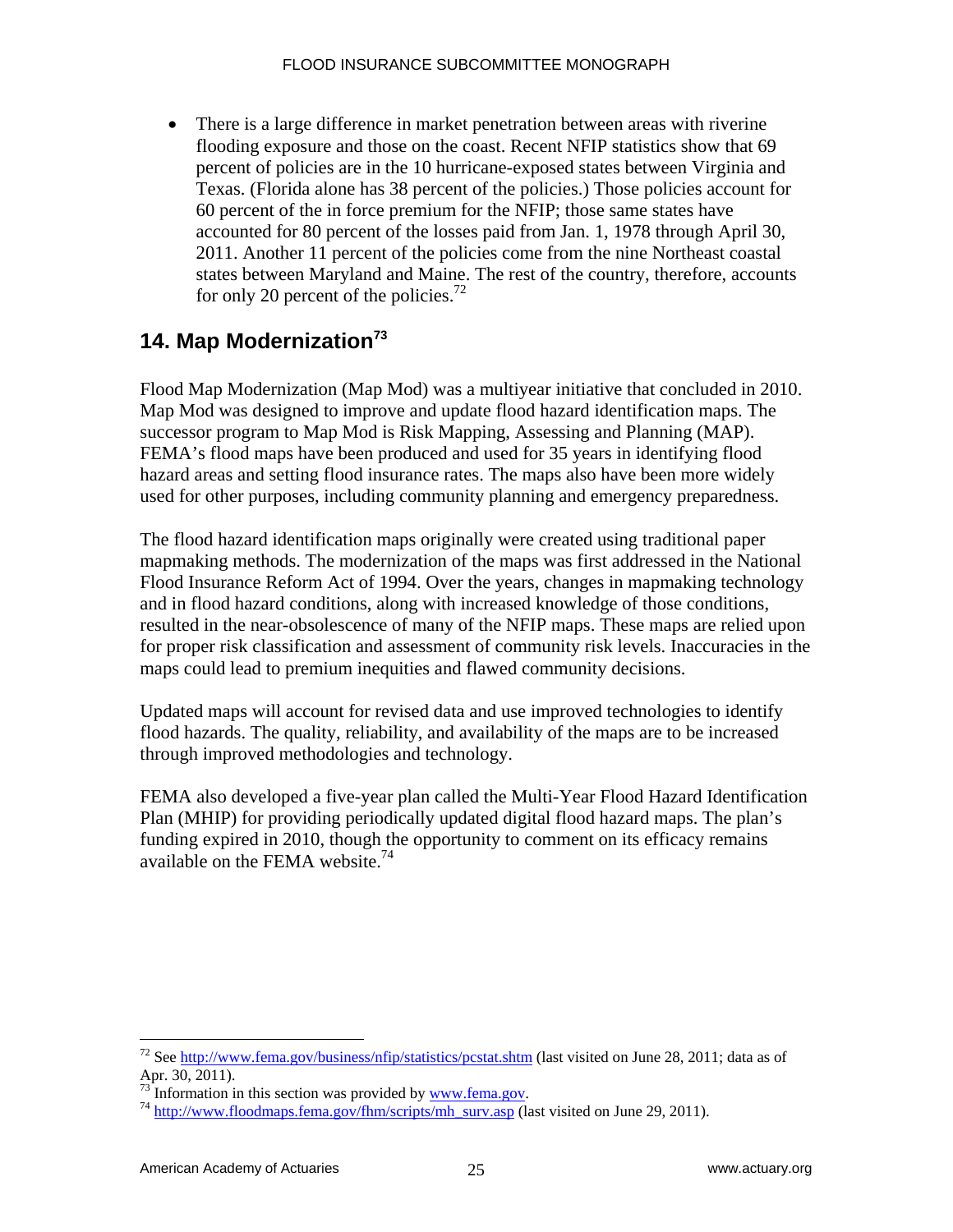# **15. FEMA Evaluations**

## **The NFIP Evaluation**

The Evaluation of the National Flood Insurance Program was a major project initiated by FEMA in 2000 to review the progress of the NFIP in working toward achieving its legislative mandate and to obtain recommendations for future actions and policies that would enhance the NFIP. It was completed in 2006, and all of the evaluation research papers are publicly available online.<sup>75</sup>

According to the Evaluation's final report:

One purpose of the National Flood Insurance Act of 1968 was to authorize "continuing studies of flood hazards…in order to provide for a constant reappraisal of the flood insurance program and its effect on land-use requirements." This clear call for evaluation and the fact that the NFIP had never been the subject of a comprehensive evaluation led FEMA in 2000 to contract with the American Institutes for Research (AIR), an independent, not-for-profit corporation, to design, lead, and manage the Evaluation of the NFIP.

The Evaluation consisted of more than a dozen individual research studies, using widely varying methods, that focused on a range of subjects determined to be critical to assessment of the NFIP's progress  $\ldots^{76}$ 

The Evaluation includes 15 reports, including 13 major research papers. The totality is a compilation of research and data that comprises more than 1,500 pages and more than 200 recommendations.

One item of interest is contained in NFIP Evaluation Report 14, *The National Flood Insurance Program's Market Penetration Rate: Estimates and Policy Implications*, by the RAND Corp., presents a wealth of data, much of which is based upon the RAND Corp.'s intensive study of a sample of 100 NFIP communities. NFIP coverage is greatly concentrated in the Gulf Coast states—38 percent of NFIP policies are in Florida alone. That is partly due to the heavy concentration of buildings in SFHAs in the South. For example, based on the 100-community sample, nearly 60 percent of single-family residences within SFHAs are located in the South.

But even after taking that into account, the Midwest and the Northeast are two regions in which the market penetration within SFHAs is markedly low. The paper examines many factors that affect market penetration, including the cost of flood insurance, differences between inland and coastal communities, differences in enforcement of the mandatory purchase requirement, size of communities, number and percentage of communities' structures located in SFHAs, value of homes, and years since the last major flooding event. Because of the RAND study's limited sample size, the fact that it was limited to

 $^{75}$  http://www.fema.gov/business/nfip/nfipeval.shtm (last visited on June 29, 2011).

<sup>&</sup>lt;sup>76</sup> The Evaluation of the National Flood Insurance Program – Final Report, p. ix.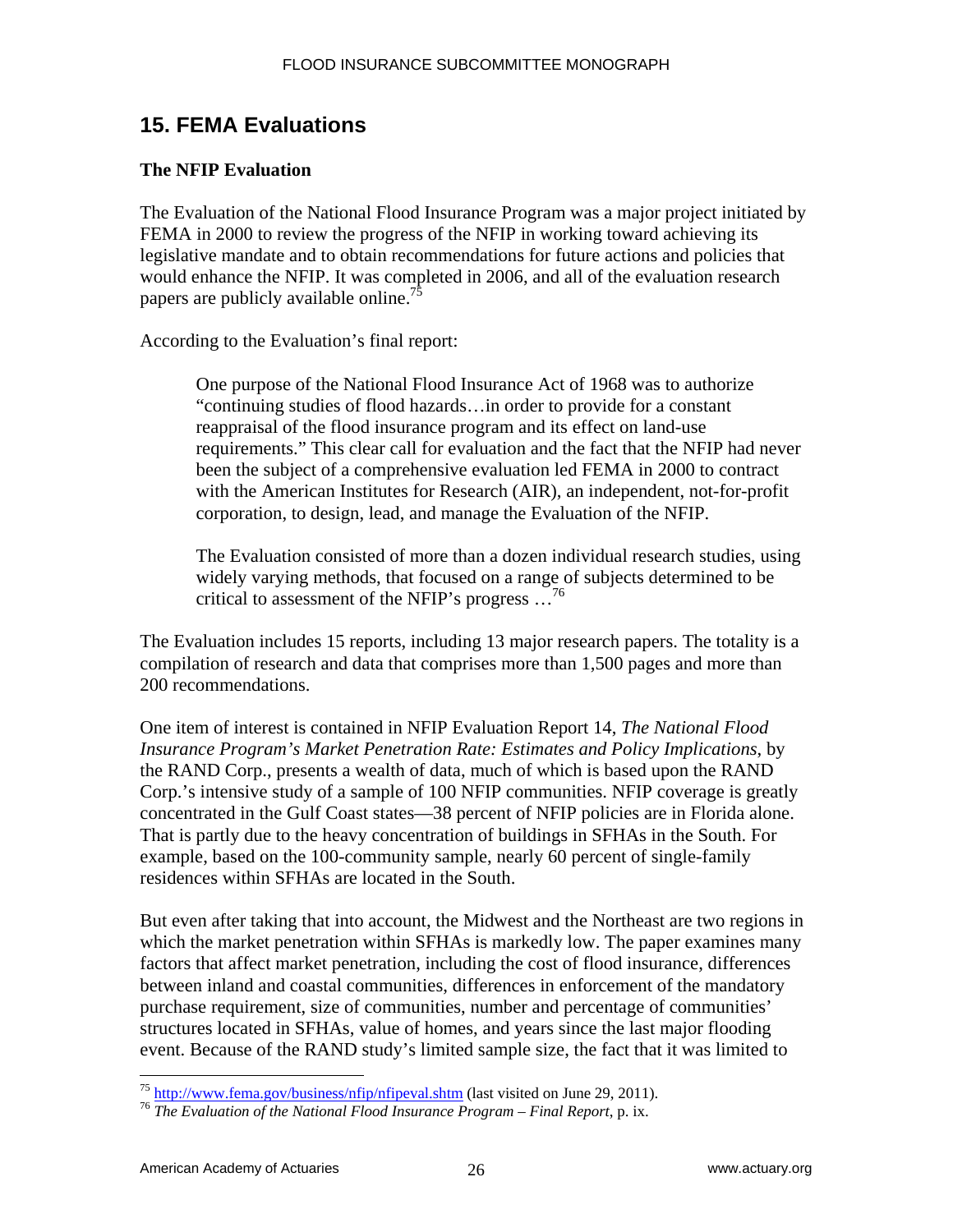single-family homes, and the difficulty in obtaining valid data about the number of structures in SFHAs, solid inferences about the drivers of market penetration cannot be made. But the study demonstrates that the NFIP would be financially improved with a more geographically diversified policy base. The study suggests a number of areas worthy of further inquiry, including the lower rates of penetration in inland communities, collection of more data on compliance with mandatory purchase, and extension of the study to other types of structures and occupancies beyond single-family homes.

Relevant findings from the Evaluation's Final Report include:

In general, the Evaluation concludes that the NFIP is moving towards achievement of its goals. The progress made to date is impressive compared with the state of knowledge about and management of floodprone areas in 1968, although it has perhaps been slower than had been anticipated at the outset. Two notable trends have contributed to this progress: there is more widespread acceptance by local governments of the need for land use management to minimize flood damage; and there is broader support for various measures aimed at protecting and preserving natural resources, including streams, wetlands, and other floodplain features. In the face of the considerable accomplishments of the NFIP, noted below, it is nevertheless clear that the future will require even more strenuous efforts to combat flood losses. Past strategies are unlikely to remain adequate to the challenge of the increased losses expected to occur as a result of population growth and movement and the pressure to build in even more hazardous and sensitive areas, such as the coastal zone...<sup>77</sup>

When analyzing the future of the NFIP, changes in orientation, differing perceptions, and the management of the program must be considered. Many specific and detailed recommendations are made in the Evaluation's Final Report and in the 13 evaluation substudies. Some of those recommendations include:

- Revision of the NFIP flood-hazard-mapping criteria to identify natural functions worthy of preservation, high hazard areas that should be avoided, areas protected by flood control structures, and areas of known flood hazard, as well as to reduce the need to revise the maps over time;
- Revision of the NFIP flood plain management criteria by adding stronger provisions that have been proven to be effective and by encouraging local programs to adopt other, higher regulatory standards;
- Devotion of more resources to improving state and local flood plain management programs;
- Refinement of the tools for, and full funding of, a comprehensive strategy to reduce losses to existing buildings;
- Revision of insurance procedures to encourage greater coverage and take steps to increase compliance with the mandatory purchase requirement;

<sup>&</sup>lt;sup>77</sup> Ibid., p. x; http://tinyurl.com/692h4rg (last viewed on July 6, 2011).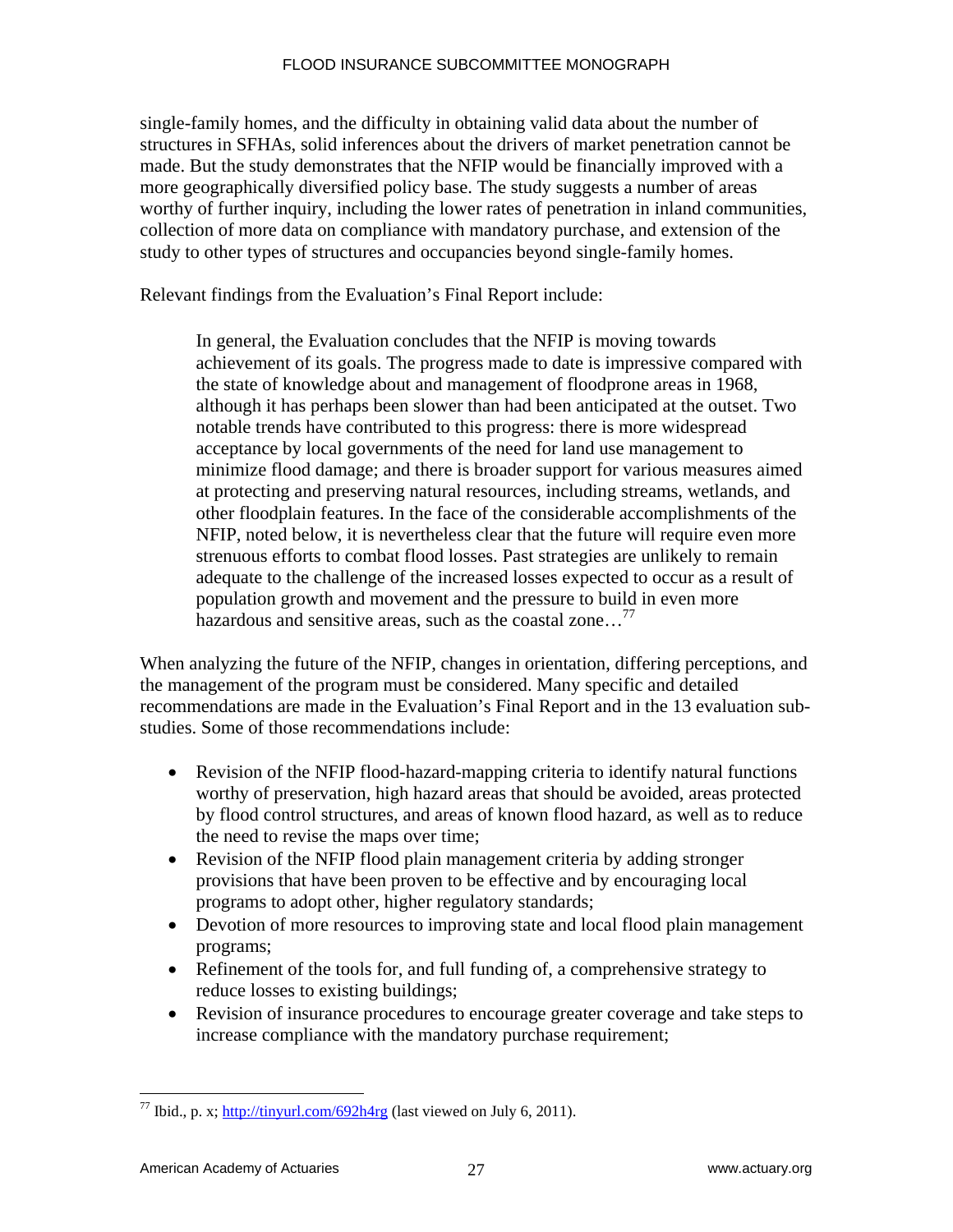- Implementation of known techniques that protect natural functions while also reducing damage, offering a variety of resource-protection incentives, and coordinating more closely with other federal and state resource protection programs; and
- Gathering and maintenance of needed data, use of it to measure progress towards the goals of the program, and sharing of it with Congress and the NFIP's other stakeholders.78

# **16. Potential Congressional Reforms**

As mentioned above, the NFIP depends upon action by the legislative and executive branches to remain operational past the current sunset date of Sept. 30, 2011. As a result of unprecedented loss activity in 2004 and 2005, some members of Congress advanced proposals during that and subsequent legislative sessions, intended to ensure the ongoing viability of the NFIP. The proposed reforms have attempted to address key issues and considerations from the perspectives of a variety of major stakeholder groups, including:

## *Adequacy and Availability of Funds*

- Increase FEMA's borrowing authority to pay claims from the 2005 catastrophic hurricanes as well as other ongoing obligations and/or forgive the debt that the NFIP has incurred as a result of these storms.
- Phase out subsidized rates for flood insurance policies on certain vacation homes, second homes, and non-residential buildings constructed before applicable maps went into effect.
- Increase annual limitation on premium increases from 10 percent to 20 percent.<sup>79</sup>
- Require that expenses of the program for WYO companies be studied in detail (as discussed in Section 7 above).

Without a change in law, the NFIP might not be able to pay future flood claims promptly. FEMA, WYO companies, and policyholders face uncertainty about the availability of funds for future claims and program expenses. As of the time of publication, Congressional action was uncertain about possible re-authorization of and future substantial borrowing by NFIP and subsequent forgiveness of such borrowing.

## *Adequacy of Coverages*

- Increase existing flood insurance coverage limits, which have not changed since 1994. Currently they are \$250,000/\$100,000 (structure/contents) for residential buildings and \$500,000/\$500,000 for non-residential buildings.
- Introduce coverage for additional living expenses, business interruption, basements, and replacement cost of contents.

 $\overline{a}$  $78$  Ibid., p. xiii.

<sup>79</sup> http://www.gpo.gov/fdsys/pkg/BILLS-112hr1309ih/pdf/BILLS-112hr1309ih.pdf (last visited on June 29, 2011).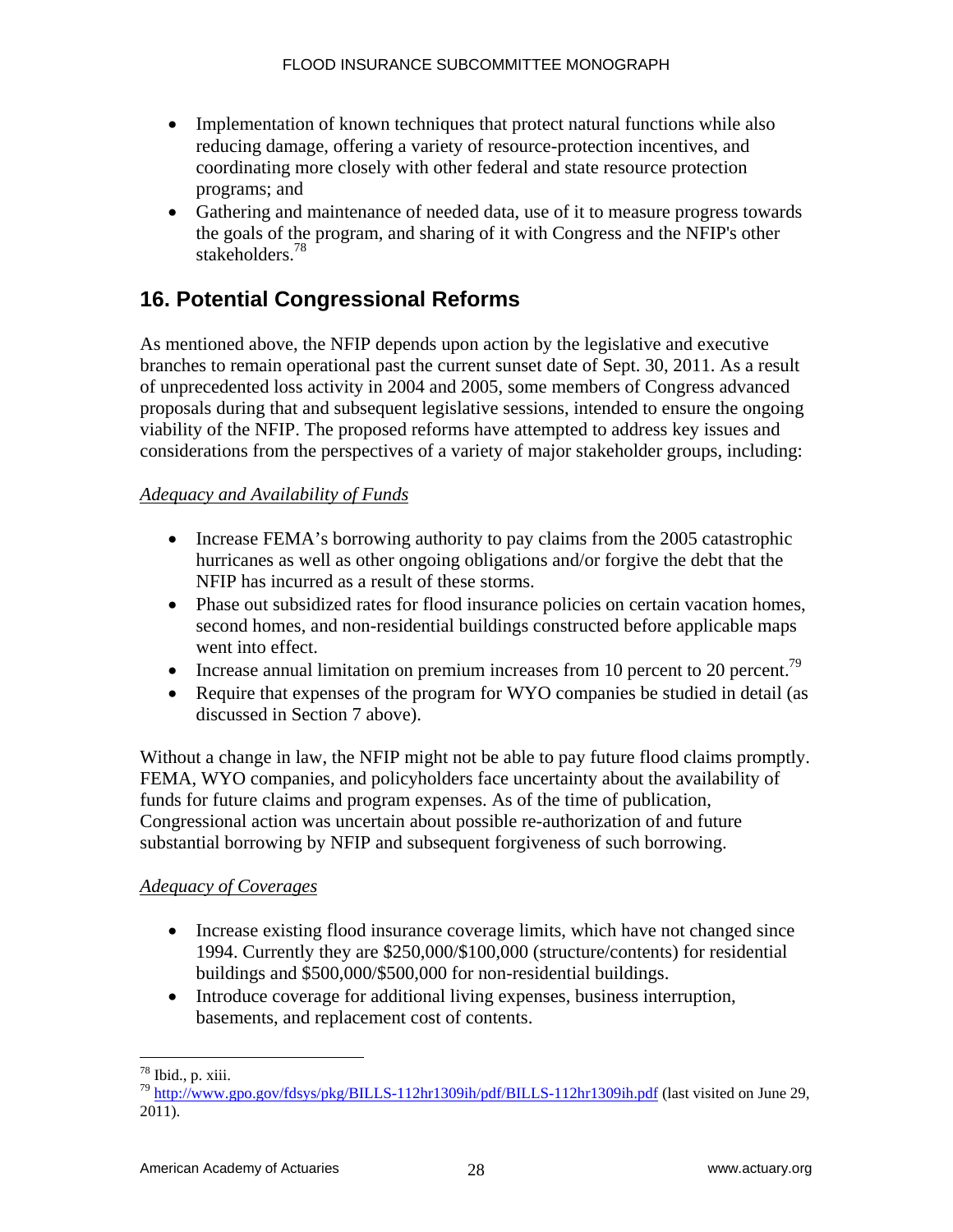- Notify tenants of availability of contents coverage.
- Clarify replacement cost provisions, forms, and policy language.
- Reduce the required waiting period from 30 days to 15 days before flood insurance takes effect.
- Remove the waiting period for the effective date of policies on a home being purchased or transferred when purchase of coverage is made within 30 days.

Many policyholders would like higher coverage limits and/or broader coverage options. But these changes may necessitate higher premiums or further financial strains on the program. WYO companies are concerned that changes be administratively manageable. WYO companies also expect to be compensated for additional costs resulting from any changes. Some members of Congress have expressed concerns about their constituents' desire for broader coverage availability, the effect on their constituents of higher rates, and additional exposure to the program.

## *Wind/Flood*

- Direct the NFIP to offer optional coverage for wind events. Requirements for the availability of wind coverage could include risk-based premiums and the agreement of local governments to adopt and enforce building codes designed to minimize wind damage, in addition to the existing NFIP requirements for flood plain management.
- Require NFIP participation in state mediation in claims involving both a flood component and a wind component (in situations in which wind coverage is secured in the private market).

A proposal to add wind coverage to the NFIP has been controversial. The Flood Insurance Subcommittee of the American Academy of Actuaries commented on H.R. 3121, the 2007 NFIP reform bill, in a letter to the Speaker of the House of Representatives. The Academy Subcommittee identified several financial issues that its members believed should be taken into account when assessing that bill. Its concerns included:

- The increased potential for further large losses in excess of available funds;
- Political pressure on Congress to suppress rates;
- Effects of high loss severity and loss volatility on pricing, particularly the need for a large contingency load;
- Potential issue of cross-subsidies between properties immediately along the coast and those inland, and the effect of cross-subsidization on collected premiums; and
- A requirement that the NFIP cease issuing and renewing policies if the NFIP borrows funds from the U.S. Treasury and until that loan is repaid.

## *Increased Participation in the NFIP*

 Establish a grant program for communities that sign up homeowners for nonmandatory purchase of flood insurance.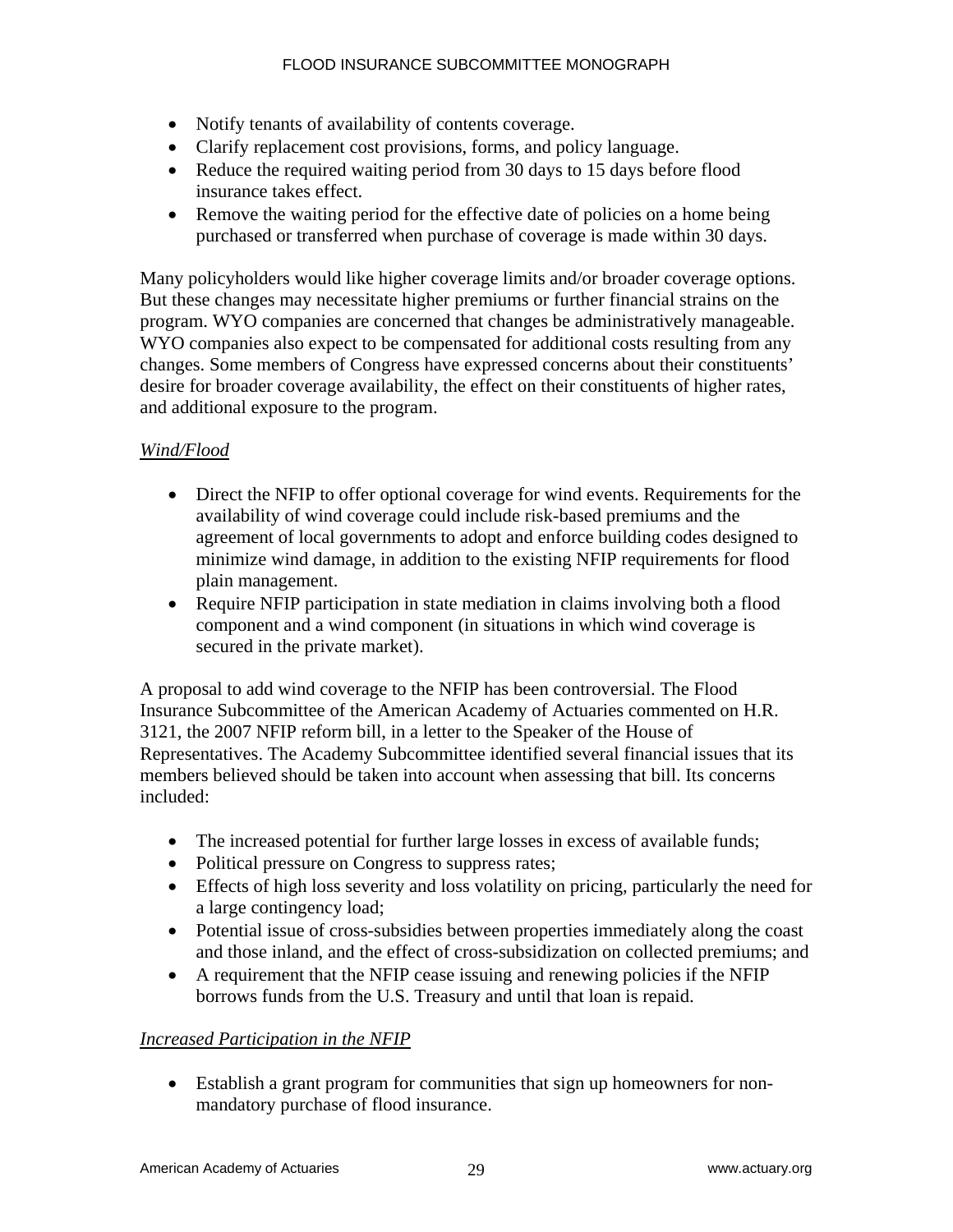- Request GAO study of methods to increase flood insurance program participation among low-income families.
- Request GAO study to review mandatory flood insurance purchase requirements, their effects on properties in areas protected by levees, and the effects of expanding the purchase requirements to non-federally regulated lenders.
- Increase penalties for lender noncompliance with mandatory purchase requirements.

Many property owners are unaware of their flood exposure and the availability of coverage. NFIP's financial health would be improved by having a wider geographic spread of policies across the country.

# **17. Summary and Conclusions**

Because the peril of flood was deemed uninsurable by the private sector insurance market, the federal government established the National Flood Insurance Program to provide flood insurance coverage to property owners. The NFIP is a federal government/private sector program. The NFIP has many stakeholders, and the policies associated with it greatly affect certain categories of people in the United States.

The NFIP has provided communities and property owners with a better understanding of how to evaluate their flood risks and protect against the volatile nature and potentially devastating consequences of flood events. The NFIP also has focused attention on how to better protect and use the flood plains throughout the United States. It has created a successful working partnership between the federal government and private sector insurance companies in marketing and administering an insurance program for the American public.

The complexity of the NFIP, combined with the perception of its selective impact, creates a dilemma. Critical factors such as coastlines, rivers and streams, building construction and the use of land, the scientific understanding of hydrology, and the technologies used to measure and address flood risk constantly are changing, creating opportunities for constructive NFIP reform.

The significant losses suffered in the 2004, 2005, and 2008 hurricanes prompted a flurry of proposals to modify the NFIP. It is important for policymakers to understand the issues involved in, and potential consequences of, possible revisions to the NFIP. The authors hope that this monograph helps readers develop a clearer overall view of the NFIP and provides a context for evaluating the complex issues surrounding it.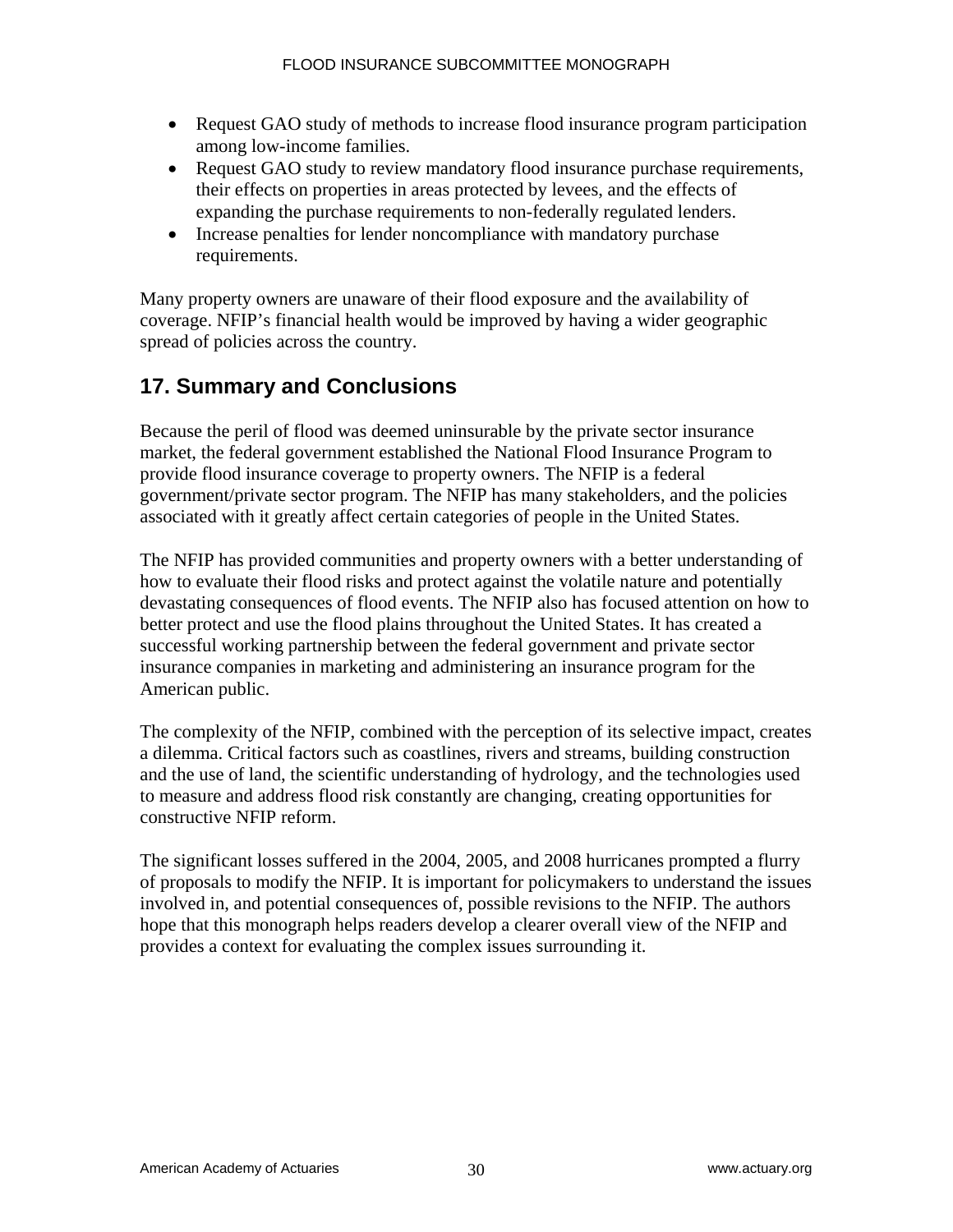# **Appendix A**

## **Background—History and Intent of Program<sup>80</sup>**

Early History

Several important federal actions preceded the 1968 establishment of the NFIP. In 1917, Congress approved a Flood Control Act.<sup>81</sup> By appropriating \$45 million for a long-range and comprehensive program of flood control for the lower Mississippi and Sacramento rivers, Congress accepted federal responsibility for flood control.82 Congress then passed the Flood Control Act of 1936, which provided for the construction of approximately 250 projects.<sup>83</sup> The Act used funds for work relief. It established a two-pronged attack on the problem of reducing flood damages: the Department of Agriculture would develop plans to reduce runoff and retain more rainfall and the U.S. Army Corps of Engineers would develop engineering plans for downstream projects.<sup>84</sup> The Act represented the initial steps toward the development of a national flood-control program.

By 1929, the private sector insurance industry had stopped covering flood losses.<sup>85</sup> Based on data from floods that occurred between 1951 and 1954, a 1956 study on floods and flood losses for the American Insurance Association provided further reinforcing data to illustrate the insurance industry's conviction that flood insurance products were not commercially feasible.

In response to the 1933 Long Beach, Calif., earthquake, and contrary to its past decisions, Congress passed legislation to provide direct assistance to private citizens suffering from disaster damage by issuing federal loans through the Reconstruction Finance Corp.<sup>86</sup>

Nearly 20 years later, the Disaster Relief Act of 1950 created the first permanent system for disaster relief.<sup>87</sup>

Following massive flooding in 1951, President Harry Truman recommended the creation of a "national system of flood disaster insurance."88 The following year, he submitted a proposal to Congress to establish a national system of flood-disaster insurance.<sup>89</sup>

1

<sup>80</sup> *A Chronology of Major Events Affecting The National Flood Insurance Program*, December 2005. Completed for the Federal Emergency Management Agency Under Contract Number 282-98-0029. The American Institutes for Research, The Pacific Institute for Research and Evaluation, Deloitte & Touche

LLP.<br><sup>81</sup> http://www.mvd.usace.army.mil/<u>mrc/history/AppendixD.htm</u> (last visited on June 29, 2011).

<sup>&</sup>lt;sup>82</sup> *Id.*<br><sup>83</sup> http://www.dhs.gov/xlibrary/assets/privacy/privacy pia\_mip\_apnd\_h.pdf (last visited on June 29, 2011).<br><sup>84</sup> http://www.dhs.gov/xlibrary/assets/privacy/privacy pia\_mip\_apnd\_h.pdf (last visited on June 29, 2

Congressional act to serve as its trigger. See<br>http://www.dhs.gov/xlibrary/assets/privacy/privacy pia mip apnd h.pdf (last visited on June 29, 2011).

 $\frac{\text{http://www.dhs.gov/xlibrary/asserts/forward\_prior}}{\text{88} \text{http://www.dhs.gov/xlibrary/asserts/asserts/private/private/private/private/value}}$  pia\_mip\_apnd\_h.pdf (last visited on June 29, 2011).

 $89$  http://www.dhs.gov/xlibrary/assets/privacy/privacy\_pia\_mip\_apnd\_h.pdf (last visited on June 29, 2011).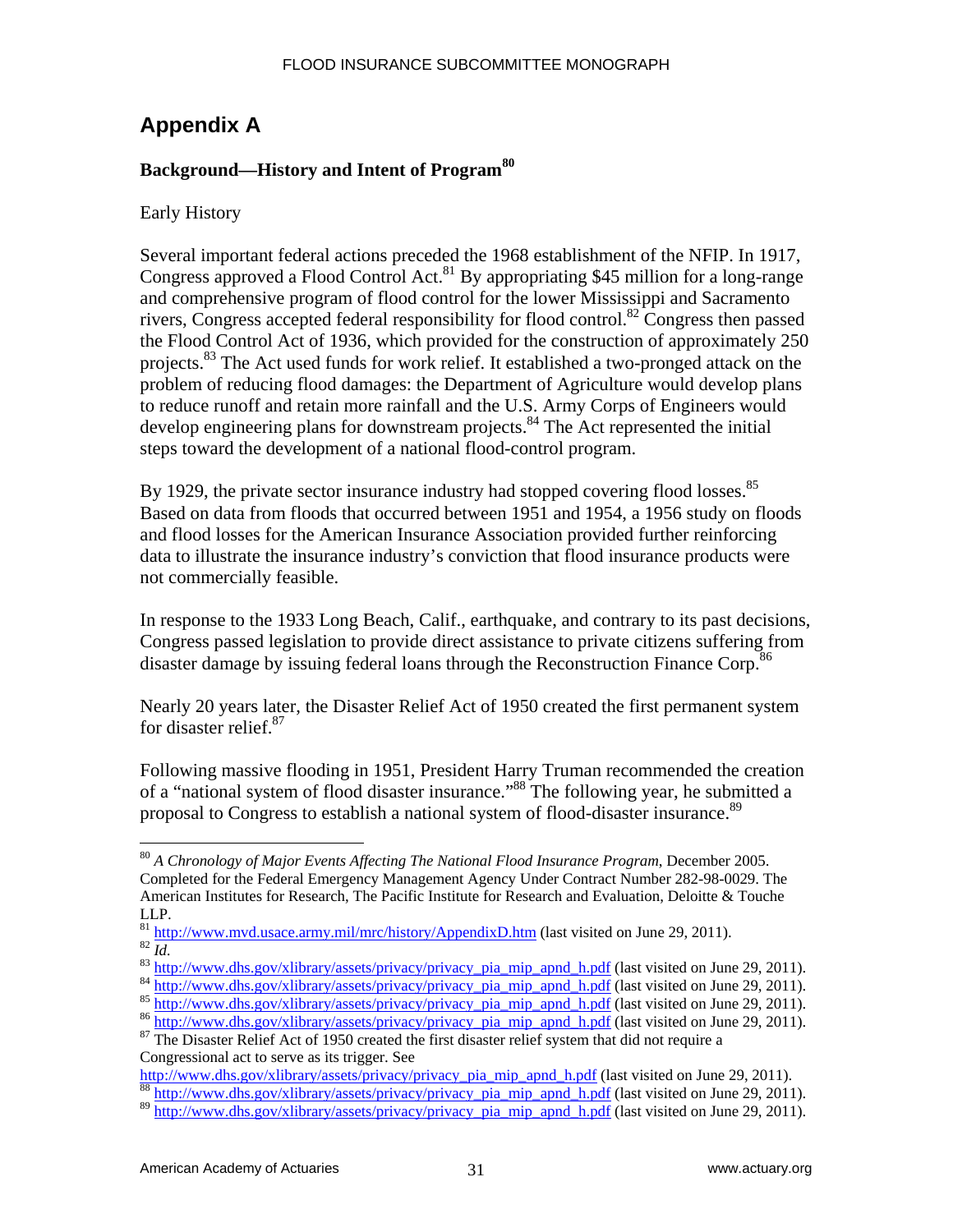#### Early Federal Actions

Despite President Truman's early efforts, no law providing a federal source of flood insurance was enacted until the Federal Flood Insurance Act of 1956, which directed the Housing and Home Finance Agency to establish a program of federal insurance and reinsurance against the risks of losses resulting from floods and tidal disasters.  $90$  The Housing and Home Finance Agency created the Federal Flood Indemnity Administration to carry out the tasks set forth in the Federal Flood Insurance Act of  $1956$ .<sup>91</sup> No technical studies were undertaken to determine the costs of starting a federal program for flood insurance, however, and Congress did not appropriate any funds for the Federal Flood Indemnity Administration.<sup>92</sup> As a consequence, it ceased to exist.<sup>93</sup>

The National Flood Insurance Act of 1968 (Title XII of the Housing and Urban Development Act of 1968) created the NFIP and the Federal Insurance Administration (FIA), within the Department of Housing and Urban Development, to provide flood insurance in communities that voluntarily adopted and enforced flood plain management ordinances that met minimum NFIP requirements.<sup>94</sup> The premiums of policyholders of structures in flood-plains were subsidized.<sup>95</sup> Occupants of structures built in flood plains after the Act's passage were to pay actuarially based premiums.<sup>96</sup> Section 1302(c) states, "The objectives of a flood insurance program should be integrally related to a unified national program for flood-plain management."97 The NFIP was authorized to borrow up to \$1 billion from the U.S. Treasury to cover losses that exceeded the program's revenues.98

In late 1968, the industry's flood insurance pool, the National Flood Insurers Association (NFIA), was created in accordance with sections 1331 and 1332 of the National Flood Insurance Act.<sup>99</sup> The NFIA was administered by the Insurance Services Office. Membership in the NFIA was open to all qualified companies licensed to write property insurance under the laws of any state.<sup>100</sup> The companies would sell and service policies written as part of the NFIP.

Six months later, the Department of Housing and Urban Development and the NFIA signed an agreement for the marketing of flood insurance policies and the adjustment of

<sup>&</sup>lt;sup>90</sup> http://www.dhs.gov/xlibrary/assets/privacy/privacy\_pia\_mip\_apnd\_h.pdf (last visited on June 29, 2011).

<sup>91</sup> http://www.dhs.gov/xlibrary/assets/privacy/privacy\_pia\_mip\_apnd\_h.pdf (last visited on June 29, 2011).

 $\frac{92 \text{ http://www.dhs.gov/xlibrary/assets/privacy/privacy} \text{pia\_min\_apnd} \text{ h.pdf}}{92 \text{ http://www.dhs.gov/xlibrary/assets/privacy/privacy} \text{ pia\_min\_apnd} \text{ h.pdf}}$  (last visited on June 29, 2011).

<sup>93</sup> http://www.dhs.gov/xlibrary/assets/privacy/privacy\_pia\_mip\_apnd\_h.pdf (last visited on June 29, 2011).

<sup>94</sup> http://www.gao.gov/htext/d05532t.html (last visited on June 29, 2011).

<sup>&</sup>lt;sup>95</sup> http://www.dhs.gov/xlibrary/assets/privacy/privacy\_pia\_mip\_apnd\_h.pdf (last visited on June 29, 2011).<br><sup>96</sup> http://www.dhs.gov/xlibrary/assets/privacy/privacy\_pia\_mip\_apnd\_h.pdf (last visited on June 29, 2011).

The law ultimately defined subsidized pre-FIRM buildings as those on which "construction or substantial improvement … started on or before December 31, 1974, **or** before the effective date of the **initial** Flood Insurance Rate Map (FIRM) of the community, whichever is later." [emphasis added]<br><sup>97</sup> http://codes.lp.findlaw.com/uscode/42/50/4001 (last visited on June 29, 2011).<br><sup>98</sup> http://www.dhs.gov/xlibrary/assets/privacy/privacy

<sup>&</sup>lt;sup>99</sup> http://www.dhs.gov/xlibrary/assets/privacy/privacy pia\_mip\_apnd\_h.pdf (last visited on June 29, 2011).<br><sup>100</sup> http://www.dhs.gov/xlibrary/assets/privacy/privacy pia\_mip\_apnd\_h.pdf (last visited on June 29, 2011).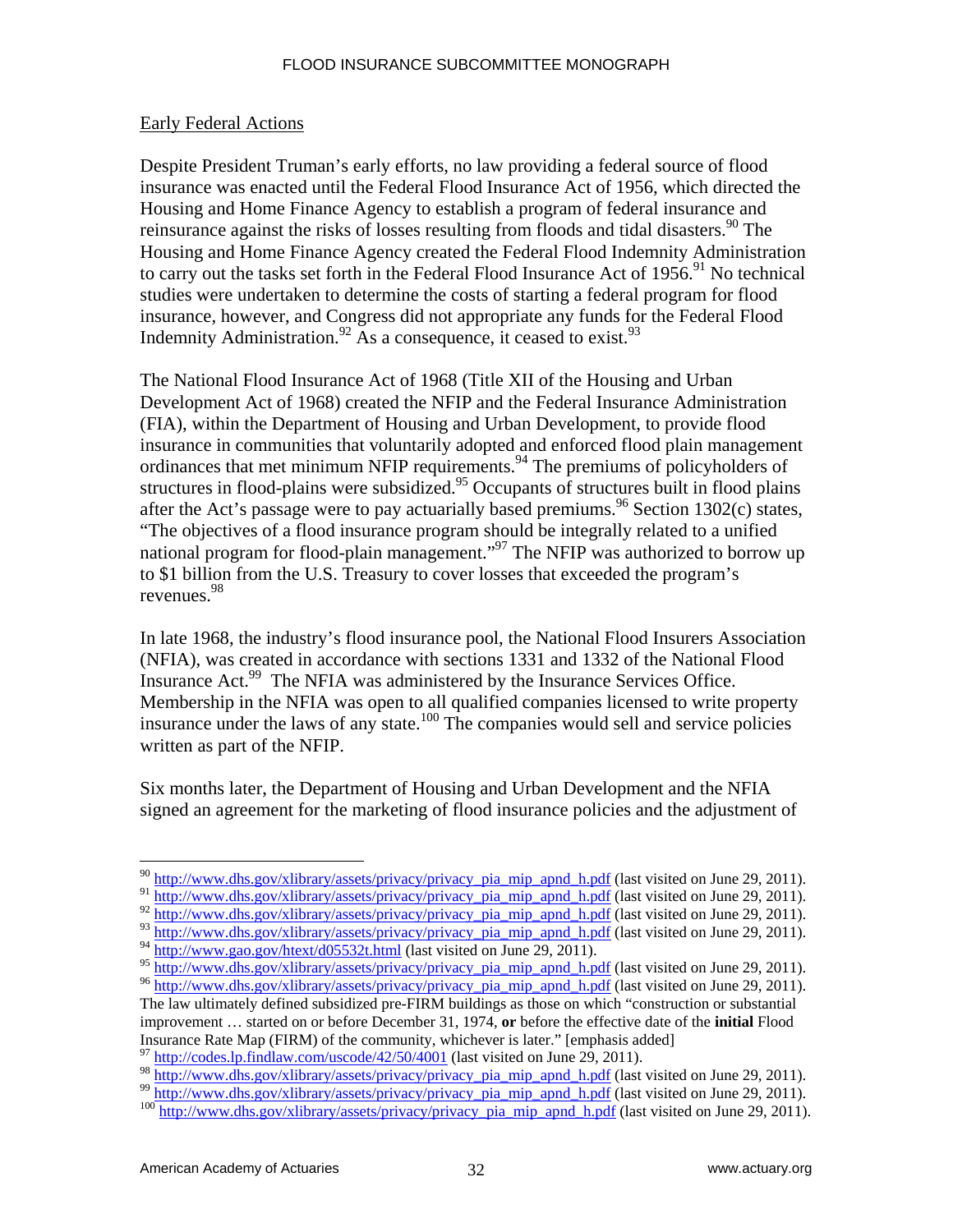claims.101 Pursuant to the agreement, the NFIA would appoint a servicing company, generally on a statewide basis, to disseminate information to the public and insurance agents about the insurance aspects of the program, to process all insurance policies, and to handle the adjustment of claim payments for losses.<sup>102</sup>

Throughout the early 1970s, NFIP's subsidized rates for flood insurance were lowered several times to encourage participation in the program.<sup>103</sup>

The Flood Disaster Protection Act of 1973 amended the National Flood Insurance Act of  $1968$ <sup> $104$ </sup> Among other provisions, the new Act included the following:

- A requirement that property owners in participating communities purchase flood insurance as a condition of the receipt of federal or federally related financial assistance for the acquisition, construction, or improvement of structures in special flood hazard areas (SFHAs). In addition, property owners had to purchase flood insurance to be eligible to obtain federal disaster assistance for construction or reconstruction purposes.105
- A requirement stating that, as a condition of future federal financial assistance, states and communities "participate in the flood insurance program and …adopt adequate flood plain ordinances with effective enforcement provisions consistent with federal standards to reduce or avoid future flood losses."<sup>106</sup>
- A provision for grandfathering, for purposes of determining insurance rates, of structures built in flood-hazard areas before the areas were so identified.<sup>107</sup>
- A mandate that federally regulated lending institutions cannot make, increase, extend, or renew any loan on a property located in an SFHA in a participating community without requiring flood insurance.<sup>108</sup>

The Housing and Community Development Act of 1974 amended the National Flood Insurance Act to require federally regulated lenders to notify prospective borrowers of a property's location in an SFHA.<sup>109</sup>

In January 1978, the federal government assumed the direct insurance writing and claims handling operation of the NFIP, using an NFIP Servicing Agent to handle the sales and servicing responsibilities.<sup>110</sup> Prospective policyholders continued to use local agents and

- 
- 
- 

<sup>&</sup>lt;sup>101</sup> http://www.dhs.gov/xlibrary/assets/privacy/privacy\_pia\_mip\_apnd\_h.pdf (last visited on June 29, 2011).

 $\frac{\frac{\text{http://www.dhs.gov/xlibrary/assets/privacy/privacy}}{\text{http://www.dhs.gov/xlibrary/assets/privacy/privacy/privacy}}$  pia\_mip\_apnd\_h.pdf (last visited on June 29, 2011).<br>
103 http://www.dhs.gov/xlibrary/assets/privacy/privacy\_pia\_mip\_apnd\_h.pdf (last visited on June 29, 2011).<br>
104

<sup>110</sup> http://www.dhs.gov/xlibrary/assets/privacy/privacy\_pia\_mip\_apnd\_h.pdf (last visited on June 29, 2011).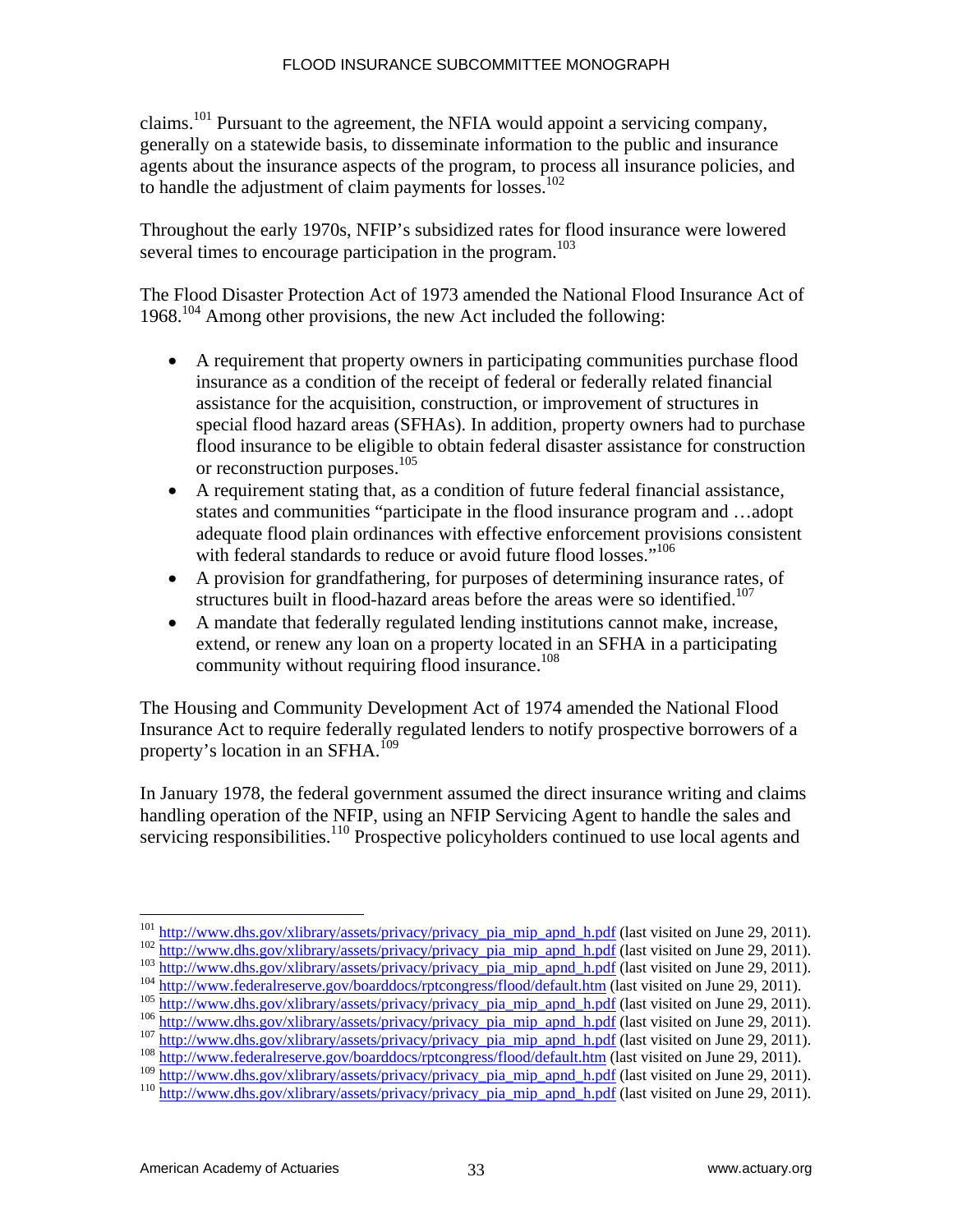brokers to obtain their policies.<sup>111</sup> The FIA and the NFIP were transferred in 1979 to the newly created FEMA.<sup>112</sup>

In January 1983, the GAO found that, due to data and methodological weaknesses in determining the rate structure, the NFIP had not collected sufficient premiums to cover the cost of providing insurance to nearly 2 million policyholders.<sup>113</sup> As a result, the FIA had to borrow \$854 million from the U.S. Treasury between 1970 and 1980.<sup>114</sup>

In October 1983, some private-sector insurance companies entered into an arrangement with the FIA to sell and service flood insurance under the newly created WYO program.115 During the WYO program's first year, 48 companies agreed to become WYO participants.<sup>116</sup> The first WYO policies were sold in November 1983.<sup>117</sup> This dramatically increased insured participation. WYO companies eventually would become the principal source of flood insurance.

#### Later Federal Actions

In 1990, the Community Rating System (CRS) was created. It is a voluntary program intended to recognize and encourage NFIP communities that implement flood-prevention and flood plain management measures that go beyond the basic standards required by the  $NFIP.$ <sup>118</sup>

Under the CRS, communities receive credit for more restrictive regulations; acquisition, relocation, or flood proofing of flood prone buildings; preservation of open space; and other measures that may reduce flood damages or protect the natural resources and beneficial functions of flood plains.

Flood insurance premium rates for structures located in CRS communities are adjusted to reflect the reduced flood risk resulting from community activities, such as those listed above, that meet the three goals of the CRS:

- Reduce flood losses to insurable property,
- Strengthen and support the insurance elements of the NFIP, and
- Encourage a comprehensive approach to floodplain management.

There are 10 CRS classes, ranging from Class 1, which obtains the most credit points and receives the largest premium reductions, to Class 10. A Class 10 community is not very active in CRS and receives no premium reduction. CRS premium discounts range from 45 percent for Class 1 communities to 5 percent for Class 9 communities for structures

 $\frac{\frac{\text{http://www.dhs.gov/xlibrary/assets/privacy/privacy}}{\text{http://www.dhs.gov/xlibrary/assets/privacy/privacy}}$   $\frac{\frac{\text{http://www.dhs.gov/xlibrary/assets/privacy/privacy}}{\text{http://www.dhs.gov/xlibrary/assets/privacy/privacy}}$   $\frac{\text{pip and h.pdf}}{\text{http://www.dhs.gov/xlibrary/assets/privacy/privacy}}$   $\frac{\text{hip and h.pdf}}{\text{http://www.dhs.gov/xlibrary/assets/privacy/privacy}}$   $\frac{\text{hip and h.pdf}}{\text{http://www.dhs.gov/hibrary/assets/privacy/privacy}}$   $\frac{\text{hip$ 

<sup>&</sup>lt;sup>111</sup> http://www.dhs.gov/xlibrary/assets/privacy/privacy\_pia\_mip\_apnd\_h.pdf (last visited on June 29, 2011).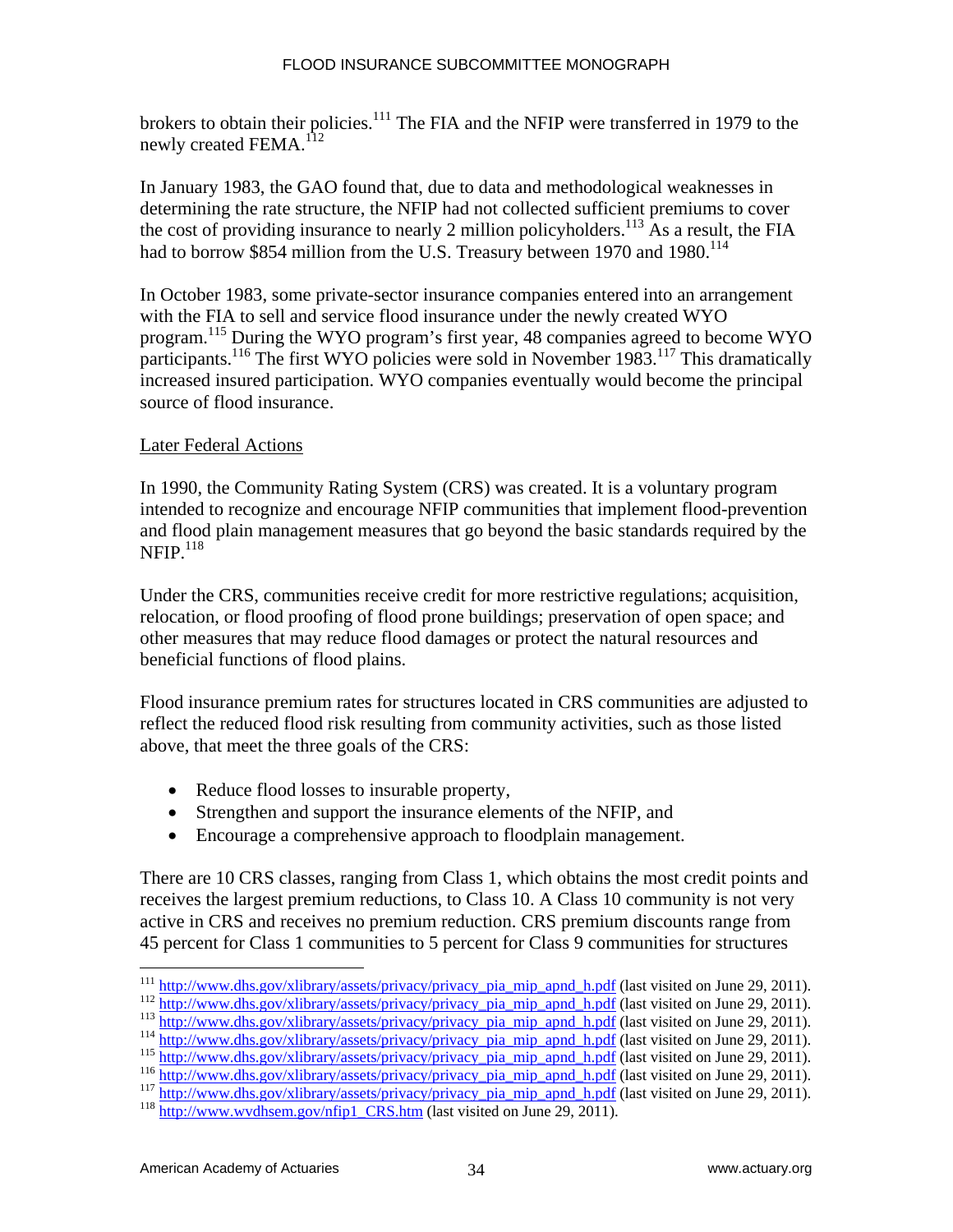located within the flood plain. Lower discounts are provided for structures outside the flood plain. The CRS recognizes 18 creditable activities, which are organized into four series: Public Information, Mapping and Regulations, Flood Damage Reduction, and Flood Preparedness.<sup>119</sup>

About two-thirds of structures covered by the NFIP are within the approximately a thousand participating CRS communities.

The Community Development and Regulatory Improvement Act, also known as the National Flood Insurance Reform Act of 1994, included the most comprehensive changes to the NFIP since the Flood Disaster Protection Act in 1973.<sup>120</sup> Revised provisions included:

- Non-waiver of the requirement that flood insurance is purchased by recipients of federal disaster assistance.<sup>121</sup>
- Expanded requirements for lenders when making loans, and a requirement that coverage is maintained for the life of the loan.<sup>122</sup>
- Codification of the community rating system, and direction that credits may be given to communities that implement measures to protect natural and beneficial flood plain functions and manage erosion.<sup>123</sup>
- An increase in the maximum coverage amounts available and a requirement to review and assess every five years the need to update and revise Flood Insurance Rate Maps (FIRMs).<sup>124</sup>
- Requirement of an economic impact study on the effect of charging actuarial rates for pre-FIRM structures.<sup>125</sup>
- Prohibition on disaster assistance to individuals in a SFHA who previously received disaster assistance and did not maintain flood insurance.<sup>126</sup>

The Bunning-Bereuter-Blumenauer Flood Insurance Reform Act of 2004 included reforms to address repetitive loss properties and constituted a reauthorization of the NFIP until Sept. 30,  $2008$ <sup>127</sup> Additional funding mechanisms focused mitigation efforts on "severe" repetitive loss structures that resulted in a disproportionate number of claims to the NFIP.<sup>128</sup> The goals of the 2004 Act were to provide people who have experienced serious and repetitive flood damage with financial assistance from the NFIP, communities, and states; to end the abuses by those who misuse the program; and to improve consumer understanding of the rights of NFIP policyholders.<sup>129</sup>

<sup>&</sup>lt;sup>119</sup> http://www.fema.gov/pdf/nfip/manual200805/19crs.pdf (last visited on June 29, 2011).

<sup>&</sup>lt;sup>120</sup> http://www.dhs.gov/xlibrary/assets/privacy/privacy pia\_mip\_apnd\_h.pdf (last visited on June 29, 2011).<br>
<sup>121</sup> http://www.dhs.gov/xlibrary/assets/privacy/privacy pia\_mip\_apnd\_h.pdf (last visited on June 29, 2011).<br>
<sup></sup>

<sup>&</sup>lt;sup>129</sup> http://www.floods.org/PDF/ASFPM\_FIRA2004\_070804.pdf (last visited on June 29, 2011).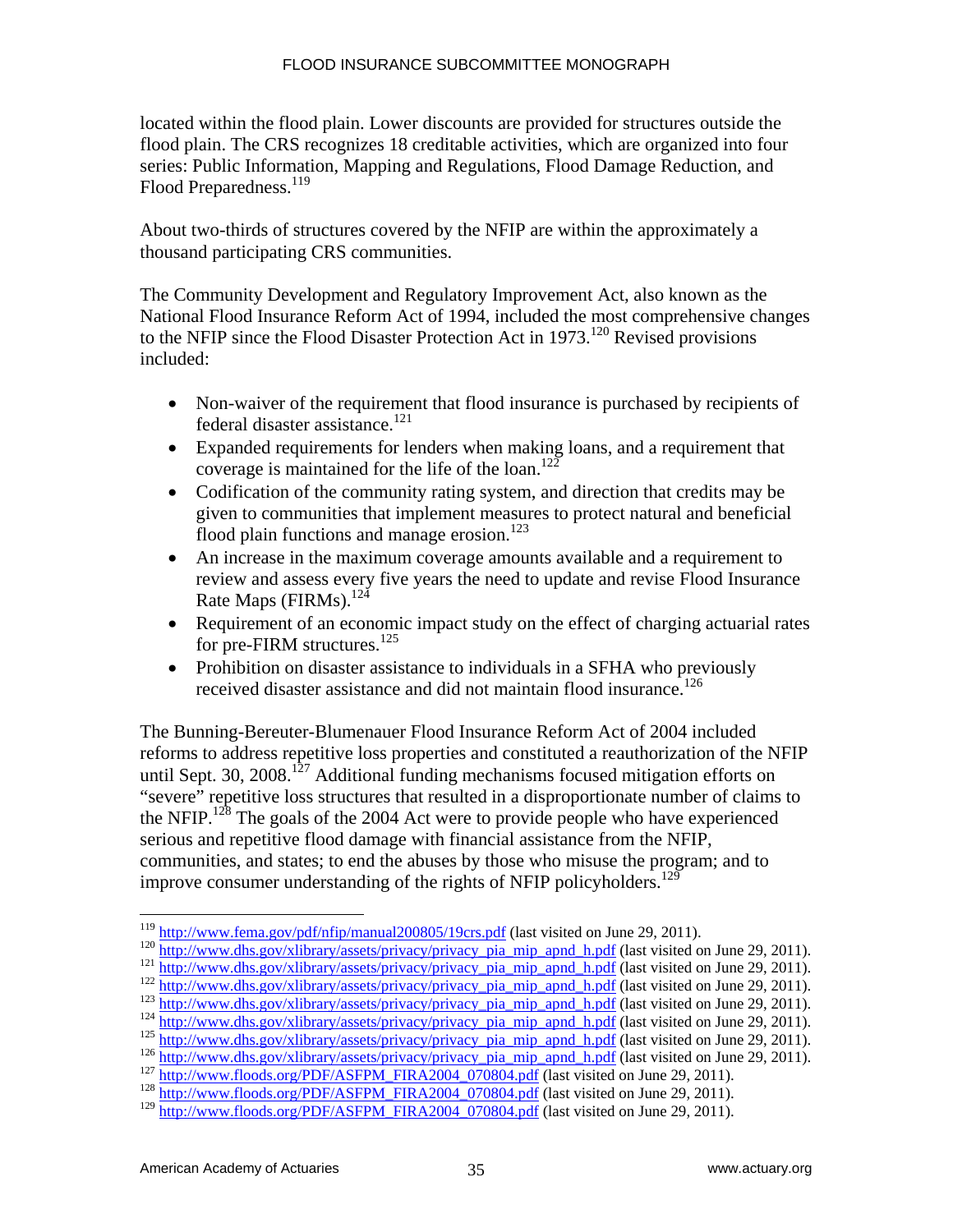In July 2004, FEMA issued an interim final rule in the *Federal Register* to amend the FIA, the Financial Assistance/Subsidy Arrangement (the standard insurance contract used by WYO companies), and the related regulations regarding issues of federal jurisdiction (the applicability of federal law to lawsuits involving WYO companies, and the applicability of reimbursement to WYO companies for the cost of litigation).<sup>130</sup> In addition, FEMA amended the procedures necessary for companies seeking to obtain or suspend their status as WYO companies.<sup>131</sup>

#### Financial Actions

The intent of the NFIP was to generate premiums sufficient to cover at least expenses and losses relative to what is called the historical average loss year, which differs from the traditional insurance definition of solvency.<sup>132</sup> Throughout the 1980s, FEMA initiated extensive rate increases and coverage changes designed to place the NFIP on sound fiscal ground.<sup>133</sup> During fiscal year 1986, no taxpayer funds were required to meet the NFIP's flood insurance expenses, meaning that, for the first time, the NFIP was selfsupporting.<sup>134</sup> In addition, at the beginning of the fiscal year, the NFIP was required, for the first time, to pay all program and administrative expenses with funds derived from insurance premiums.135 Before that time, program costs for administrative expenses, surveys, and studies were financed through congressional appropriations.<sup>136</sup>

In the Budget Reconciliation Act of 1990, Congress required policyholders to pay for expenses beyond the insurance costs of the NFIP, such as mapping, flood studies, and flood plain management activities.<sup>137</sup> This legislation was controversial because the benefits of those activities are enjoyed by all communities and residents in the flood plains, not just NFIP policyholders.

In fiscal year 1992, the NFIP experienced losses that were more than twice its historic loss level, and, in 1993, it had to borrow \$100 million from the U.S. Treasury.<sup>138</sup> This was the first time since 1984 such borrowing had been necessary.<sup>139</sup> The borrowed funds were repaid in fiscal year  $1994$ <sup>140</sup>

 $\overline{a}$ <sup>130</sup> http://www.epa.gov/fedrgstr/EPA-IMPACT/2003/October/Day-14/i25905.htm (last visited on June 29, 2011).

<sup>131</sup> http://www.epa.gov/fedrgstr/EPA-IMPACT/2003/October/Day-14/i25905.htm (last visited on June 29, 2011). 132

http://www.fema.gov/library/file;jsessionid=E9F9828C0A315EFF418280AE4E944244.WorkerLibrary?typ e=publishedFile&file=rate\_rev04.pdf&fileid=e60f7330-abc9-11db-b560-000bdba87d5b (last visited on June 29, 2011).<br><sup>133</sup> http://www.dhs.gov/xlibrary/assets/privacy/privacy\_pia\_mip\_apnd\_h.pdf (last visited on June 29, 2011).

<sup>135&</sup>lt;br>
http://www.fas.org/sgp/crs/misc/R40650.pdf (last visited on June 29, 2011).<br>
135<br>
http://www.dhs.gov/xlibrary/assets/privacy/privacy\_pia\_mip\_apnd\_h.pdf (last visited on June 29, 2011).<br>
137<br>
http://www.dhs.gov/xlibrar

 $\frac{139}{\text{http://www.dhs.gov/xlibrary/assets/privacy/privacy}$  pia\_mip\_apnd\_h.pdf (last visited on June 29, 2011). 140 http://www.dhs.gov/xlibrary/assets/privacy/privacy\_pia\_mip\_apnd\_h.pdf (last visited on June 29, 2011).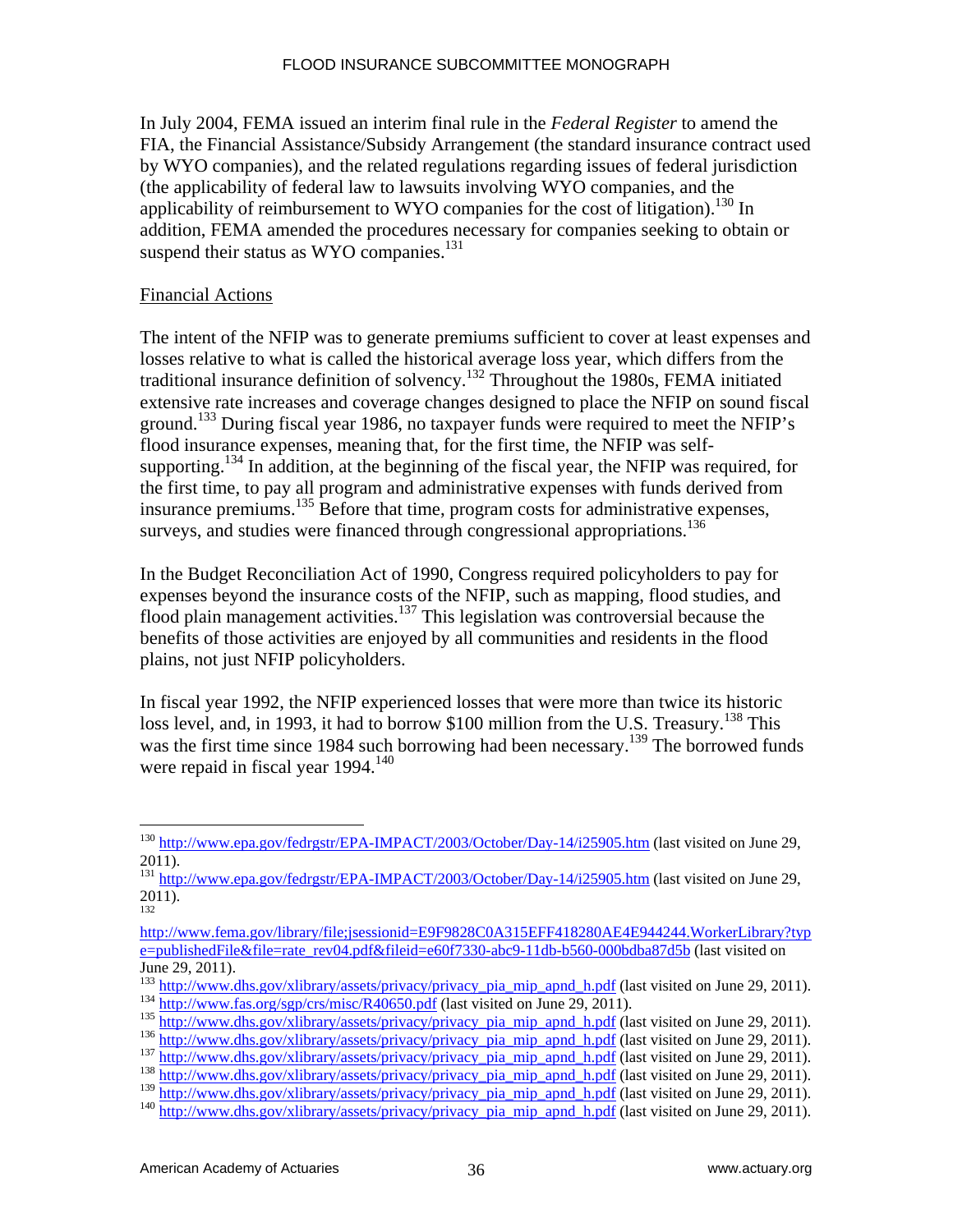In September 1996, the NFIP experienced losses that were much higher than its historic loss levels and the NFIP borrowed \$626 million in Treasury Department funds.<sup>141</sup> The NFIP borrowed an additional \$192 million over the next six months.<sup>142</sup> In October 1996, Congress approved a supplemental request to increase the NFIP's borrowing for fiscal year 1997 to \$1.5 billion from \$1 billion.<sup>143</sup> By September 1997, the U.S. Treasury had loaned the NFIP \$917 million.<sup>144</sup> This had been repaid by June of 2001.<sup>145</sup> Tropical Storm Allison made landfall that year, and the borrowing resumed.<sup>146</sup> Allison resulted in more than 30,000 claims and approximately \$1 billion in claim payments.<sup>147</sup> By late 2002, the NFIP had paid the final \$10 million installment on the \$650 million it had borrowed to pay claims arising from Tropical Storm Allison.<sup>148</sup>

In 2004, FEMA paid out \$1.8 billion in claims, or approximately two and a half times the amount paid out in 2003.149 FEMA used \$225 million in NFIP borrowing authority to pay 2004 flood loss claims. $150$ 

In July 2005, Hurricane Dennis hit the Florida panhandle in the same area that had been affected by Hurricane Ivan the previous year.<sup>151</sup> Ivan had cost the NFIP approximately \$1.5 billion, with Dennis adding another \$100 million plus.<sup>152</sup> Later in the season, Hurricane Katrina struck Louisiana and Mississippi, resulting in floodwall and levee failures that caused up to 80 percent of the city of New Orleans to flood.<sup>153</sup> Hurricane Rita then struck the Gulf Coast along the western Louisiana and eastern Texas shores, causing the city of New Orleans to suffer new levee breaches and additional flooding.<sup>154</sup> In response to the losses associated with hurricanes Katrina and Rita, President George W. Bush signed H.R. 3669, which increased the NFIP's borrowing authority from \$1.5 billion to  $\$3.5$  billion.<sup>155</sup>

The Congressional Budget Office (CBO) later estimated that FEMA probably would not be able to repay the funds borrowed under H.R. 3669 within the "next 10 years," that Katrina-related claims would "exceed the total resources that will be available to FEMA under H.R. 3669," and that "repayments of borrowed funds would not occur until after

 $^{141}$  http://www.dhs.gov/xlibrary/assets/privacy/privacy\_pia\_mip\_apnd\_h.pdf (last visited on June 29, 2011).

 $143 \frac{http://www.dhs.gov/xlibrary/assets/privacy/privacy-pia_mip-apnd-h.pdf}{http://www.dhs.gov/xlibrary/assets/privacy/privacy-pia_mip-apnd-h.pdf} (last visited on June 29, 2011).$   $144 \frac{http://www.dhs.gov/xlibrary/assets/privacy/pivacy-pia_mip-apnd-h.pdf}{http://www.dhs.gov/xlibrary/assets/privacy/pivacy-pia_mip-apnd-h.pdf} (last visited on June 29, 2011).$   $145 \frac{http://www.dhs.gov/ribrary/assets/privacy/pivacy-pia_mip-apnd-h.pdf}{http://www.dhs.gov/ribrary/assets/privacy/pivacy-pia$ 

<sup>150</sup> http://financialservices.house.gov/media/pdf/102005dm.pdf (last visited on June 29, 2011).<br>
<sup>151</sup> See http://www.cnn.com/2005/WEATHER/07/10/tropical.weather/index.html (last visited on June 29,

<sup>2011).&</sup>lt;br><sup>152</sup> http://www.fema.gov/business/n<u>fip/statistics/sign1000.shtm</u> (last visited on June 29, 2011).

 $\frac{153}{\text{http://www.dhs.gov/xfoia/archives/gc} 1157649340100\text{.html}}$  (last visited on June 29, 2011).<br>  $\frac{154}{\text{http://www.pbs.org/newshour/updates/rita} 09-24-05\text{.html}}$  (last visited on June 29, 2011).

visited on June 29, 2011).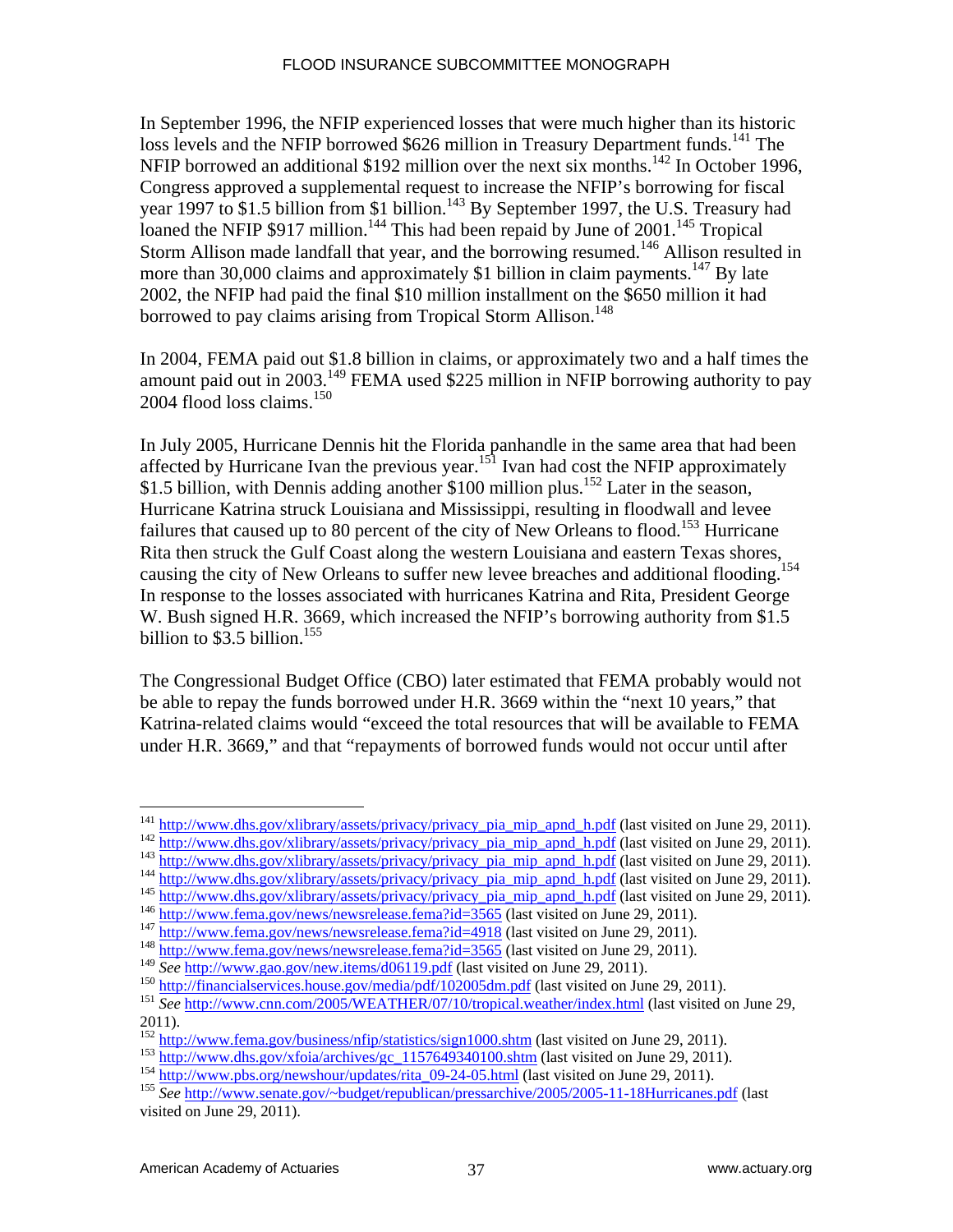2015."156 In October 2005, David Maurstad, acting director of the FEMA Mitigation Division and federal insurance administrator, testified before the Senate Committee on Banking, Housing and Urban Affairs on the future of the National Flood Insurance Program.<sup>157</sup> Maurstad reported to the committee that the magnitude and severity of flood losses caused by Hurricanes Katrina and Rita were "unprecedented in the history of the NFIP."158 He predicted that Katrina and Rita-related flood claims would "result in flood insurance claims that significantly exceed the highest number of claims filed from any single event in the NFIP's history, and well more than triple the total number of claims filed in 2004."159 He also predicted that Katrina and Rita-related NFIP claims could exceed \$22 billion and noted that, in its entire history, the NFIP had paid out only \$15 billion total. $160$ 

In March 2006, President Bush signed S. 2275, which authorized the NFIP to increase its borrowing authority to  $$20.775$  billion.<sup>161</sup> In June 2010, the National Flood Insurance Program Extension Act of 2010 lowered the NFIP's borrowing authority to \$20.725 billion.

The most recent large events for the NFIP occurred in September 2008, when hurricanes Gustav and Ike made landfall near the Texas-Louisiana border. As a result of those two hurricanes, the NFIP handled more than 50,000 claims and paid out nearly \$3 billion.

<sup>&</sup>lt;sup>156</sup> http://www.cbo.gov/showdoc.cfm?index=6658&sequence=0 (last visited on June 29, 2011).

<sup>157&</sup>lt;br>
http://banking.senate.gov/public/\_files/maurstad.pdf (last visited on June 29, 2011).<br>
158<br>
http://banking.senate.gov/public/\_files/maurstad.pdf (last visited on June 29, 2011).<br>
<sup>159</sup> http://banking.senate.gov/public

<sup>&</sup>lt;sup>160</sup> http://banking.senate.gov/public/\_files/maurstad.pdf (last visited on June 29, 2011).<br><sup>161</sup> http://www.thomas.gov/cgi-bin/bdquery/z?d109:SN02275:@@@L&summ2=m& (last visited on June

<sup>29, 2011).</sup>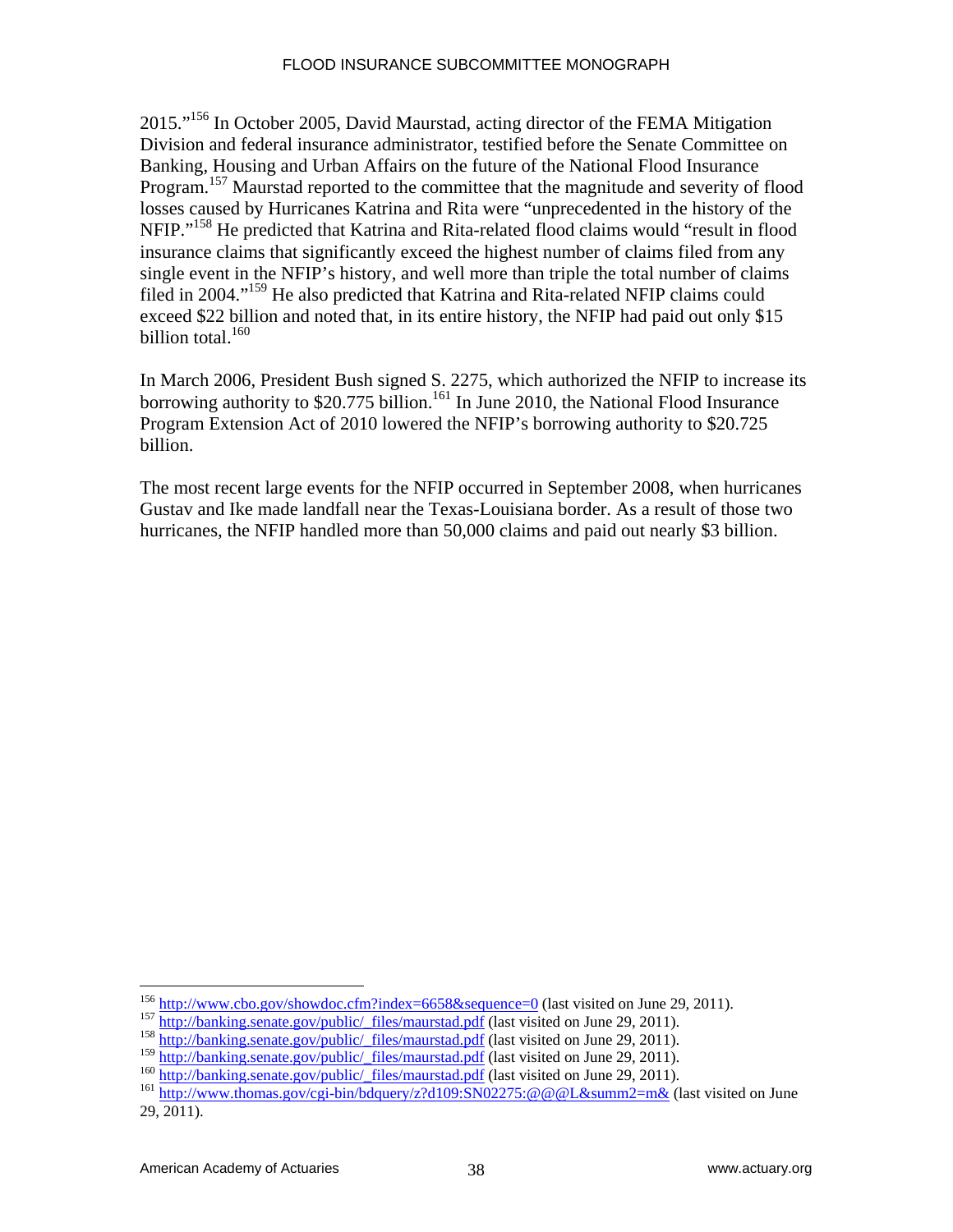# **Appendix B**

#### **Oversight of the NFIP**

The NFIP is a large federal program with more than 5 million policies in force  $162$  and annual written premiums of approximately \$3.4 billion as of April 2011.<sup>163</sup> It has an especially large impact on specific communities, businesses, and individuals in the United States, particularly on those communities and individuals that are located within the flood plains, known as special flood hazard areas (SFHAs). As a result, many different constituencies are invested in the work of the NFIP. Those constituencies include policyholders/homeowners, business owners, community officials, community and state flood plain professionals and managers, insurance agents, insurance industry professionals and managers, commentators, banking and mortgage officials, state and federal regulators, the administration, and, of course, Congress.

Congress has an extensive oversight responsibility for the NFIP, primarily through the Senate Banking, Housing & Urban Affairs Committee and the House Financial Services Committee. Those committees and their predecessors were the authors of the original NFIP legislation and all NFIP-altering legislation promulgated since then. Major changes to the NFIP are accomplished by legislation originating from those two committees. Less significant reforms can be made through regulatory modifications sponsored by FEMA. Such regulatory modifications must go through the federal rulemaking process. That process, including public comment periods, generally takes one to two years.

FEMA is part of the executive branch of the federal government. It is housed within the Department of Homeland Security (DHS).<sup>164</sup> Oversight of the NFIP, therefore, also comes from DHS and the Office of Management and the Budget (OMB). In addition, Congress often assigns studies of the NFIP and its operations to the Government Accountability Office, the Congressional Research Service, and the Congressional Budget Office, which usually respond with detailed analyses and commentary.<sup>165, 166</sup> The Inspector General of DHS and FEMA's Office of the Chief Financial Officer also periodically review various aspects of the NFIP's operations. In addition, the inspector general conducts an annual financial audit of the NFIP.

<sup>&</sup>lt;sup>162</sup> http://www.fema.gov/business/nfip/statistics/pol.shtm (last visited on June 29, 2011).

 $\frac{163}{http://bsa.nfipstat.com/reports/1011.htm}$   $\frac{http://bsa.nfipstat.com/reports/1011.htm}{http://www.dhs.gov/xabout/structure/editorial 0644.shtm}$ (last visited on June 29, 2011).<br>  $\frac{164}{e}$   $\frac{http://www.gao.gov/new.items/d06174t.pdf}{e}$   $\frac{165}{e}$   $\frac{http://www.gao.gov/new.items/d06174t.pdf}{e}$   $\frac{166}{e}$   $\frac{http://www.ebo.gov/ftpdocs/82$ 

<sup>2011).</sup>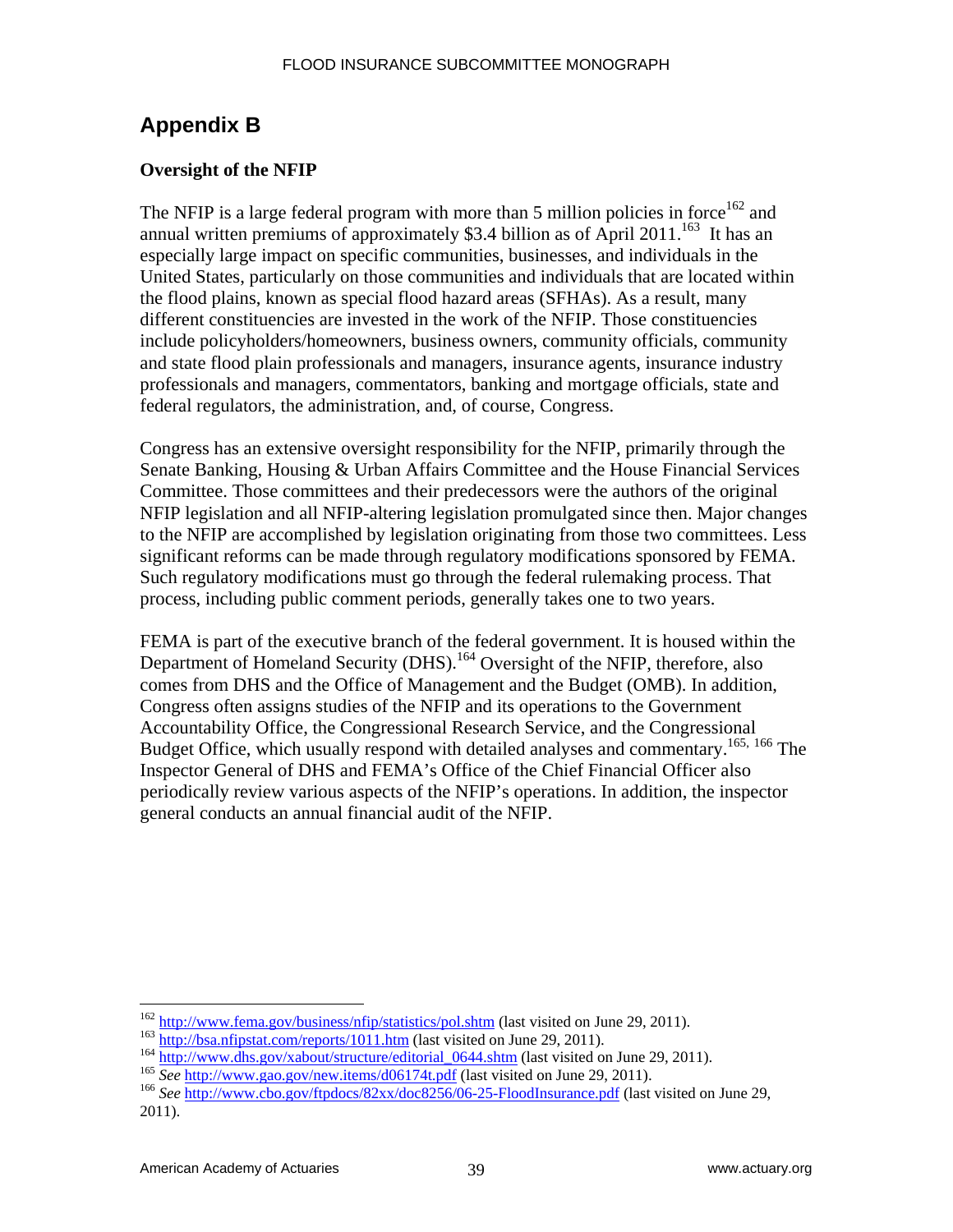# **Appendix C**

## **Premium Rate Structure of the NFIP**

There are a number of classes of risks that include special considerations in their rate determination beyond the standard ratemaking process of using the hydrologic/financial model.

## **Preferred Risk Policy**

One key and increasingly important class of business is the **Preferred Risk Policy (PRP)** business. PRP risks are charged full-risk (more commonly known as actuarial) rates, which are based on consideration of the risk involved and accepted actuarial principles. The eligibility qualifications for PRP are primarily (1) that the location of the structure is outside of any special flood hazard area (SFHA) on the current flood insurance risk maps (FIRMs) and (2) the structure has a favorable loss history. PRPs comprise the lowest risks in the NFIP and therefore receive the most favorable premium rates. The PRP program is important for the NFIP in helping to meet one of its current goals—increasing the NFIP market penetration of properties outside the special flood hazard areas (SFHAs). The number of PRP policies has been growing rapidly in recent years.

The **Preferred Risk Policy (PRP) Eligibility Extension** became effective on Jan. 1, 2011. The Flood Map Modernization and the Risk MAP programs have caused many areas to be recategorized from moderate-to-low risk to high-risk. For the properties within those areas, this could mean a significant increase in rates. To help ameliorate any potential hardship to property owners, FEMA has introduced a new process to allow those owners to continue to buy the lower-cost PRP policy for two years, at which time they are required to buy the policy at standard rates.

## **Properties with Flood Map Grandfathering**

**Flood Map Grandfathering** is an NFIP administrative procedure that allows properties that have experienced changes to their FIRMs to continue to pay premiums based on their prior (lower-premium) rate classes.<sup>167</sup>

The NFIP continually makes changes to FIRMs for various reasons, including new development and construction projects within a community that change the flow or retention of flood waters or reconsideration of the risks presented by an existing flood plain. A new FIRM could affect premium rates for buildings within its boundaries. The NFIP has set certain criteria for negatively affected buildings to qualify for grandfathering. The NFIP compensates for the grandfathered policies within each

 $\frac{167}{167}$ 

http://www.fema.gov/library/file;jsessionid=412F42857F2B3889B72BDE6C854E8897.Worker2Library?ty pe=publishedFile&file=map\_changes\_and\_insurance\_savings.pdf&fileid=66669c00-d232-11db-866c-000bdba87d5b (last visited on June 29, 2011).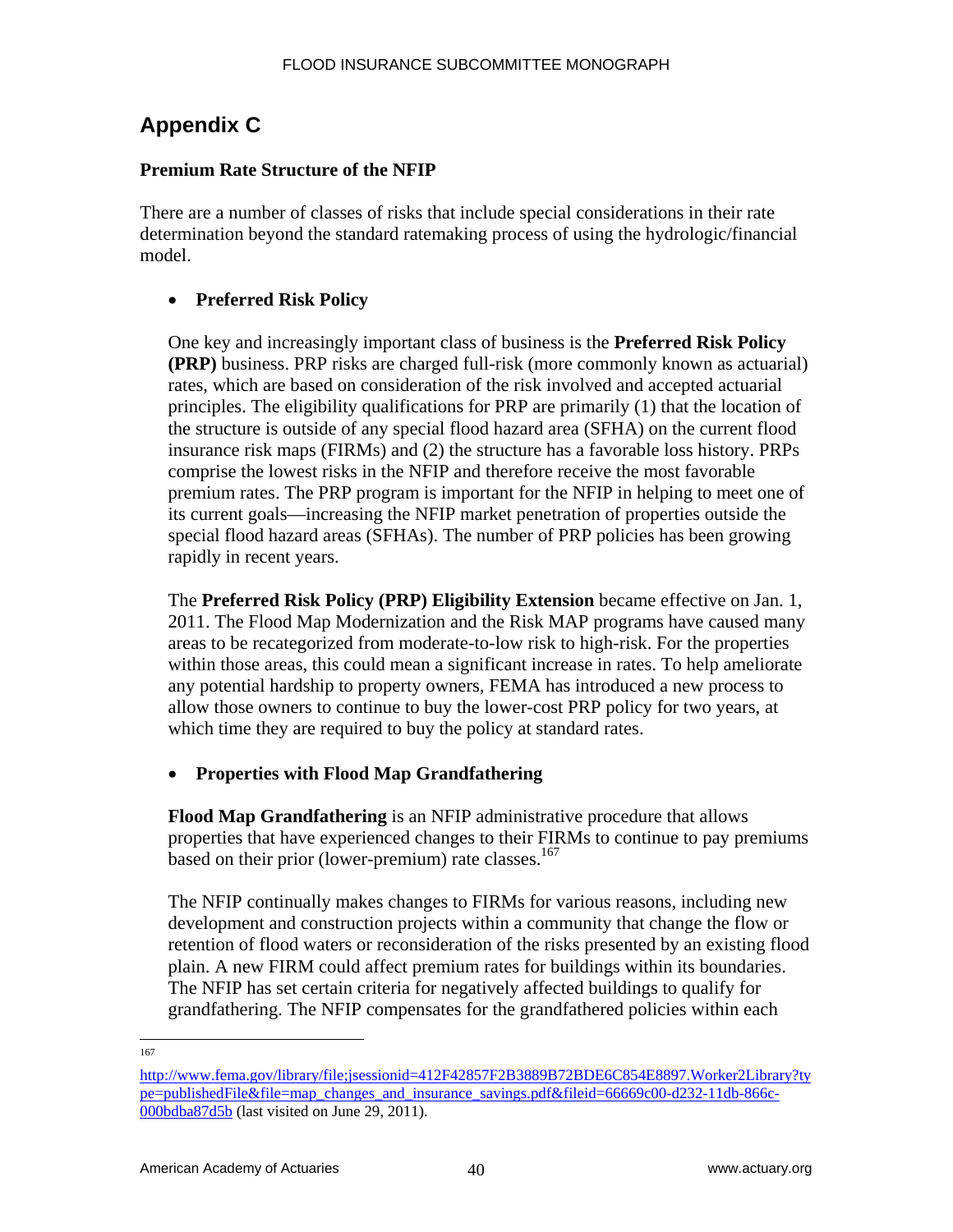class of business by aiming to set premium rates for the whole class, including grandfathered and non-grandfathered buildings, at an actuarially adequate level. According to the NFIP, the number of buildings with grandfathered rates is relatively low. As the Risk MAP project continues, however, the number of buildings eligible for grandfathering is likely to increase.

## **Pre-FIRM Properties**

The rationale for allowing subsidized classes of coverage was to permit the large inventory of structures that were built in SFHAs prior to the general implementation (circa 1974) of FIRMs and flood-related building codes (known as pre-FIRM structures) to obtain flood insurance at "reasonable" rates.<sup>168</sup>

The subsidized pre-FIRM rates are determined such that, when considered with all other policies in the program, the overall premium level for the program is sufficient to meet or exceed the historical average loss year. Not all pre-FIRM SFHA structures receive subsidized rates. Those property owners have a choice of either subsidized rates or full-risk rates. The full-risk rates for SFHA buildings with reference levels above the base flood elevation (BFE) are often less than the subsidized rates. By providing appropriate documentation, many pre-FIRM property owners are eligible for cheaper full-risk rates.

## **Pre-1981 V Zone areas**

"Velocity," or "V" Zones, are primarily coastal areas subject to the risk of wave action in addition to flood waters reaching and exceeding the BFE.<sup>169</sup> Prior to 1981, NFIP building standards accounted for still water elevations but not associated wave action. In October 1981, the NFIP promulgated new, more stringent standards based on new engineering developments and studies. Subsequently, a decision was made, however, to grandfather the 1975 to 1981 construction and allow less than full-risk premium rates.<sup>170</sup>

## **Areas protected by flood-protection systems**

For the most part, flood-protection systems refer to levees. The flood legislation allows for buildings in such areas to receive X-zone rates, including PRP eligibility, if the flood protection system meets explicit standards promulgated by FEMA and the U.S. Army Corps of Engineers and the structures' reference levels are at BFE or above.<sup>171</sup> The statute also allows X-zone rates in certain cases even for systems not

<sup>&</sup>lt;u>.</u> <sup>168</sup> http://www.fas.org/sgp/crs/misc/RL32972.pdf (last visited on June 29, 2011).

<sup>&</sup>lt;sup>169</sup> http://www.fema.gov/plan/prevent/floodplain/nfipkeywords/zone\_v.shtm (last visited on June 29, 2011).

http://www.fema.gov/library/file;jsessionid=E9F9828C0A315EFF418280AE4E944244.WorkerLibrary?typ e=publishedFile&file=rate\_rev04.pdf&fileid=e60f7330-abc9-11db-b560-000bdba87d5b (last visited on June 29, 2011).

<sup>&</sup>lt;sup>171</sup> See http://www.fema.gov/plan/prevent/fhm/fq\_genin.shtm#in8 (last visited on June 29, 2011).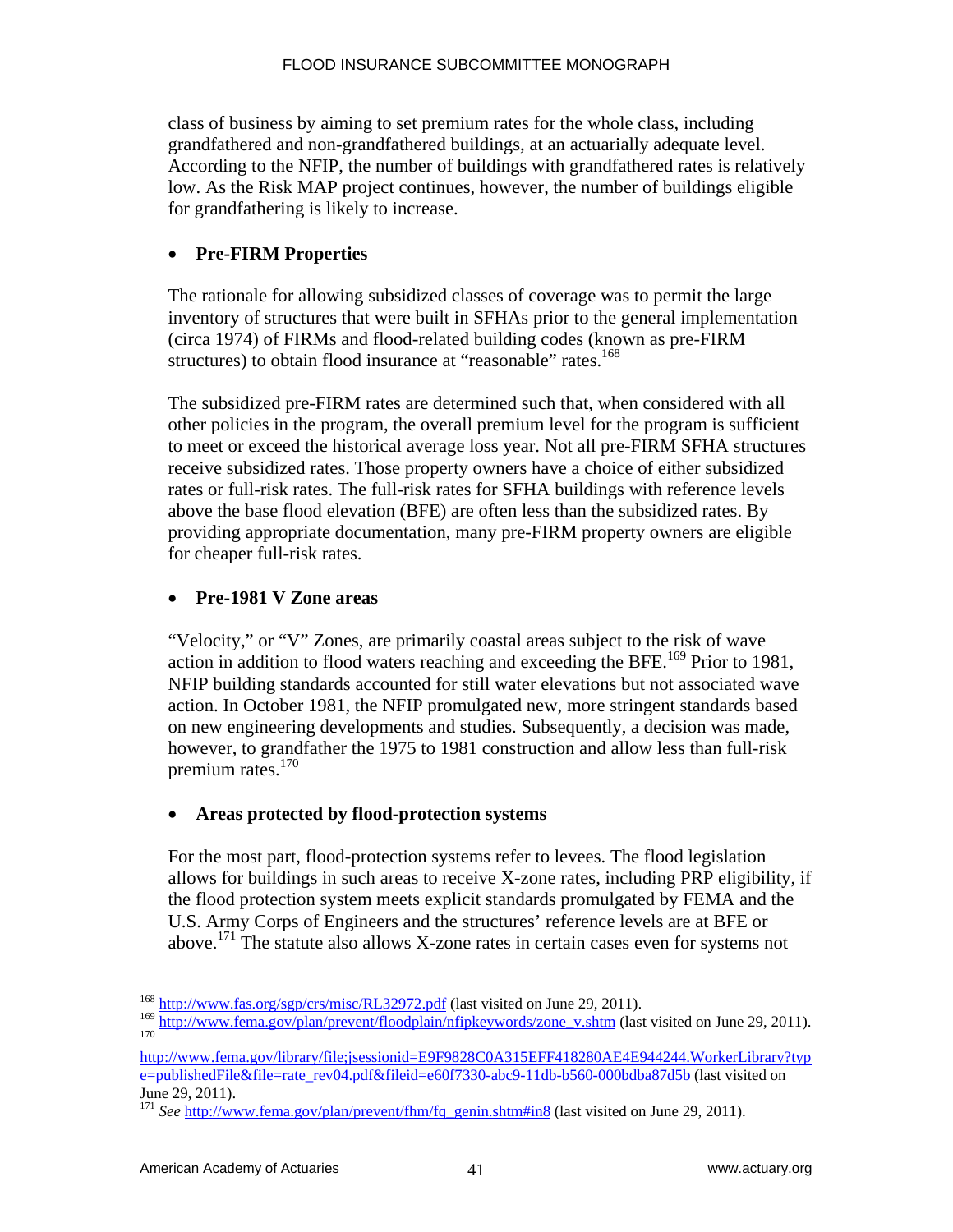meeting the standards if there is a project underway to construct or improve the system to meet those standards. Those areas that do not yet meet standards are designated as "A99" or "AR" Zones on the FIRMs.<sup>172</sup> Such designations apply to policies that receive rates for their respective classifications as if the levees provided 100-year protection or better.

#### **The D Zone**

The D Zone is a FIRM category for areas within NFIP-participating communities in which the flood hazard has not been determined; i.e., the areas have not been mapped. The mapping process in developing the FIRMs is accomplished in order of priority. There are some large geographical areas with tiny population densities, and in which future development is unlikely. Those areas are considered low priority with respect to mapping. The D Zone premium rates are estimated using average rates across a spectrum of classes.

## **Areas of Residual Risk**

Certain flood risks, such as levee failure and coastal erosion, are not currently recognized on the FIRMs or within the actuarial rating structure.<sup>173</sup> In the future, those areas may be mapped specifically and given premium rates.

In addition, there are a number of NFIP special-purpose programs, under which buildings can be insured using rates that are not or cannot be actuarially calculated. These include:

- The **emergency program** allows property owners in communities that are in the process of applying for NFIP participation to obtain coverage.<sup>174</sup> As a general rule, those communities do not yet have FIRMs in effect. While the premium rates are low, the allowed coverage is limited and temporary. The emergency program generally has accounted for a tiny proportion—currently less than 1 percent—of the in force policy base.
- **Group flood** contracts are issued by the NFIP in response to presidential disaster declarations.175 States may apply for a group NFIP policy, under which property owners who are disaster recipients may apply for a variety of limited coverage options with low premium rates. Group flood contracts have three-year policy terms and are the only non-one-year policy contracts within the NFIP. Such contracts generally cannot be renewed.

 $\overline{a}$  $\frac{172 \text{ http://www.fema.gov/plan/prevent/fhm/fq\_genin.shtm#in8}}{173}$  (last visited on June 29, 2011).

http://www.fema.gov/library/file?type=publishedFile&file=fema549\_apndx\_e\_ra8.pdf&fileid=143da3a0-<br>0316-11dc-a1f1-000bdba87d5b (last visited on June 29, 2011).

<sup>&</sup>lt;sup>174</sup> http://www.fema.gov/plan/prevent/floodplain/nfipkeywords/emergency\_program.shtm (last visited on June 29, 2011).

<sup>&</sup>lt;sup>175</sup> http://www.fema.gov/business/nfip/19def2.shtm#G (last visited on June 29, 2011).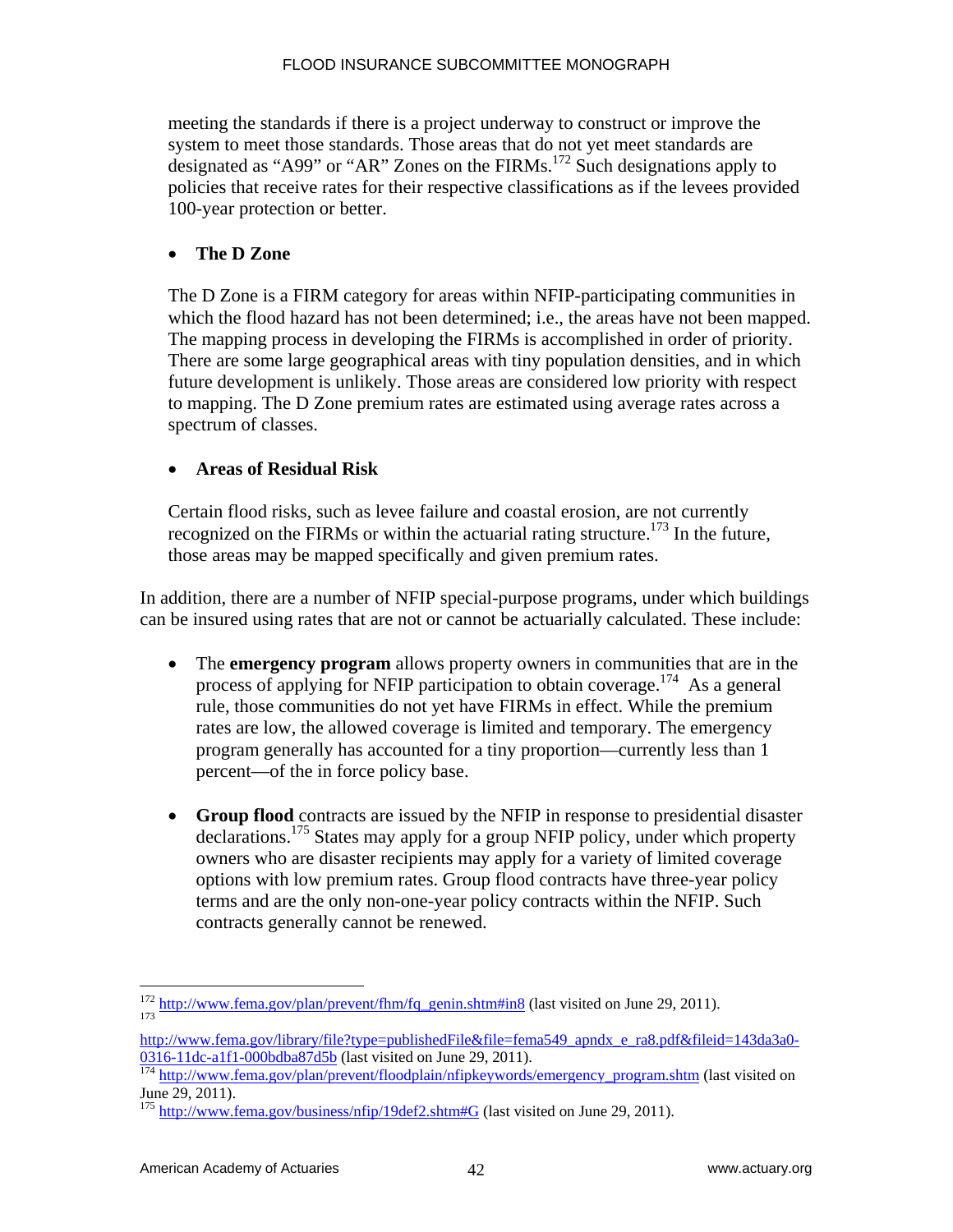The **mortgage portfolio protection program (MPPP)** was introduced on Jan. 1, 1991, as a tool to assist the mortgage lending and servicing industries in bringing their mortgage portfolios into compliance with the Flood Disaster Protection Act of 1973, which established mandatory purchase requirements.<sup>176</sup> The MPPP is intended to be used by lenders as a last resort to force-place coverage when a borrower cannot or will not purchase the policy directly.

<sup>&</sup>lt;sup>176</sup> http://www.fema.gov/pdf/nfip/manual200510/10mppp.pdf (last visited on June 29, 2011).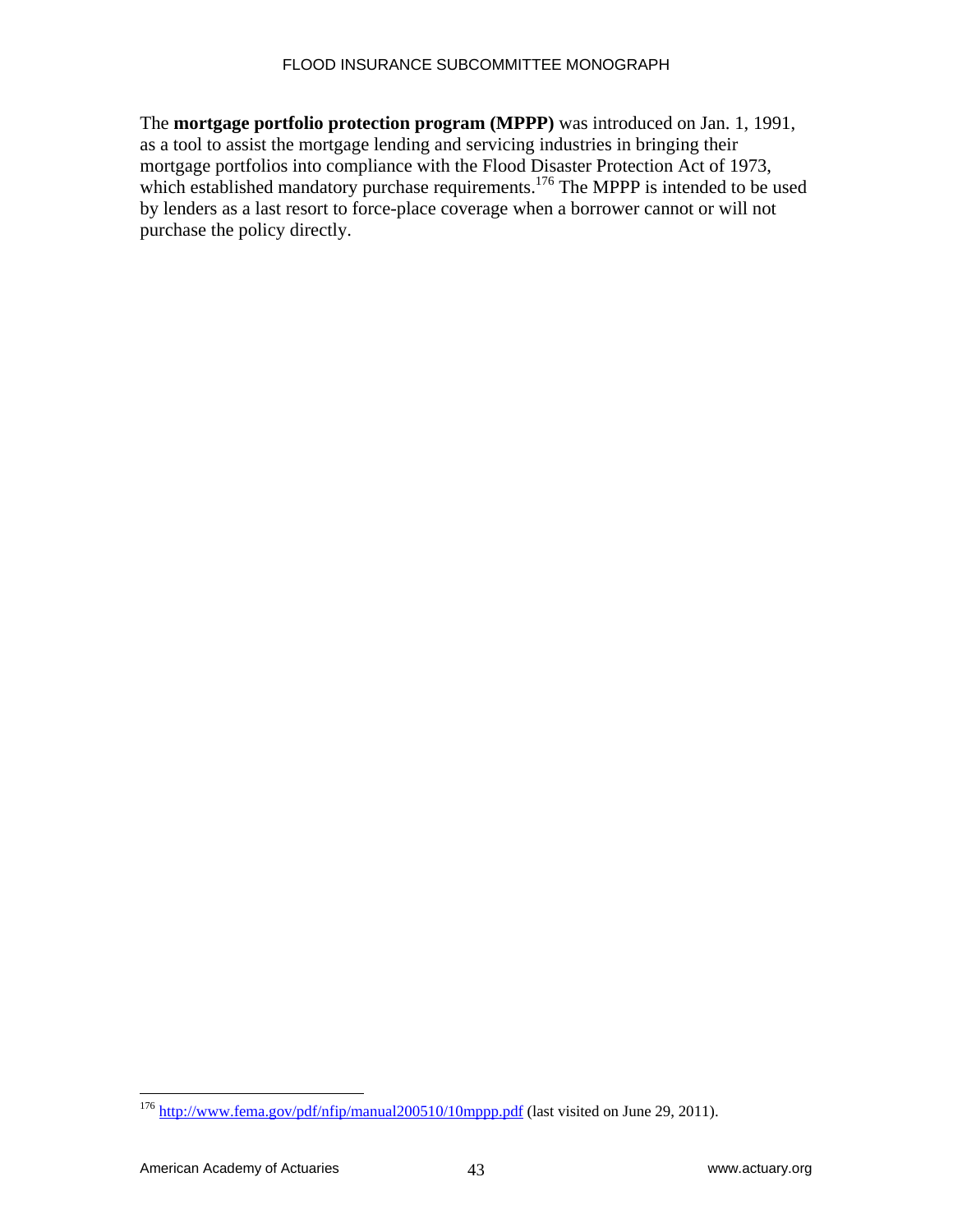#### **NFIP Actuarial Rate Review**

#### Supporting October 1, 2010, Rate Changes

Exhibit A Page 1

NATIONAL FLOOD INSURANCE PROGRAM

Effects of Rate Revision on Average Annual Written Premium (plus FPF) per Policyholder\*<br>Based on Projected Distribution of Business and Projected Amounts of Insurance

| <b>REGULAR PROGRAM -</b><br><b>ACTUARIAL RATES</b><br>AE<br>5.9%<br>28.9%<br>498.87<br>1.7%<br>A<br>816.70<br>5.3%<br>8.1%<br>1.1%<br>AO, AH, AOB & AHB<br>387.76<br>ZONES AE.A.AO.AH.AOB.AHB<br>38.7%<br>489.36<br>5.0%<br>9.2%<br>POST-81 V.VE<br>0.9%<br>2,806.86<br>7.7%<br>611.74<br>7.4%<br>B, C, X (Standard)<br>31.3%<br>0.0%<br>PRP<br>343.65 | Increase over<br>Annual Premium<br>with Current<br>Rates |
|--------------------------------------------------------------------------------------------------------------------------------------------------------------------------------------------------------------------------------------------------------------------------------------------------------------------------------------------------------|----------------------------------------------------------|
|                                                                                                                                                                                                                                                                                                                                                        |                                                          |
|                                                                                                                                                                                                                                                                                                                                                        |                                                          |
|                                                                                                                                                                                                                                                                                                                                                        |                                                          |
|                                                                                                                                                                                                                                                                                                                                                        |                                                          |
|                                                                                                                                                                                                                                                                                                                                                        |                                                          |
|                                                                                                                                                                                                                                                                                                                                                        |                                                          |
|                                                                                                                                                                                                                                                                                                                                                        |                                                          |
|                                                                                                                                                                                                                                                                                                                                                        |                                                          |
| TOTAL ZONES B.C.X<br>2.1%<br>39.0%<br>396.52                                                                                                                                                                                                                                                                                                           |                                                          |
| 78.5%<br>469.10<br>SUBTOTAL ACTUARIAL<br>4.0%                                                                                                                                                                                                                                                                                                          |                                                          |
| <b>REGULAR PROGRAM -</b><br><b>SUBSIDIZED RATES</b>                                                                                                                                                                                                                                                                                                    |                                                          |
| Pre-FIRM AE<br>16.2%<br>1.166.27<br>2.6%                                                                                                                                                                                                                                                                                                               |                                                          |
| 0.7%<br>3.4%<br>Pre-FIRM V.VE<br>1,806.75                                                                                                                                                                                                                                                                                                              |                                                          |
| Pre-FIRM Other<br>3.8%<br>1,068.81<br>2.6%                                                                                                                                                                                                                                                                                                             |                                                          |
| PRE-FIRM SUBSIDIZED<br>2.7%<br>20.8%<br>1.176.41                                                                                                                                                                                                                                                                                                       |                                                          |
| 75-81 POST V.VE<br>0.1%<br>1.468.36<br>9.5%                                                                                                                                                                                                                                                                                                            |                                                          |
| 0.5%<br>9.0%<br>A99 & AR<br>895.95                                                                                                                                                                                                                                                                                                                     |                                                          |
| <b>EMERGENCY</b><br>0.0%<br>0.0%<br>402.20                                                                                                                                                                                                                                                                                                             |                                                          |
| 1.170.07<br>21.5%<br>2.9%<br>SUBTOTAL SUBSIDIZED                                                                                                                                                                                                                                                                                                       |                                                          |
| 619.79<br>3.6%<br><b>TOTAL</b><br>100.0%                                                                                                                                                                                                                                                                                                               |                                                          |

\*Computations are based on counting and pricing units insured under Condo Master Policies separately.

\*\* Includes all other Pre FIRM zones, including AO, AH, AOB, AHB, D, AR, and A99.

Exhibit A. Effects of Rate Revisions on Written Premium, Page 1

 $22$ 

Reprinted from the NFIP Actuarial Rate Review Supporting Oct. 1, 2010 Rate Changes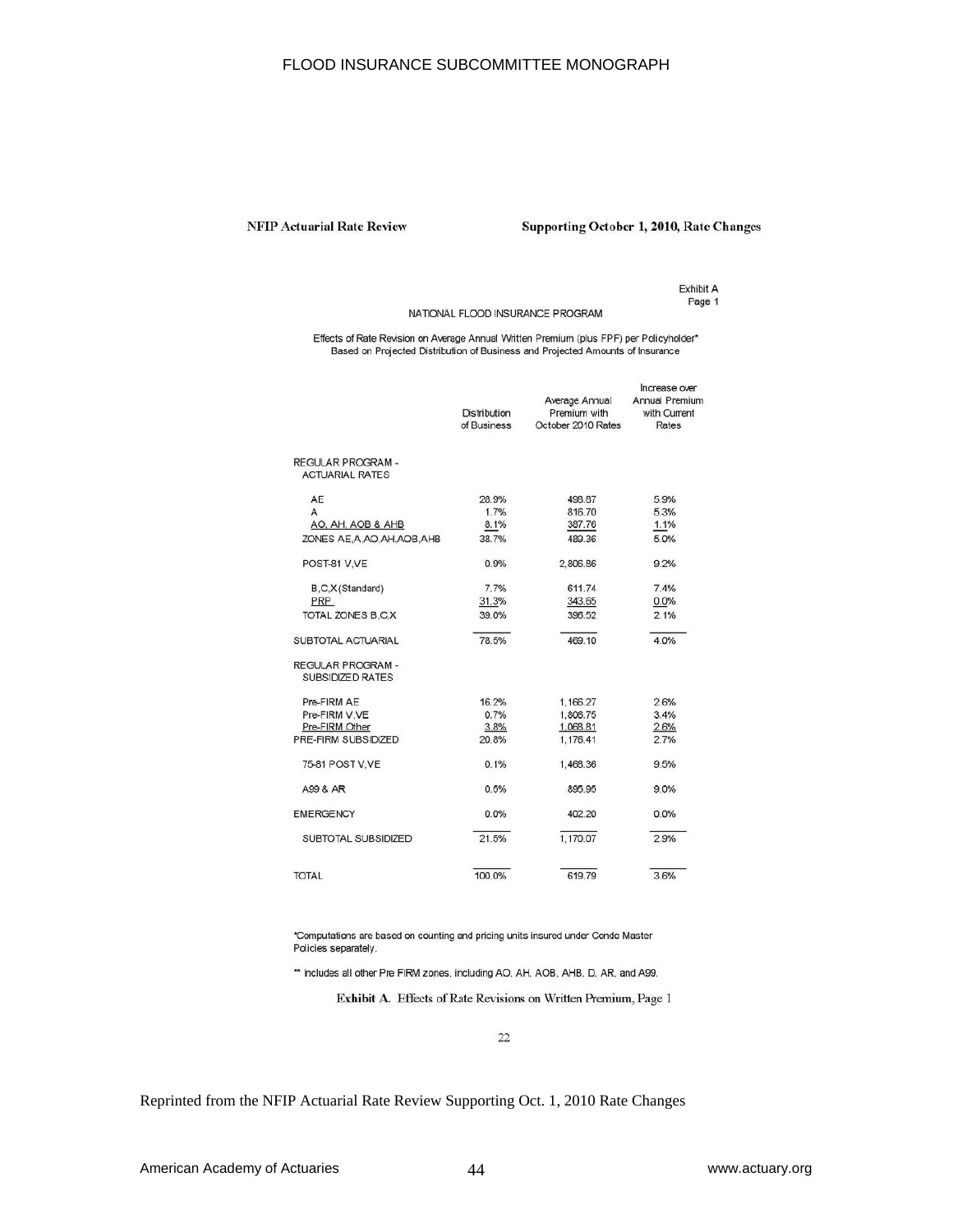#### NFIP Actuarial Rate Review

#### Supporting October 1, 2010, Rate Changes

#### **EXHIBIT D**

#### Federal Emergency Management Agency National Flood Insurance Program Analysis of the Components of Premium and Federal Policy Fee



The chart above shows the prospective expenses and losses associated with the average premium resulting from the October 1, 2010, rate changes.

<sup>1</sup> WYO Allowance (29.3%) consists of three components. Premium Tax (2.3%) and Agents' Commissions (14.3%) are pass-through costs incurred by the WYO (Write Your Own) companies. The remaining amount, Company Expenses (12.7%), is retained by the WYO companies to cover their expenses.

<sup>2</sup> Other Operating Expenses (7.4%) consists of the Federal Policy Fee (4.9%), which covers salaries, mapping, mitigation grants, etc. and Fixed Expenses (2.5%), which covers such items as contractor costs<br>and the NFIP FloodSmart marketing and advertising program.

<sup>3</sup> Loss Adjustment Expense (3.1%) includes compensation to adjusters and claims office overhead.

Provision for Losses (60.2%) is the portion of premium available, after all expenses, to current and former losses. If losses during the 12 months these rates will be in effect are equal to the historical average loss year (discussed on pages 5-6), then current losses will equal 43.5% of premium, and interest on current debt will equal 6.5% of premium, leaving 10.2% to pay down the current debt or to build a cash reserve that would be used to pay claims during future heavy loss years.

Exhibit D. Analysis of NFIP Projected Income and Expenses, October 1, 2010 - October 1, 2011

34

Reprinted from the NFIP Actuarial Rate Review Supporting Oct. 1, 2010 Rate Changes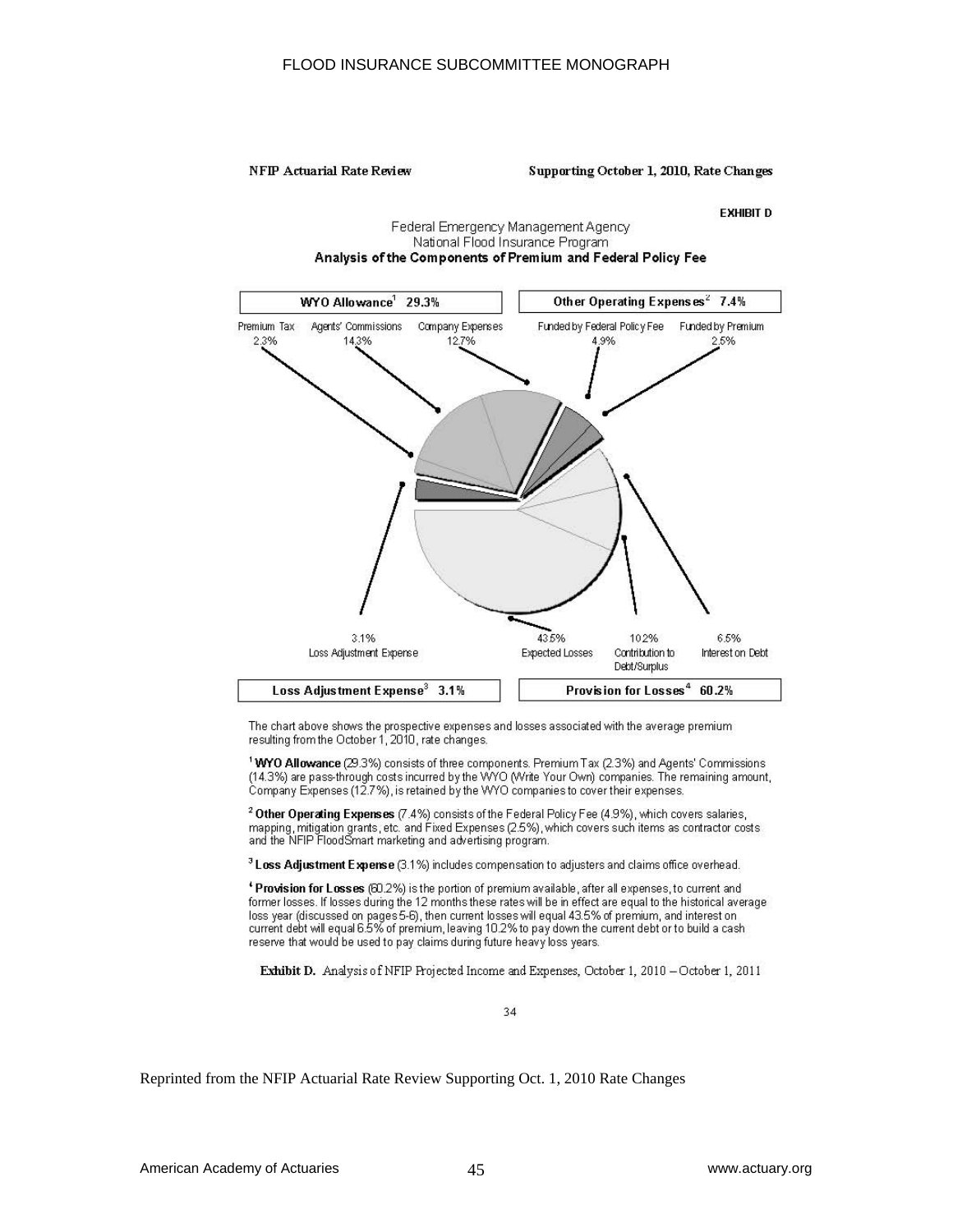# **Appendix D**

## **WYO and Direct Programs**

The operations of the WYO companies' flood businesses are governed primarily by Code of Federal Regulations Title 44, Part 62, Subpart C.<sup>177</sup> Subpart C contains the terms and conditions for property and casualty companies participating in the WYO program. Additional elements of the WYO program are contained in Part 62's Appendix A (the Financial Assistance/Subsidy Arrangement), which spells out the expense allowances and responsibilities of the WYO companies,<sup>178</sup> and Appendix B (the Financial Control Plan), which lists the financial, audit, examination, and data requirements for WYO companies.179 The direct program's operations are governed by Subpart B of the above regulation.

#### Qualifications as a WYO Company

The Code of Federal Regulations (Title 44, Part 62, Subpart C) sets forth the requirements of the WYO program.

To qualify as a WYO company, a company must:

- Be a licensed property insurance company.
- Have at least five years of history writing property coverage.
- Disclose any legal proceedings or other formal proceedings regarding the company's business practices to which it has been subjected with any state or federal governmental agencies in the past five years.
- Submit its most recent annual statement.
- Show that it meets or exceeds the National Association of Insurance Commissioners' standards for risk-based capital and surplus.
- Submit its last audit, which should contain no negative findings.

The company must provide evidence that it can process flood insurance and meet the requirements of the financial control plan. The company also must submit its plans for producer training, marketing plans, sales targets, claims handling, and plans for handling disasters.

## Financial Transactions<sup>180</sup>

WYO companies collect flood premiums separately and place these funds, less the companies' expenses as discussed below, into an NFIP-specific restricted account. Any

 $\overline{a}$ <sup>177</sup> http://edocket.access.gpo.gov/cfr\_2008/octqtr/44cfr62AppB.htm (last visited on June 29, 2011).

http://www.fema.gov/library/file;jsessionid=182C99427CAE7C33E557E4E3A6D9D48E.WorkerLibrary?t ype=publishedFile&file=wyoarrg2010\_rev.pdf&fileid=ddf19180-b5d2-11df-97ce-001cc4568fb6 (last visited on June 29, 2011).

<sup>&</sup>lt;sup>179</sup> http://edocket.access.gpo.gov/cfr\_2010/octqtr/pdf/44cfr62AppA.pdf (last visited on June 29, 2011). <sup>180</sup> Federal Regulations (Title 44, Part 62, Subpart C).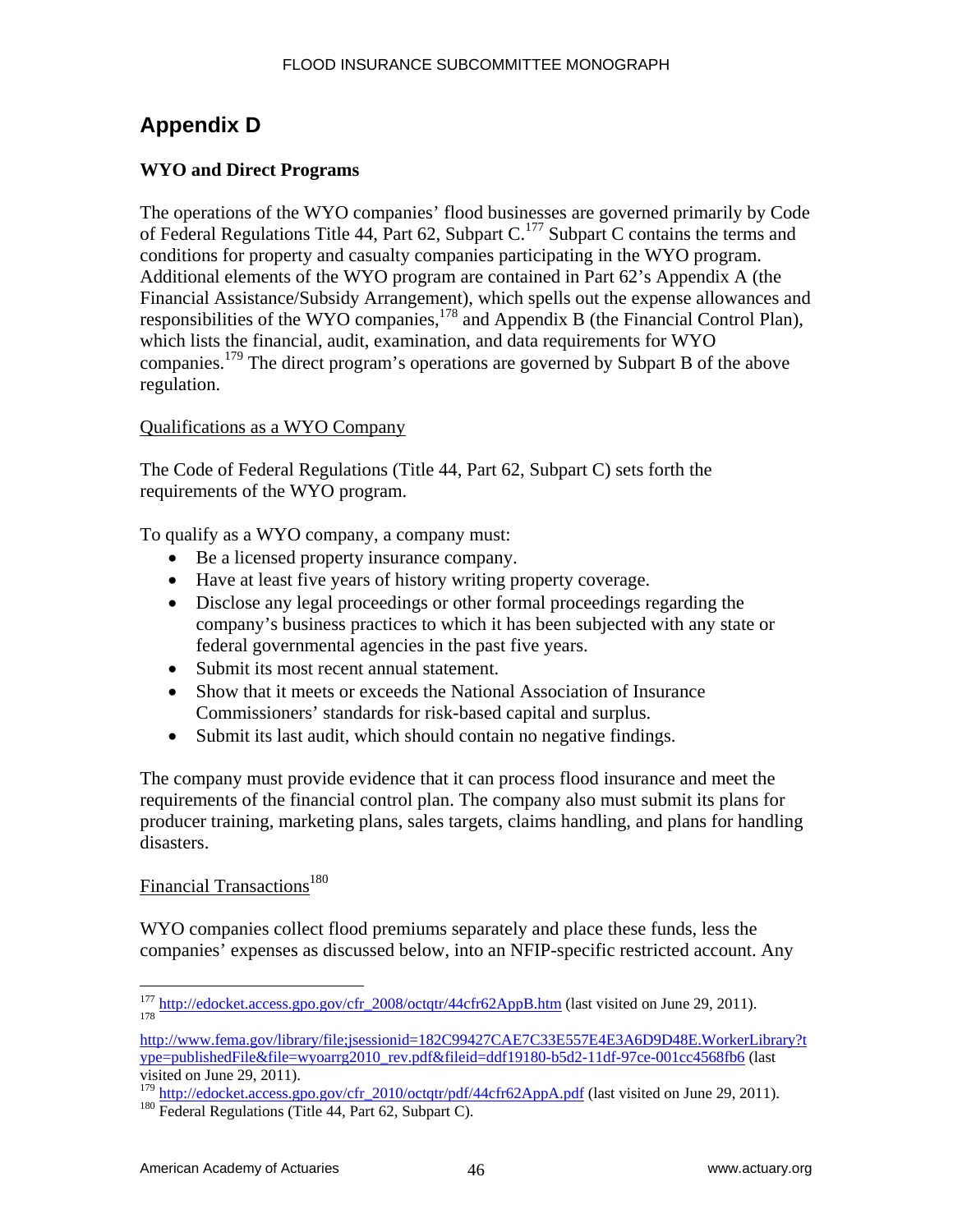excess over the amounts required for the administration of their NFIP policies is then remitted to the U.S. Treasury.

WYO companies may withhold operating, administrative, and production expenses from the premium collected. The amount to be withheld for operating and administrative expenses is determined by FEMA based on average industry expense ratios, as detailed in the regulation. WYO companies also may retain 15 percent of written premium for commissions to producers. An additional amount, up to two percentage points, may also be awarded by FEMA based on a company's achievement of the marketing goals of the NFIP for the year.

Loss payments are made from federal funds retained in the account. Loss-adjustment expenses (allocated and unallocated) also are drawn from this account. Unallocated lossadjustment expenses and allocated loss-adjustment expenses are reimbursed subject to a fee schedule.<sup>181</sup> If the funds in the account are not sufficient to pay all losses, a company may draw from the federal flood fund using a letter of credit (LOC) procedure.  $^{182}$  As described in the financial control plan and the WYO Accounting Procedures Manual, a company can request funds by providing specific required documentation in an LOC application.<sup>183</sup> LOC applications are reviewed on a daily basis in the Risk Insurance Branch, which then authorizes specific amounts to be placed in WYO companies' "accounts" at the Treasury. The WYO companies then can draw from those accounts as needed and deposit the funds in their restricted accounts.

#### Financial Controls<sup>184</sup>

To ensure that taxpayer funds are spent appropriately, WYO companies are subject to the financial control plan.185 WYO companies are also subject to audits, examinations, and the regulatory controls of the states in which they operate, as well as internal company audits. FEMA may use findings from such activities to monitor WYO companies.

Under the financial control plan, a WYO company will be subject to an audit of flood insurance financial statements every two years by a CPA firm at the company's expense. The financial audits are intended to evaluate each WYO company's financial statements, internal controls, and compliance with laws and regulations. In addition, transactional records are reconciled monthly with financial statements.

FEMA also conducts reviews of each WYO's claims, underwriting, customer service, marketing, and litigation activities at least every three years. None of these reviews limit the authority of the GAO or FEMA to further review a WYO company's activities at any time.

<sup>&</sup>lt;sup>181</sup> http://edocket.access.gpo.gov/2008/pdf/E8-18176.pdf (last visited on June 29, 2011).

 $\frac{182}{\frac{http://edocket.access.gpo.gov/cfr_2002/octqtr/44cfr62.24.htm}{http://bsa.nfipstat.com/manuals/acctproc_200510.pdf}$  (last visited on June 29, 2011).<br>  $^{183}$ <br>  $^{184}$  Federal Regulations (Title 44, Part 62, Subpart C); The Write Your Own Financial Control Plan Requirements and Procedures.

<sup>&</sup>lt;sup>185</sup> http://bsa.nfipstat.com/manuals/fcp99jc.pdf (last visited on June 29, 2011).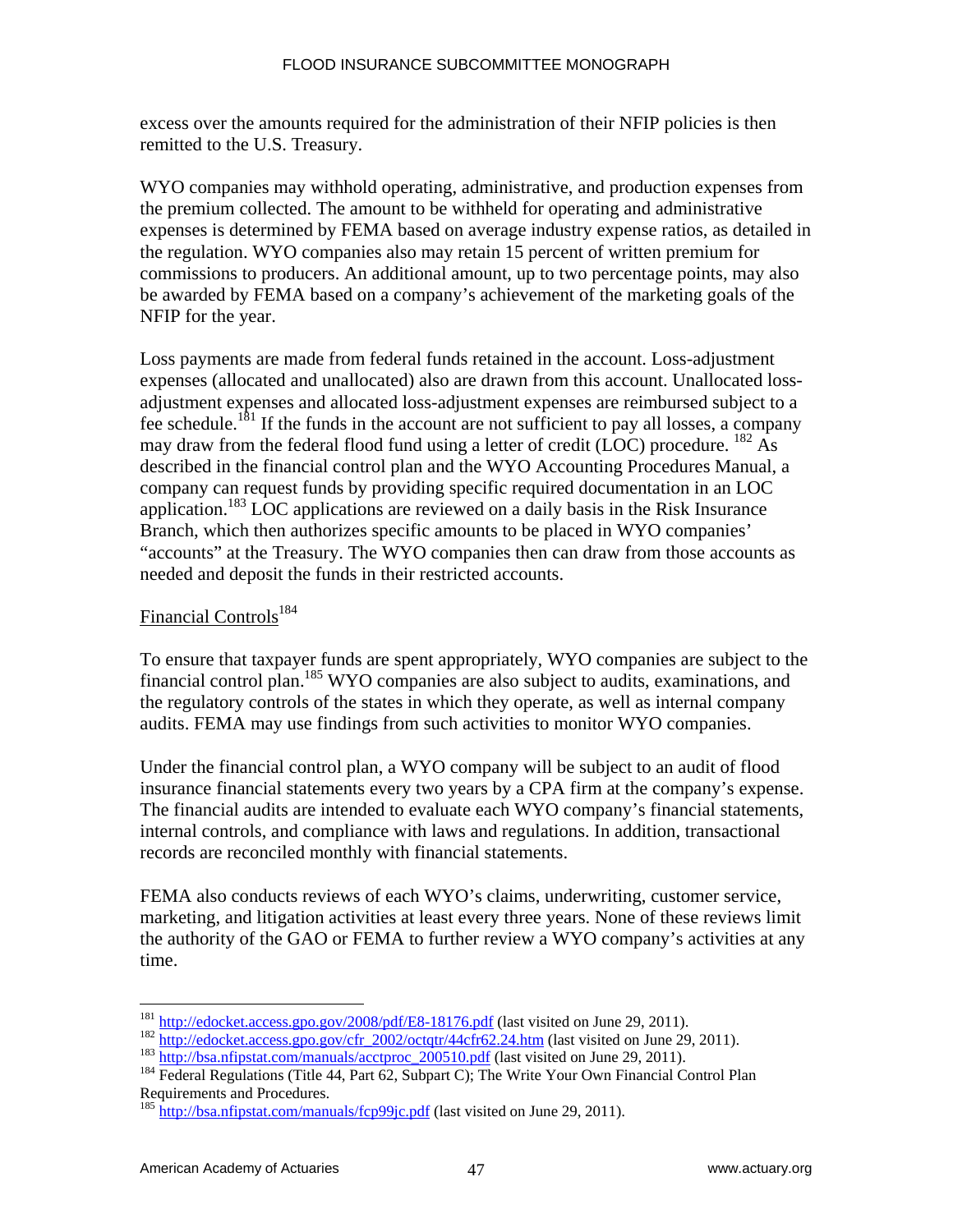# **Appendix E**

## **Glossary**

#### **Actuarial rate**

Term frequently used to describe NFIP full-risk rates.

#### **Actuarially sound premium rate**

Premium rates calculated such that they return to the insurer the expected value of all future costs associated with an individual risk transfer, plus an additional margin or contingency loading.

#### **Additional living expenses**

Extra charges covered by homeowners' policies above policyholders' customary living expenses. Additional living expenses apply, where applicable, to situations in which the insured requires temporary shelter because damage by a covered peril has rendered the home temporarily uninhabitable. Examples include costs for hotel or motel, costs for restaurant meals, and costs for clothes-laundering service.

#### **Borrowing authority**

Statutory authority that permits a federal agency to incur obligations and make payments for specified purposes with money loaned by the U.S. Treasury.

#### **Business interruption coverage**

Commercial coverage that reimburses a business owner for lost profits and continuing fixed expenses during the time that a business must remain closed while the premises are being restored after physical damage from a covered peril. Business interruption insurance also may cover financial losses incurred when civil authorities limit access to an area after a disaster and such actions prevent customers from reaching the business premises.

#### **Claims**

A demand for payment for a loss incurred from a potentially insured peril under the terms of a plan or insurance contract.

#### **Coastal Barrier Resource System**

Coastal areas, e.g., certain barrier islands, designated by Congress in the Coastal Barrier Resources Act (Pub. L. 97- 348) and the Coastal Barrier Improvement Act of 1990 (Pub. L. 101-591). These federal laws were enacted on Oct. 18, 1982, and Nov. 16, 1990, respectively. The laws were implemented as part of a Department of the Interior initiative to minimize loss of human life by discouraging development in high-risk areas, reduce wasteful expenditures of federal resources, and preserve the ecological integrity of areas designated by statute as Coastal Barrier Resources Systems and Otherwise Protected Areas. The laws provide protection by prohibiting all federal expenditures or financial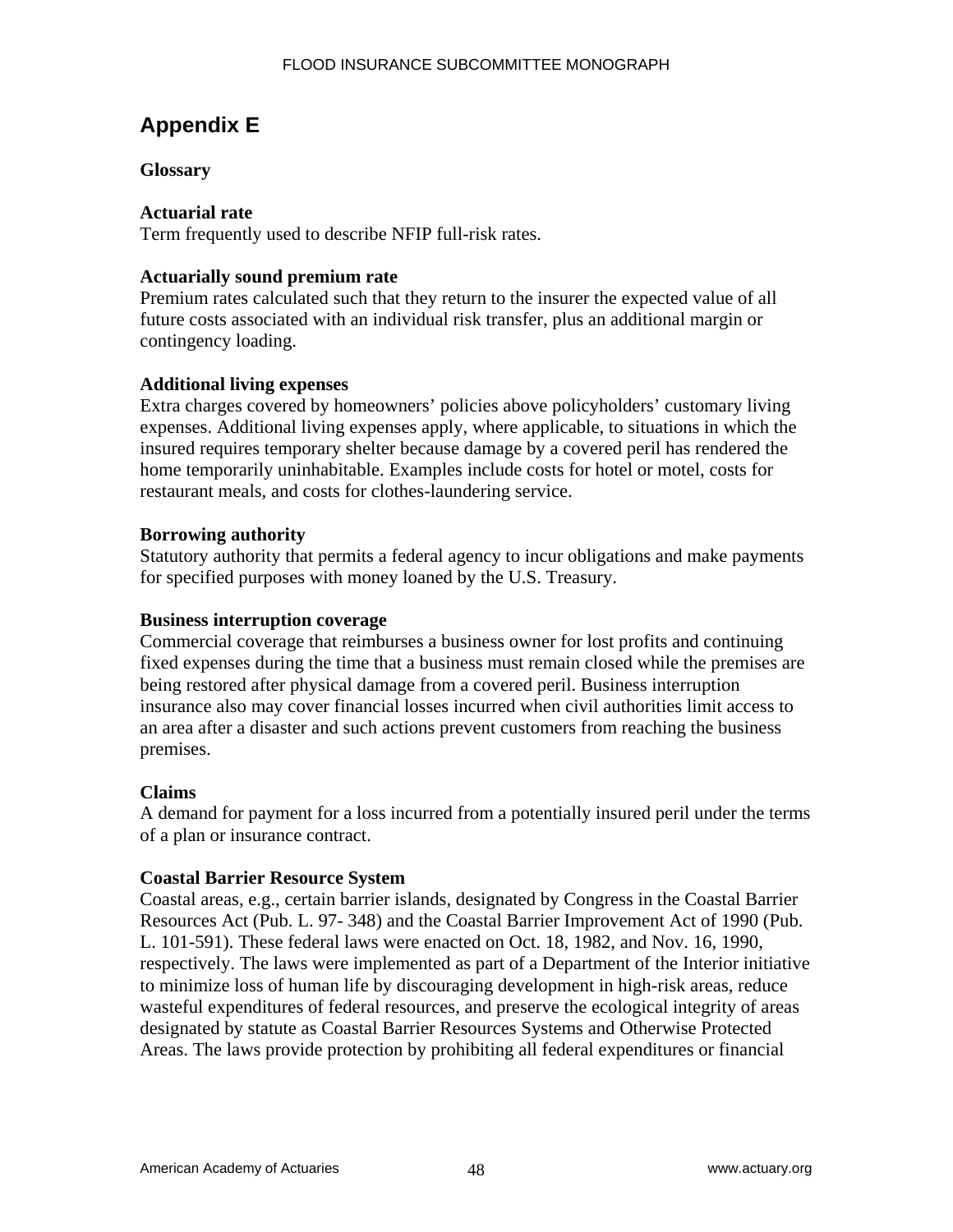assistance, including flood insurance, for residential or commercial development in areas so identified. $186$ 

#### **Contingency provision**

A provision for the expected differences, if any, between estimated costs and average actual costs that cannot be eliminated by changes in other components of the ratemaking process.

#### **Federal disaster assistance**

Money or direct assistance provided by agencies of the federal government (notably FEMA) to individuals, families, and businesses in an area in which property has been damaged or destroyed and for which losses are not covered by insurance. It is meant to help with critical expenses that cannot be covered in other ways. This assistance is not intended to restore damaged property to its condition before the disaster.

#### **Federally regulated lending institutions**

Loans issued by the VA and FHA are subject to the supervision of federal institutions and are federally backed. Mortgage loans bought by Fannie Mae and Freddie Mac are considered federally backed, too, since the two organizations are federally chartered. These two entities buy more than 40 percent of all the conventional mortgages issued every year.

#### **Flood Insurance Rate Map (FIRM)**

Produced by FEMA, an official map of a community that delineates both the special hazard areas and the risk premium zones applicable to the community.

## **Flood plain**

Any land area susceptible to being inundated by flood waters from any source. For NFIP purposes, flood plains are equivalent to Special Flood Hazard Areas (SFHAs).

## **Government Accountability Office**

The Government Accountability Office (GAO) is the nonpartisan audit, evaluation, and investigative arm of Congress and an agency in the legislative branch of the U.S. government.

## **Historical average loss year (HALY)**

A concept used by the NFIP beginning in the 1980s to establish a benchmark by which to judge the level of premium rates for subsidized policies. The HALY concept was developed to determine how much of a discount subsidized policies should receive. HALY is the mean of all the NFIP annual losses and loss-related expenses for a specific period of years (e.g., 1978 to the present), after trending (for inflation and flood policies' distributional changes) each year's losses to the present. HALY, therefore, is the average of the estimate for each historical loss year of what those storms would produce in losses in current dollars and assuming a current distribution of policies by rating class. While premiums for post-FIRM full-risk rated policies have always contemplated the full range

<u>.</u>

<sup>&</sup>lt;sup>186</sup> Flood Insurance Manual, May 2007, Page: CBRS 1.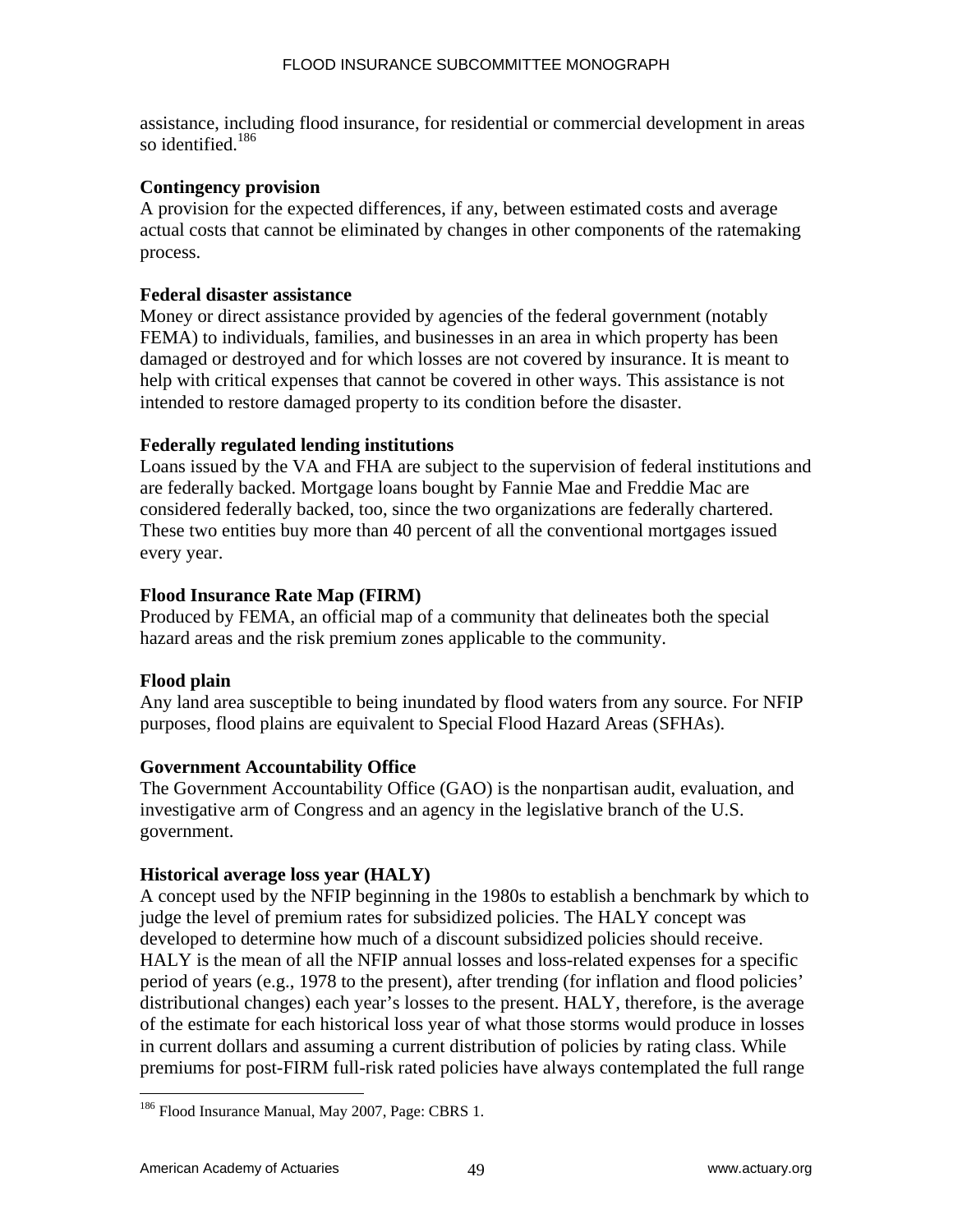of loss probabilities, the concept of HALY has been used to assure that the NFIP's aggregate premium (the sum of both full-risk and subsidized premiums) generates sufficient income after operating expenses to pay for the typical non-catastrophic-loss year that had been the NFIP's experience prior to Katrina. The NFIP incorporates Katrina experience in the HALY average by weighting the 2005 accident year one percent and all other years 99 percent. HALY has helped determine a minimum for subsidized premiums. Subsidized premiums through the years, however, have reached levels well above that minimum. While even the non-catastrophic-loss years of the NFIP vary greatly, HALY is the center around which those loss years will vary. (See the discussion of the "NFIP Actuarial Rate Review Memorandum in Support of the May 1, 2010 Rate and Rules Changes" on Page 6 for a more complete description of issues surrounding the HALY concept. $187$ )

## **Insurance Services Office**

A corporation headquartered in Jersey City, N.J., that provides data, analytics, and decision-support services for professionals in several fields, including insurance. Its services include the calculation of property and liability insurance loss costs and the development of insurance policy forms.

#### **Mandatory purchase**

Pursuant to the provisions of the Flood Disaster Protection Act of 1973, individuals, businesses, and others buying, building, or improving property located in identified areas of special flood hazards within NFIP-participating communities are required to purchase flood insurance as a prerequisite for receiving any type of federal financial assistance (e.g., any loan, grant, guaranty, insurance, payment, subsidy, or disaster assistance) when the building or personal property is the subject of or security for such assistance.

#### **Mitigation practices**

In the context of flood risk emergency management, mitigation efforts attempt to prevent hazards from developing into disasters and to reduce the effects of disasters when they occur. Mitigation focuses on long-term measures for reducing or eliminating risk. The implementation of mitigation strategies can be considered a part of the recovery process if initiated after a disaster occurs. Mitigative measures can be structural or non-structural. Structural measures use technological solutions, such as flood levees; nonstructural measures include legislation and land-use planning.

## **Profit provision**

The provision for underwriting profit in an actuarially developed rate, typically expressed as a percentage of the rate.

<sup>187</sup>

http://www.fema.gov/library/file?type=publishedFile&file=actuarial\_rate\_rev2009.pdf&fileid=55182cb0- 94ea-11df-a6e7-001cc4568fb6 (last visited on June 28, 2011).